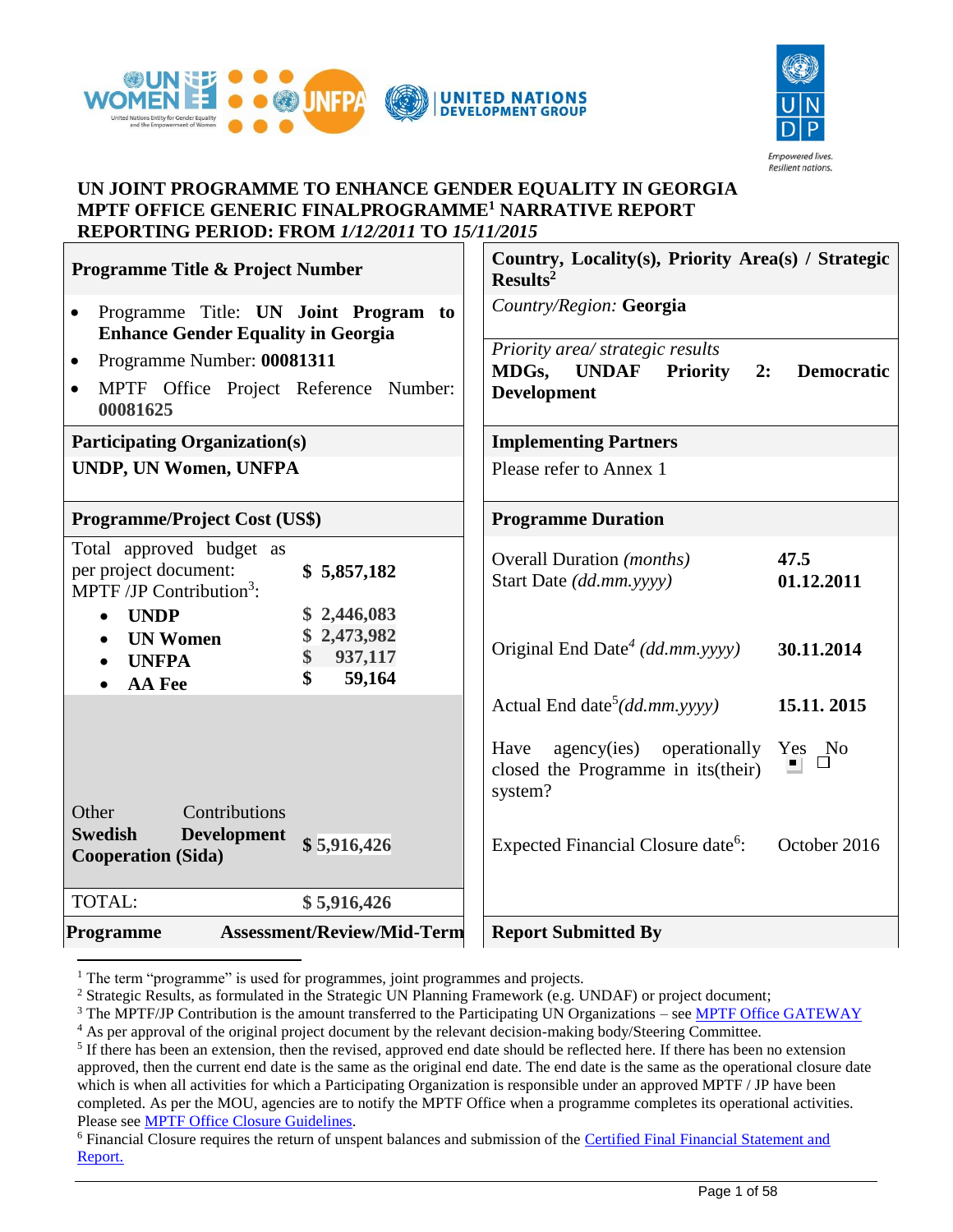# **Evaluation**

Evaluation Completed<br>X Yes Date: 30/ X Yes Date: *30/04/2015* Evaluation Report - Attached Date:  $30/04/2015$ 

Name: Shombi Sharp Title: DRR Participating Organization (Lead): UNDP Email address: shombi.sharp@undp.org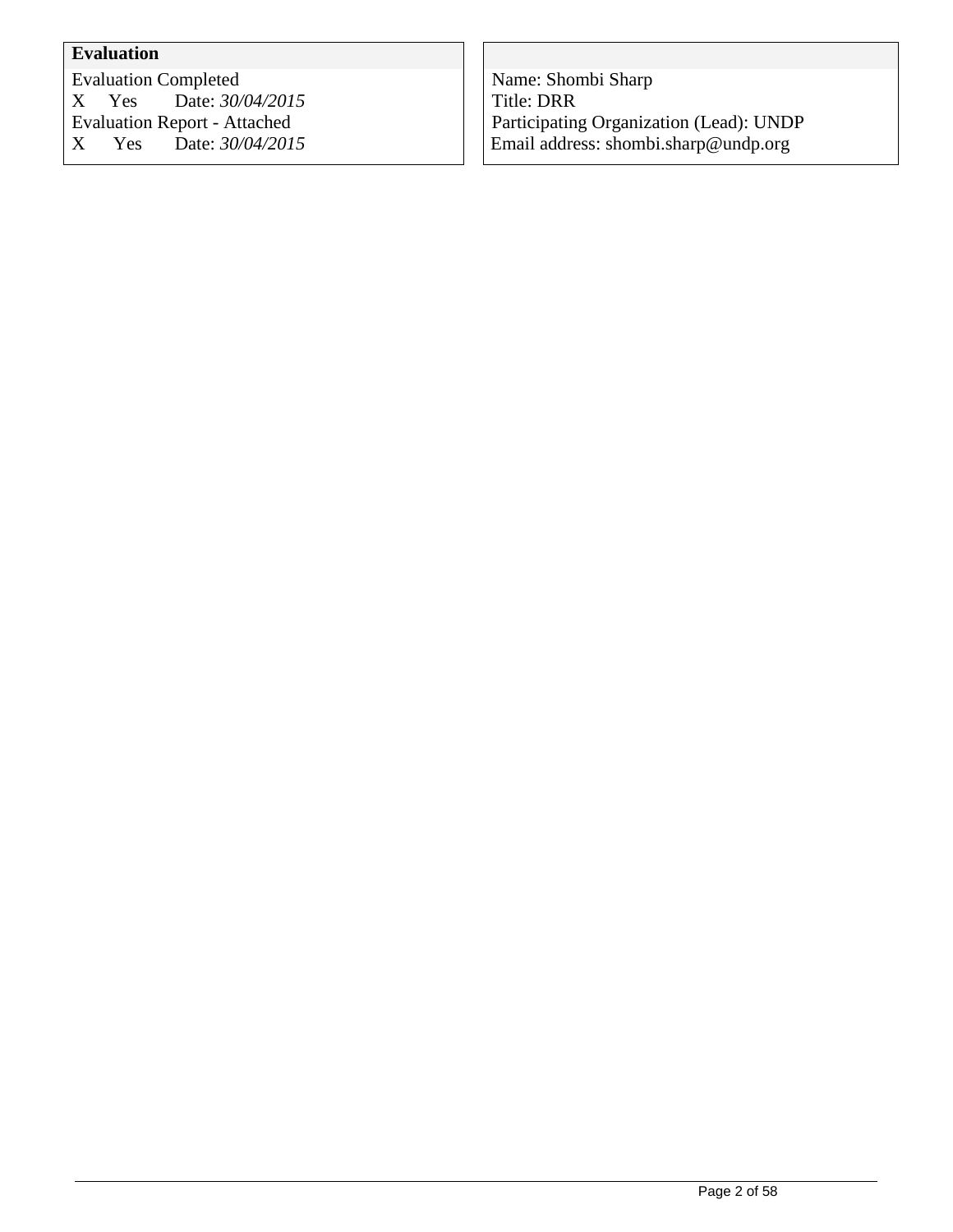# **ACCRONYMS**

| <b>CEDAW</b><br>Convention on the Elimination of All Forms of Discrimination against Women<br><b>CSO</b><br>Civil Society Organization<br><b>DEVAW</b><br>Declaration on Elimination of Violence Against Women<br>DV<br>Domestic Violence<br>DV Council<br>Inter-agency Council Implementing Measures to Eliminate Domestic Violence<br>2006 Law of Georgia on Elimination of Domestic Violence, Protection and Support<br>DV Law<br>to its Victims<br>National Action Plan on Elimination of Domestic Violence, Protection and<br>DV NAP<br>Assistance of Victims of Domestic Violence 2013-2015<br><b>FBO</b><br>Faith-Based Organizations<br><b>GBSS</b><br><b>Gender Based Sex Selection</b><br>Coalition "Georgia Dream"<br>GD<br><b>GE</b><br><b>Gender Equality</b><br><b>GEC</b><br>Gender Equality Council of the Parliament of Georgia<br><b>GEL</b><br>Georgian Lari (national currency unit)<br>National Statistics Office of Georgia<br>Geostat<br><b>GRU</b><br>Georgian Rugby Union<br><b>ICPD</b><br>International Conference on Population and Development<br><b>ICPDV</b><br>Interagency Council for Prevention of Domestic Violence<br><b>Istanbul Convention</b><br>Council of Europe Convention on Preventing and Combatting Violence against<br>Women and Domestic Violence<br><b>LGBT</b><br>Lesbian, Gay, Bisexual, Transsexual<br>Millennium Development Goals<br><b>MDGs</b><br>Ministry of Agriculture<br>MoA<br><b>MES</b><br>Ministry of Education and Science<br>Ministry of Economy and Sustainable Development<br><b>MESD</b><br>Ministry of Foreign Affairs<br><b>MFA</b><br>Ministry of Internal Affairs of Georgia<br><b>MIA</b><br>Ministry of Justice of Georgia<br>MoJ<br><b>MoLHSA</b><br>Ministry of Labour, Health and Social Assistance of Georgia<br><b>MOU</b><br>Memorandum of Understanding<br>MP<br>Member of Parliament<br><b>NAP</b><br><b>National Action Plan</b><br><b>NGO</b><br>Non-Governmental Organization<br><b>NRM</b><br><b>National Referral Mechanism</b><br>Public Defender's Office of Georgia<br><b>PDO</b><br><b>PSA</b><br>Public service announcement<br><b>SAA</b><br><b>Standard Administrative Agency</b><br><b>SRH&amp;RR</b><br>Sexual and reproductive health and reproductive rights |
|-----------------------------------------------------------------------------------------------------------------------------------------------------------------------------------------------------------------------------------------------------------------------------------------------------------------------------------------------------------------------------------------------------------------------------------------------------------------------------------------------------------------------------------------------------------------------------------------------------------------------------------------------------------------------------------------------------------------------------------------------------------------------------------------------------------------------------------------------------------------------------------------------------------------------------------------------------------------------------------------------------------------------------------------------------------------------------------------------------------------------------------------------------------------------------------------------------------------------------------------------------------------------------------------------------------------------------------------------------------------------------------------------------------------------------------------------------------------------------------------------------------------------------------------------------------------------------------------------------------------------------------------------------------------------------------------------------------------------------------------------------------------------------------------------------------------------------------------------------------------------------------------------------------------------------------------------------------------------------------------------------------------------------------------------------------------------------------------------------------------------------------------------------------------------------------------------------------------------------------------------------------------|
|                                                                                                                                                                                                                                                                                                                                                                                                                                                                                                                                                                                                                                                                                                                                                                                                                                                                                                                                                                                                                                                                                                                                                                                                                                                                                                                                                                                                                                                                                                                                                                                                                                                                                                                                                                                                                                                                                                                                                                                                                                                                                                                                                                                                                                                                 |
|                                                                                                                                                                                                                                                                                                                                                                                                                                                                                                                                                                                                                                                                                                                                                                                                                                                                                                                                                                                                                                                                                                                                                                                                                                                                                                                                                                                                                                                                                                                                                                                                                                                                                                                                                                                                                                                                                                                                                                                                                                                                                                                                                                                                                                                                 |
|                                                                                                                                                                                                                                                                                                                                                                                                                                                                                                                                                                                                                                                                                                                                                                                                                                                                                                                                                                                                                                                                                                                                                                                                                                                                                                                                                                                                                                                                                                                                                                                                                                                                                                                                                                                                                                                                                                                                                                                                                                                                                                                                                                                                                                                                 |
|                                                                                                                                                                                                                                                                                                                                                                                                                                                                                                                                                                                                                                                                                                                                                                                                                                                                                                                                                                                                                                                                                                                                                                                                                                                                                                                                                                                                                                                                                                                                                                                                                                                                                                                                                                                                                                                                                                                                                                                                                                                                                                                                                                                                                                                                 |
|                                                                                                                                                                                                                                                                                                                                                                                                                                                                                                                                                                                                                                                                                                                                                                                                                                                                                                                                                                                                                                                                                                                                                                                                                                                                                                                                                                                                                                                                                                                                                                                                                                                                                                                                                                                                                                                                                                                                                                                                                                                                                                                                                                                                                                                                 |
|                                                                                                                                                                                                                                                                                                                                                                                                                                                                                                                                                                                                                                                                                                                                                                                                                                                                                                                                                                                                                                                                                                                                                                                                                                                                                                                                                                                                                                                                                                                                                                                                                                                                                                                                                                                                                                                                                                                                                                                                                                                                                                                                                                                                                                                                 |
|                                                                                                                                                                                                                                                                                                                                                                                                                                                                                                                                                                                                                                                                                                                                                                                                                                                                                                                                                                                                                                                                                                                                                                                                                                                                                                                                                                                                                                                                                                                                                                                                                                                                                                                                                                                                                                                                                                                                                                                                                                                                                                                                                                                                                                                                 |
|                                                                                                                                                                                                                                                                                                                                                                                                                                                                                                                                                                                                                                                                                                                                                                                                                                                                                                                                                                                                                                                                                                                                                                                                                                                                                                                                                                                                                                                                                                                                                                                                                                                                                                                                                                                                                                                                                                                                                                                                                                                                                                                                                                                                                                                                 |
|                                                                                                                                                                                                                                                                                                                                                                                                                                                                                                                                                                                                                                                                                                                                                                                                                                                                                                                                                                                                                                                                                                                                                                                                                                                                                                                                                                                                                                                                                                                                                                                                                                                                                                                                                                                                                                                                                                                                                                                                                                                                                                                                                                                                                                                                 |
|                                                                                                                                                                                                                                                                                                                                                                                                                                                                                                                                                                                                                                                                                                                                                                                                                                                                                                                                                                                                                                                                                                                                                                                                                                                                                                                                                                                                                                                                                                                                                                                                                                                                                                                                                                                                                                                                                                                                                                                                                                                                                                                                                                                                                                                                 |
|                                                                                                                                                                                                                                                                                                                                                                                                                                                                                                                                                                                                                                                                                                                                                                                                                                                                                                                                                                                                                                                                                                                                                                                                                                                                                                                                                                                                                                                                                                                                                                                                                                                                                                                                                                                                                                                                                                                                                                                                                                                                                                                                                                                                                                                                 |
|                                                                                                                                                                                                                                                                                                                                                                                                                                                                                                                                                                                                                                                                                                                                                                                                                                                                                                                                                                                                                                                                                                                                                                                                                                                                                                                                                                                                                                                                                                                                                                                                                                                                                                                                                                                                                                                                                                                                                                                                                                                                                                                                                                                                                                                                 |
|                                                                                                                                                                                                                                                                                                                                                                                                                                                                                                                                                                                                                                                                                                                                                                                                                                                                                                                                                                                                                                                                                                                                                                                                                                                                                                                                                                                                                                                                                                                                                                                                                                                                                                                                                                                                                                                                                                                                                                                                                                                                                                                                                                                                                                                                 |
|                                                                                                                                                                                                                                                                                                                                                                                                                                                                                                                                                                                                                                                                                                                                                                                                                                                                                                                                                                                                                                                                                                                                                                                                                                                                                                                                                                                                                                                                                                                                                                                                                                                                                                                                                                                                                                                                                                                                                                                                                                                                                                                                                                                                                                                                 |
|                                                                                                                                                                                                                                                                                                                                                                                                                                                                                                                                                                                                                                                                                                                                                                                                                                                                                                                                                                                                                                                                                                                                                                                                                                                                                                                                                                                                                                                                                                                                                                                                                                                                                                                                                                                                                                                                                                                                                                                                                                                                                                                                                                                                                                                                 |
|                                                                                                                                                                                                                                                                                                                                                                                                                                                                                                                                                                                                                                                                                                                                                                                                                                                                                                                                                                                                                                                                                                                                                                                                                                                                                                                                                                                                                                                                                                                                                                                                                                                                                                                                                                                                                                                                                                                                                                                                                                                                                                                                                                                                                                                                 |
|                                                                                                                                                                                                                                                                                                                                                                                                                                                                                                                                                                                                                                                                                                                                                                                                                                                                                                                                                                                                                                                                                                                                                                                                                                                                                                                                                                                                                                                                                                                                                                                                                                                                                                                                                                                                                                                                                                                                                                                                                                                                                                                                                                                                                                                                 |
|                                                                                                                                                                                                                                                                                                                                                                                                                                                                                                                                                                                                                                                                                                                                                                                                                                                                                                                                                                                                                                                                                                                                                                                                                                                                                                                                                                                                                                                                                                                                                                                                                                                                                                                                                                                                                                                                                                                                                                                                                                                                                                                                                                                                                                                                 |
|                                                                                                                                                                                                                                                                                                                                                                                                                                                                                                                                                                                                                                                                                                                                                                                                                                                                                                                                                                                                                                                                                                                                                                                                                                                                                                                                                                                                                                                                                                                                                                                                                                                                                                                                                                                                                                                                                                                                                                                                                                                                                                                                                                                                                                                                 |
|                                                                                                                                                                                                                                                                                                                                                                                                                                                                                                                                                                                                                                                                                                                                                                                                                                                                                                                                                                                                                                                                                                                                                                                                                                                                                                                                                                                                                                                                                                                                                                                                                                                                                                                                                                                                                                                                                                                                                                                                                                                                                                                                                                                                                                                                 |
|                                                                                                                                                                                                                                                                                                                                                                                                                                                                                                                                                                                                                                                                                                                                                                                                                                                                                                                                                                                                                                                                                                                                                                                                                                                                                                                                                                                                                                                                                                                                                                                                                                                                                                                                                                                                                                                                                                                                                                                                                                                                                                                                                                                                                                                                 |
|                                                                                                                                                                                                                                                                                                                                                                                                                                                                                                                                                                                                                                                                                                                                                                                                                                                                                                                                                                                                                                                                                                                                                                                                                                                                                                                                                                                                                                                                                                                                                                                                                                                                                                                                                                                                                                                                                                                                                                                                                                                                                                                                                                                                                                                                 |
|                                                                                                                                                                                                                                                                                                                                                                                                                                                                                                                                                                                                                                                                                                                                                                                                                                                                                                                                                                                                                                                                                                                                                                                                                                                                                                                                                                                                                                                                                                                                                                                                                                                                                                                                                                                                                                                                                                                                                                                                                                                                                                                                                                                                                                                                 |
|                                                                                                                                                                                                                                                                                                                                                                                                                                                                                                                                                                                                                                                                                                                                                                                                                                                                                                                                                                                                                                                                                                                                                                                                                                                                                                                                                                                                                                                                                                                                                                                                                                                                                                                                                                                                                                                                                                                                                                                                                                                                                                                                                                                                                                                                 |
|                                                                                                                                                                                                                                                                                                                                                                                                                                                                                                                                                                                                                                                                                                                                                                                                                                                                                                                                                                                                                                                                                                                                                                                                                                                                                                                                                                                                                                                                                                                                                                                                                                                                                                                                                                                                                                                                                                                                                                                                                                                                                                                                                                                                                                                                 |
|                                                                                                                                                                                                                                                                                                                                                                                                                                                                                                                                                                                                                                                                                                                                                                                                                                                                                                                                                                                                                                                                                                                                                                                                                                                                                                                                                                                                                                                                                                                                                                                                                                                                                                                                                                                                                                                                                                                                                                                                                                                                                                                                                                                                                                                                 |
|                                                                                                                                                                                                                                                                                                                                                                                                                                                                                                                                                                                                                                                                                                                                                                                                                                                                                                                                                                                                                                                                                                                                                                                                                                                                                                                                                                                                                                                                                                                                                                                                                                                                                                                                                                                                                                                                                                                                                                                                                                                                                                                                                                                                                                                                 |
|                                                                                                                                                                                                                                                                                                                                                                                                                                                                                                                                                                                                                                                                                                                                                                                                                                                                                                                                                                                                                                                                                                                                                                                                                                                                                                                                                                                                                                                                                                                                                                                                                                                                                                                                                                                                                                                                                                                                                                                                                                                                                                                                                                                                                                                                 |
|                                                                                                                                                                                                                                                                                                                                                                                                                                                                                                                                                                                                                                                                                                                                                                                                                                                                                                                                                                                                                                                                                                                                                                                                                                                                                                                                                                                                                                                                                                                                                                                                                                                                                                                                                                                                                                                                                                                                                                                                                                                                                                                                                                                                                                                                 |
|                                                                                                                                                                                                                                                                                                                                                                                                                                                                                                                                                                                                                                                                                                                                                                                                                                                                                                                                                                                                                                                                                                                                                                                                                                                                                                                                                                                                                                                                                                                                                                                                                                                                                                                                                                                                                                                                                                                                                                                                                                                                                                                                                                                                                                                                 |
|                                                                                                                                                                                                                                                                                                                                                                                                                                                                                                                                                                                                                                                                                                                                                                                                                                                                                                                                                                                                                                                                                                                                                                                                                                                                                                                                                                                                                                                                                                                                                                                                                                                                                                                                                                                                                                                                                                                                                                                                                                                                                                                                                                                                                                                                 |
|                                                                                                                                                                                                                                                                                                                                                                                                                                                                                                                                                                                                                                                                                                                                                                                                                                                                                                                                                                                                                                                                                                                                                                                                                                                                                                                                                                                                                                                                                                                                                                                                                                                                                                                                                                                                                                                                                                                                                                                                                                                                                                                                                                                                                                                                 |
|                                                                                                                                                                                                                                                                                                                                                                                                                                                                                                                                                                                                                                                                                                                                                                                                                                                                                                                                                                                                                                                                                                                                                                                                                                                                                                                                                                                                                                                                                                                                                                                                                                                                                                                                                                                                                                                                                                                                                                                                                                                                                                                                                                                                                                                                 |
|                                                                                                                                                                                                                                                                                                                                                                                                                                                                                                                                                                                                                                                                                                                                                                                                                                                                                                                                                                                                                                                                                                                                                                                                                                                                                                                                                                                                                                                                                                                                                                                                                                                                                                                                                                                                                                                                                                                                                                                                                                                                                                                                                                                                                                                                 |
|                                                                                                                                                                                                                                                                                                                                                                                                                                                                                                                                                                                                                                                                                                                                                                                                                                                                                                                                                                                                                                                                                                                                                                                                                                                                                                                                                                                                                                                                                                                                                                                                                                                                                                                                                                                                                                                                                                                                                                                                                                                                                                                                                                                                                                                                 |
|                                                                                                                                                                                                                                                                                                                                                                                                                                                                                                                                                                                                                                                                                                                                                                                                                                                                                                                                                                                                                                                                                                                                                                                                                                                                                                                                                                                                                                                                                                                                                                                                                                                                                                                                                                                                                                                                                                                                                                                                                                                                                                                                                                                                                                                                 |
|                                                                                                                                                                                                                                                                                                                                                                                                                                                                                                                                                                                                                                                                                                                                                                                                                                                                                                                                                                                                                                                                                                                                                                                                                                                                                                                                                                                                                                                                                                                                                                                                                                                                                                                                                                                                                                                                                                                                                                                                                                                                                                                                                                                                                                                                 |
|                                                                                                                                                                                                                                                                                                                                                                                                                                                                                                                                                                                                                                                                                                                                                                                                                                                                                                                                                                                                                                                                                                                                                                                                                                                                                                                                                                                                                                                                                                                                                                                                                                                                                                                                                                                                                                                                                                                                                                                                                                                                                                                                                                                                                                                                 |
|                                                                                                                                                                                                                                                                                                                                                                                                                                                                                                                                                                                                                                                                                                                                                                                                                                                                                                                                                                                                                                                                                                                                                                                                                                                                                                                                                                                                                                                                                                                                                                                                                                                                                                                                                                                                                                                                                                                                                                                                                                                                                                                                                                                                                                                                 |
| <b>State Fund</b><br>State Fund for Protection and Assistance of Victims of Human Trafficking and                                                                                                                                                                                                                                                                                                                                                                                                                                                                                                                                                                                                                                                                                                                                                                                                                                                                                                                                                                                                                                                                                                                                                                                                                                                                                                                                                                                                                                                                                                                                                                                                                                                                                                                                                                                                                                                                                                                                                                                                                                                                                                                                                               |
| Domestic Violence                                                                                                                                                                                                                                                                                                                                                                                                                                                                                                                                                                                                                                                                                                                                                                                                                                                                                                                                                                                                                                                                                                                                                                                                                                                                                                                                                                                                                                                                                                                                                                                                                                                                                                                                                                                                                                                                                                                                                                                                                                                                                                                                                                                                                                               |
| <b>Training of Trainers</b><br><b>TOT</b>                                                                                                                                                                                                                                                                                                                                                                                                                                                                                                                                                                                                                                                                                                                                                                                                                                                                                                                                                                                                                                                                                                                                                                                                                                                                                                                                                                                                                                                                                                                                                                                                                                                                                                                                                                                                                                                                                                                                                                                                                                                                                                                                                                                                                       |
| <b>United Nations Development Programme</b><br><b>UNDP</b>                                                                                                                                                                                                                                                                                                                                                                                                                                                                                                                                                                                                                                                                                                                                                                                                                                                                                                                                                                                                                                                                                                                                                                                                                                                                                                                                                                                                                                                                                                                                                                                                                                                                                                                                                                                                                                                                                                                                                                                                                                                                                                                                                                                                      |
|                                                                                                                                                                                                                                                                                                                                                                                                                                                                                                                                                                                                                                                                                                                                                                                                                                                                                                                                                                                                                                                                                                                                                                                                                                                                                                                                                                                                                                                                                                                                                                                                                                                                                                                                                                                                                                                                                                                                                                                                                                                                                                                                                                                                                                                                 |
|                                                                                                                                                                                                                                                                                                                                                                                                                                                                                                                                                                                                                                                                                                                                                                                                                                                                                                                                                                                                                                                                                                                                                                                                                                                                                                                                                                                                                                                                                                                                                                                                                                                                                                                                                                                                                                                                                                                                                                                                                                                                                                                                                                                                                                                                 |
| <b>United Nations Population Fund</b><br><b>UNFPA</b>                                                                                                                                                                                                                                                                                                                                                                                                                                                                                                                                                                                                                                                                                                                                                                                                                                                                                                                                                                                                                                                                                                                                                                                                                                                                                                                                                                                                                                                                                                                                                                                                                                                                                                                                                                                                                                                                                                                                                                                                                                                                                                                                                                                                           |
| United Nations Entity for Gender Equality and the Empowerment of Women<br><b>UN Women</b>                                                                                                                                                                                                                                                                                                                                                                                                                                                                                                                                                                                                                                                                                                                                                                                                                                                                                                                                                                                                                                                                                                                                                                                                                                                                                                                                                                                                                                                                                                                                                                                                                                                                                                                                                                                                                                                                                                                                                                                                                                                                                                                                                                       |
| <b>VAWG</b><br>Violence against Women and Girls<br>World Health Organization<br><b>WHO</b>                                                                                                                                                                                                                                                                                                                                                                                                                                                                                                                                                                                                                                                                                                                                                                                                                                                                                                                                                                                                                                                                                                                                                                                                                                                                                                                                                                                                                                                                                                                                                                                                                                                                                                                                                                                                                                                                                                                                                                                                                                                                                                                                                                      |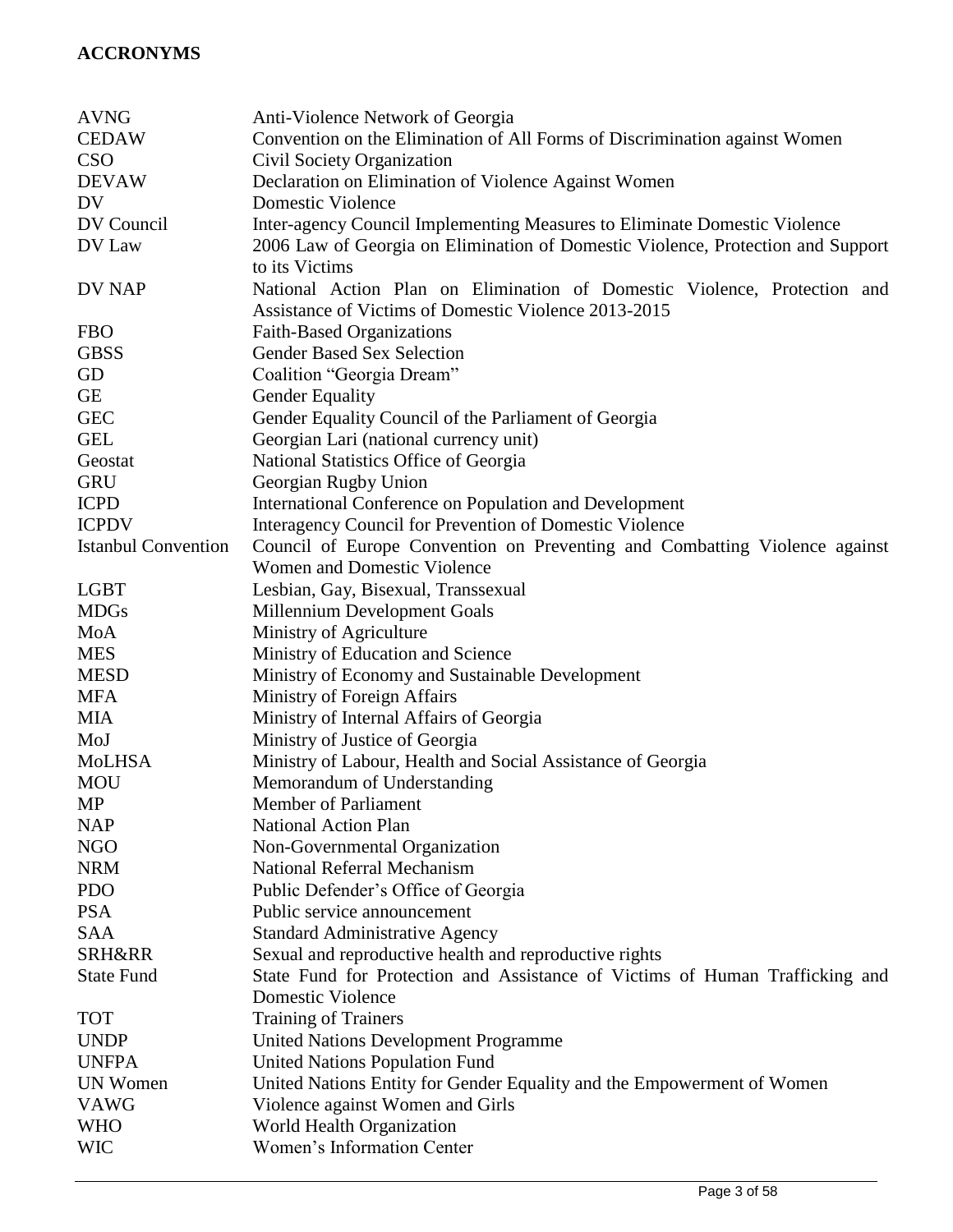### **FINAL PROGRAMME REPORT FORMAT**

#### **EXECUTIVE SUMMARY**

This Consolidated Final Report for the UN Joint Programme to Enhance Gender Equality in Georgia covers the period from 1 December 2011 to 15 November 2015. This report is in fulfillment of the reporting requirements set out in the Standard Administrative Arrangement (SAA) concluded with the Donor. In line with the Memorandum of Understanding (MOU) signed by Participating UN Organizations, the Final Report is consolidated based on information, data and financial statements submitted by Participating Organizations. It is neither an evaluation of the Joint Programme nor an assessment of the performance of the Participating Organizations. The report provides the Steering Committee and the Donor with a comprehensive overview of achievements and challenges associated with the Joint Programme.

**The UN Joint Programme to Enhance Gender Equality in Georgia has achieved substantial results in response to the planned outcomes of the program. The efforts supported and taken forward by the implementing agencies – UNDP, UN Women and UNFPA separately and jointly have contributed to the attainment of the goals as set forth by the UN Development Assistance Framework (2011-2015),** in line with Georgia's international and local commitments to meeting the Millennium Development Goals (MDGs), International Conference on Population and Development (ICPD) Programme of Action and the Government's Action Plans.

#### **The highlights of the Joint Program achievements**:

- Inclusion of the gender related National Action Plans in the Government's Human Rights Strategy and Action Plan
- Adoption of the Domestic Violence National Action Plan 2013-2015
- Adoption of the Gender Equality National Action Plan 2014-2016
- Adoption of the National Youth Policy and Action Plan integrating gender equality and Youth SRH&RR
- Securing of political will to ratify the Council of Europe Convention on combatting and prevention of violence against women and domestic violence (Istanbul Convention) and initiating relevant amendments to the Georgian legislation for adoption by the Parliament
- Adoption of the MOF Manual for Program Budgeting, incorporating gender indicators
- Over 1,300 rural women improved capacity and knowledge and actively engaged in solving local problems through program's VET, community mobilization and women farmers association activities
- Locally elected women better equipped with skills to successfully advocate for issues through Women Councilors Forum and its Task Force
- Taking over of funding of the two DV shelters (Kutaisi and Tsnori) by the Government of Georgia
- Increased awareness and disclosure of DV
- Increased involvement of men and boys in initiatives aimed at EVAWG men setting up a movement CHVEN (WE) against violence and for gender equality; Successfully demonstrating the need to involve men in the gender equality debate in Georgia
- Generating quality knowledge resources for informed decision-making and advocacy with policy and decision-makers using hard evidence on Gender-biased Sex Selection, Men and Gender Relations
- Bringing the importance of the healthy lifestyle education in secondary schools on the forefront of the Ministry of Education and Science agenda through evidence-based advocacy and technical advice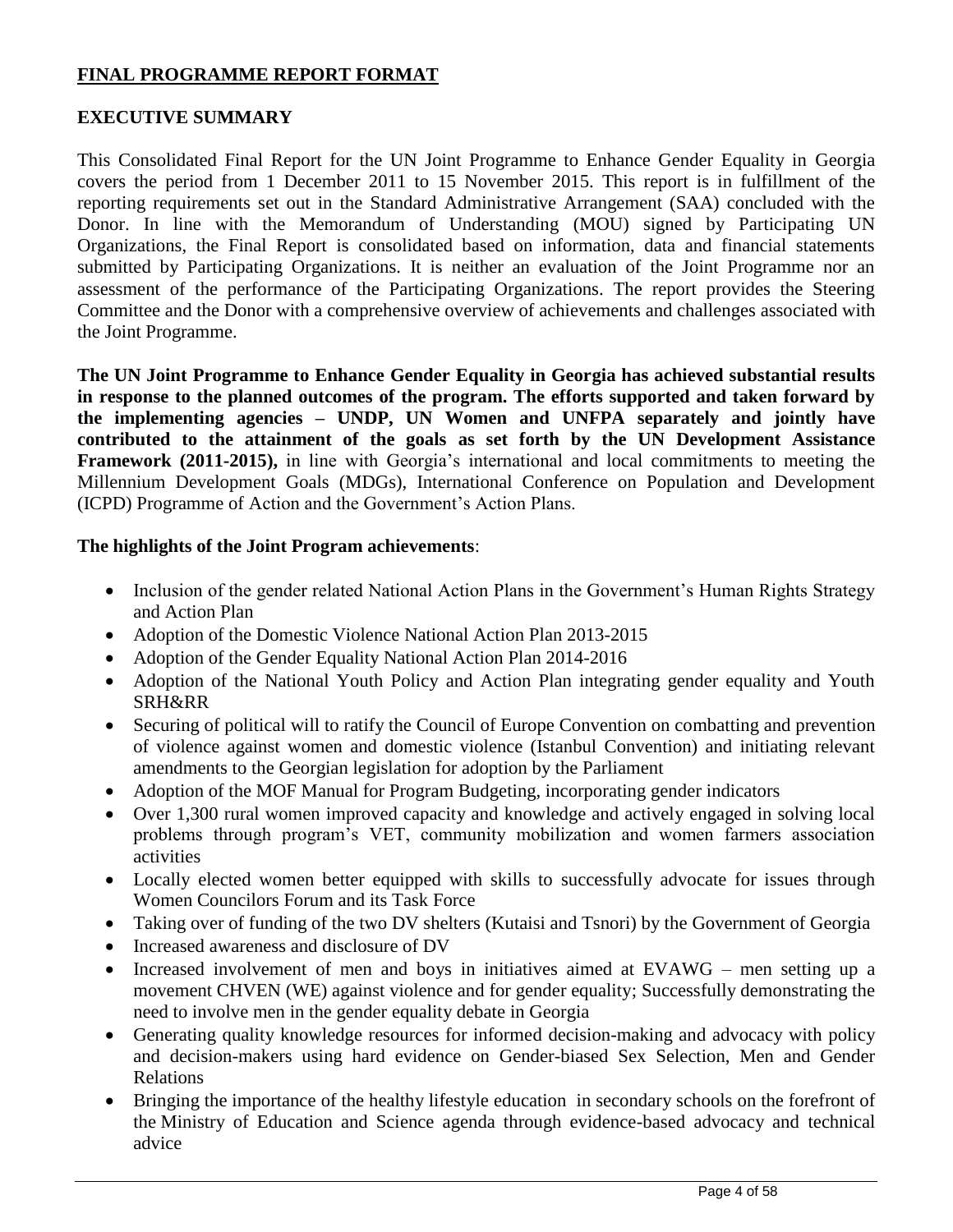- Promoting youth to be actively engaged in shaping social development, challenging harmful norms and values, advocating to influence policies that affect their lives through participatory youth forums and innovative youth festivals
- Increased scope and focus on public awareness campaigns, including gender stereotypes, women's political and economic rights, gender-based violence, domestic violence, reproductive health and rights, prevention of GBSS, male involvement, HIV/AIDS, etc.

The Multi-Partner Trust Fund Office (MPTF Office) of the United Nations Development Programme (UNDP) serves as the Administrative Agent for the Joint Programme. The MPTF Office receives, administers and manages contributions from the Donor, and disburses these funds to the Participating UN Organizations in accordance with the decisions of Steering Committee. The Administrative Agent receives and consolidates program reports and submits to the Donor.

This report is presented in two parts. Part I is the Final Narrative Report and Part II is the Final Consolidated Financial Report.

# **I. Purpose**

The overall goal of the programme is to promote gender equality and women's empowerment through strengthening capacities in the government, civil society and communities. The overall goal is to be achieved by realization of the following outcomes:

- 1. Enhanced women's political and economic empowerment (led by UNDP)
- 2. Creating an enabling environment to eliminate violence against women, especially domestic violence (DV) (led by UN Women)
- 3. Gender Equality advanced by creating enabling environment to realize Sexual and Reproductive Rights of population (led by UNFPA)

The joint programme directly supports further realization of the women's rights and gender equality commitments undertaken by Georgia at international as well as national levels and intends to upscale results achieved by the country with the support of the international community, including UN agencies, in the area of gender equality and women's empowerment through innovative initiatives.

The Joint Programme to Enhance Gender Equality in Georgia directly responds to the Millennium Development Goal 3 – Promote Gender Equality and Empower Women. Within the UN Development Assistance Framework for Georgia the programme and its outcomes fall under the Thematic Area 1 – Poverty Reduction, Outcome 3: Vulnerable groups enjoy improved access to quality health, education, legal aid, justice and other essential social services and Thematic Area 2 – Democratic Development, Outcome 1 – Enhanced protection and promotion of human rights, access to justice and gender equality.

# **II. Assessment of Program Results**

# **i) Narrative Reporting on Results**

#### **Outcome 1. Enhanced women's political and economic empowerment**

Within the scope of the UNJP, UNDP served as a lead agent and main responsible party for implementation of activities and achievement of results under Outcome 1 and all the outputs therein. UNDP aimed to enhance women's political and economic empowerment through advocating women's increased participation in the policy making process and empowering them economically, thus setting up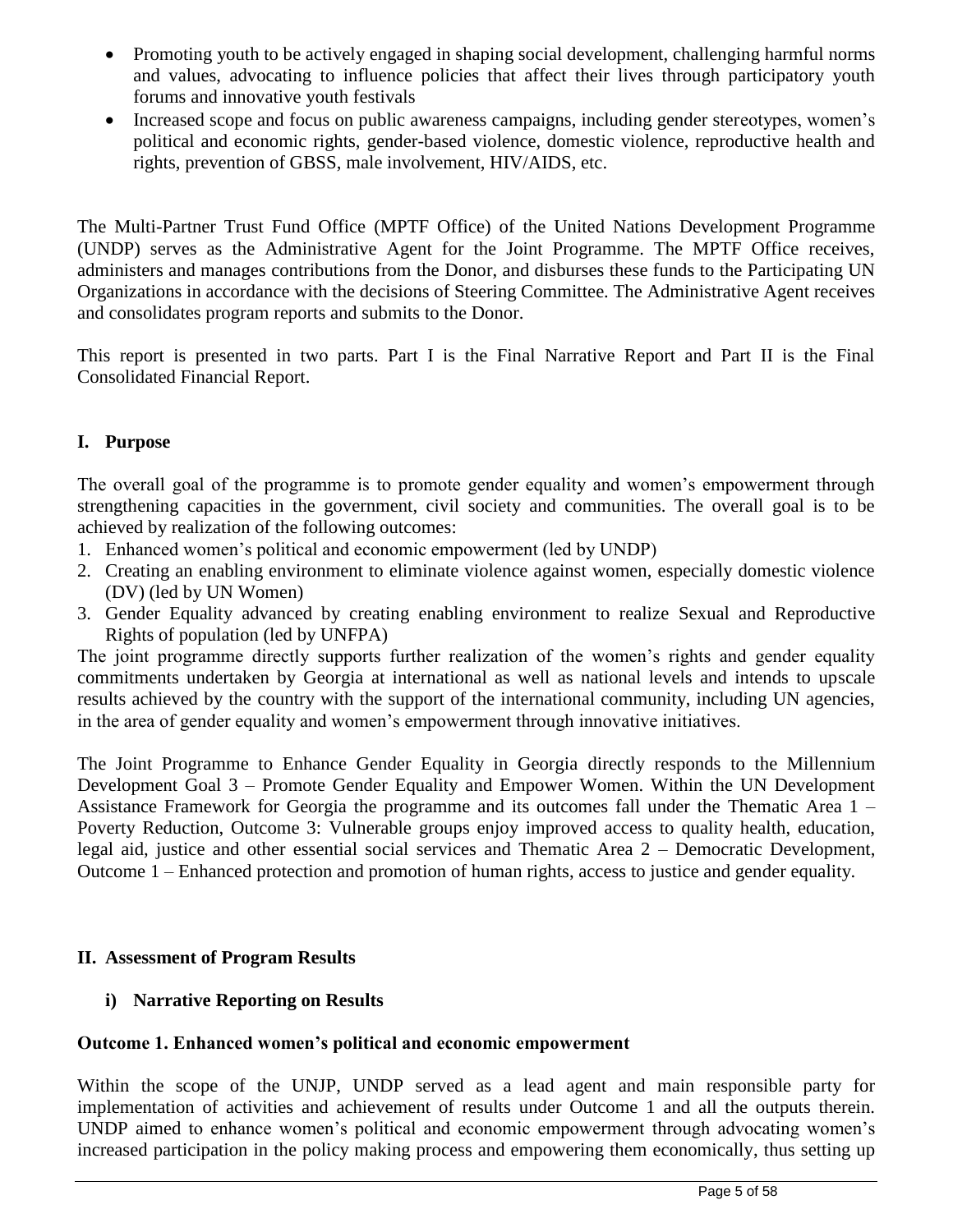sound mechanisms for political and economic activism to collectively advance the gender equality agenda at national and grassroots levels.

In the area of women's political empowerment, the UNJP aimed at the increased participation of women at decision making level, especially on elected positions. The program implementation coincided with two elections – parliamentary elections of 2012 and local self-governance elections of 2014.

The 2012 Parliamentary Elections were one of the most competitive over the last 20 years and it made it possible to measure the dynamics of women's participation in nation-wide political affairs. Despite no considerable increase in the actual number of women in the Parliament<sup>7</sup>, their participation overall has doubled from 6% to 12%. Though only 11 women became MPs from party nominations, 7 won single mandate districts, which was the highest number in Georgian election history. While this may not be attributed solely to the support of the UNJP, it was nevertheless a result of coherent and persistent efforts of Sida and UN along with other organizations over the last decade. In the executive branch the proportion of women has not changed much, though, as perceived, women occupied rather key ministerial positions during the reporting period, such as justice, education, foreign affairs and defence.

The changes have yet fell behind at the local governance level. For the Local Self-Governance Elections in 2014 two major changes were implemented to the Local Governance  $Code - (1)$  the Mayors and Heads of Local Municipalities were elected directly and (2) seven self-governing cities were added. As a result, Georgia elected 12 Mayors, 71 Local Councils and 59 Heads of Municipalities. However, only one female Head of the Municipal Administration was elected in Tianeti.

For the Local Councils elections, several parties chose to qualify for the voluntary quota, which entails financial incentive for nominating women. In total 26.8% candidates were female that ran on the party lists and single-mandate districts. However, the percentage of actually elected women remained low at 11.6%, with only 0.6 % increase in comparison to previous elections.

The results of 2012 parliamentary and 2014 local elections showed that the voluntary quota (30% financial incentive for nominating 30% different sex representatives in every 10 of party lists) did not work effectively towards increasing women's participation in politics. Consequently, during 2015 the Gender Equality Council of the Parliament of Georgia with the support of international and local organizations working on women's political empowerment, launched advocacy campaign for introducing hard quota for the 2016 parliamentary and 2017 local elections.

The major achievement from the GE perspective during the program implementation was the adoption of the GE National Action Plan championed by the Gender Equality Council (GEC). UNJP supported NAP preparation process was a successful step towards increased ownership of the GEC and government agencies in mainstreaming gender equality in various spheres of state activities. It was a notable achievement of the GEC that for the first time the Supreme Council of Justice joined the GE efforts and provided contribution to the plan on gender mainstreaming in judiciary and disaggregation of data by sex. UNJP supported the GEC in tracking the progress of implementation and by the end of 2015 all activities were on target, with up to 40% completed activities.

Remarkable achievements were made by the targeted Municipalities in incorporating gender budgeting principles in drafting the 2014 and 2015 local budgets by improving resource allocation and the identification of beneficiaries. The set priorities better connected with the socio-economic and business development tasks. The share of social expenditures in the targeted sixteen Municipalities of Kakheti and Samegrelo in total increased from 6.7% to 7%. The range of improvements varied across the

<sup>&</sup>lt;sup>7</sup> The Parliament in Georgia has single chamber and consists of 150 Members. 77 are elected by proportional system through party lists and 73 majoritarians are elected by single-mandate districts.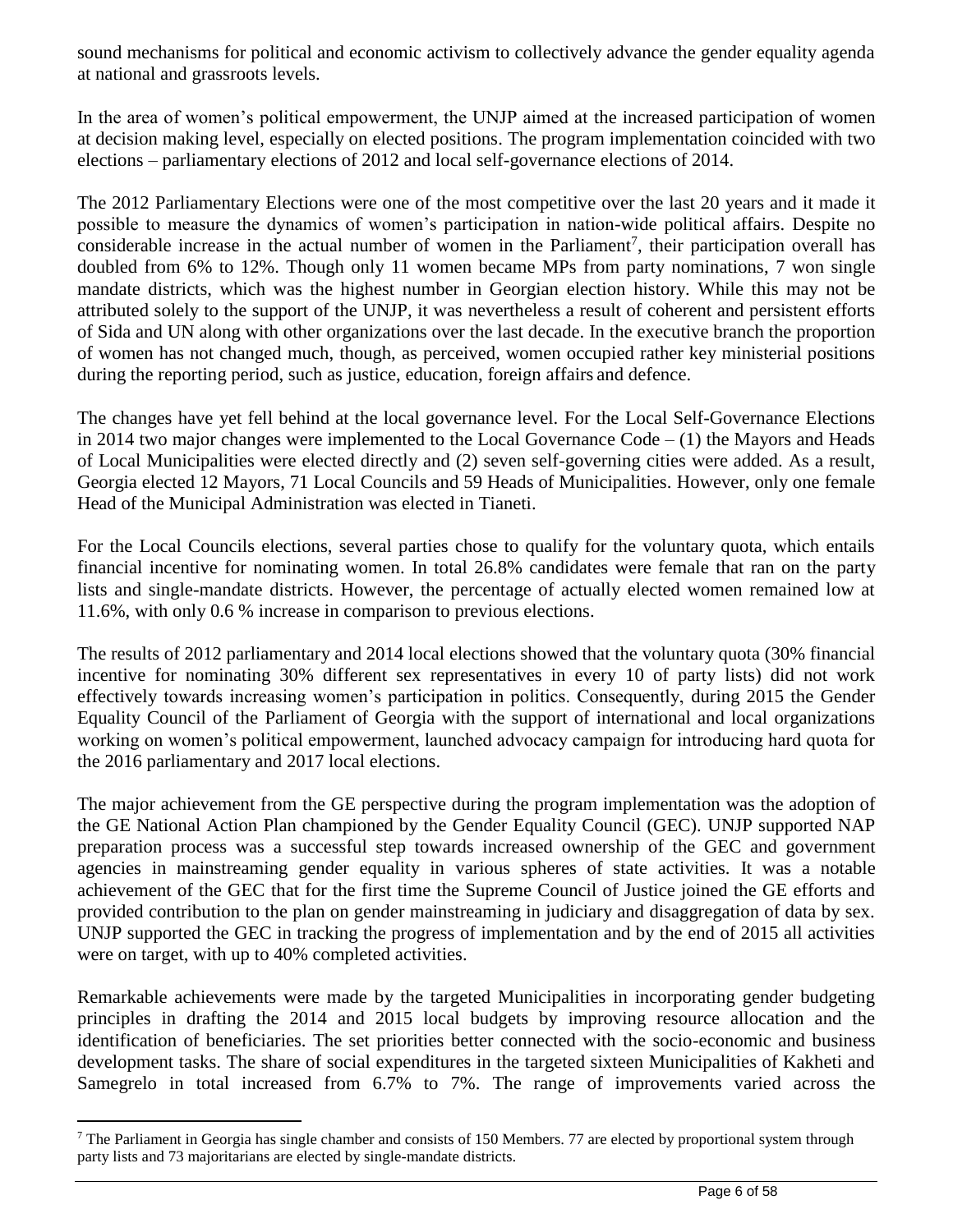municipalities. Based on the success stories UNJP initiated set of discourses with various stakeholders to institutionalize gender principles in the budget preparation processes. As the result, Minister of Finance approved the new guidelines for drafting program budgets on 14 August 2015, which mandates government agencies to include gender indicators, where applicable.

The activism of target communities that spread in eight Municipalities of Kakheti and Samegrelo showed significant results through community mobilization efforts. The community groups identified local problems and submitted proposals to the respective Municipal Administrations to include specific projects in the local budget. In 2014 and 2015, 82 and 39 projects were approved and incorporated in the municipal budgets with total amounts of 6,232,620 GEL and 1,640,000 GEL respectively.

### **Output 1.1: Improved policy and institutional framework for advancing Gender Equality agenda**

UNJP has extensively supported the Gender Equality Council of the Parliament. During 2012 UNJP engaged with the existing Chair of the GEC on monitoring the implementation of the Gender Equality National Action Plan 2011-2013 twice during the year. It is noteworthy that many of the activities prescribed by the Plan were not supported by the state budget financing. Within the budget allocations some agencies managed to implement only part of the activities. The achieved results in many instances were supported by donor and international organizations, as well as local NGOs.

The Program has provided a stimulus to Georgian government, specifically championed by the GEC, to organize a competent report for the CEDAW Fourth and Fifth Periodic Report for Georgia in April-May 2012. In consultations with government agencies, local and international NGOs and gender experts the Government's report was completed and submitted to the CEDAW Commission by the Ministry of Foreign Affairs by mid-2012.

Based on the results of the parliamentary elections in December 2012 the composition of the GEC has fully changed. UNJP provided technical assistance with the revisions of the GEC Charter and principles for membership. Throughout the program implementation UNJP provided numerous capacity building activities for the effective functioning of the Council – gender institutional mechanisms and their functions, gender analysis of laws, budget process and gender budgeting, communicating about gender principles and public image of the Council.

As part of capacity building of the Council in 2013, UNDP organized a study tour to Croatia, which joined EU in July of the same year. The GEC members had the opportunity to share experience with the Parliament of Croatia, Government's Office for Equality, Public Defender, selected Ministries and Local Governance authorities in Zagreb and Zadar, and CSOs working on gender equality and women's empowerment.

One of the main activities emphasized by the national stakeholders as an important part of gender mainstreaming was gender analysis of existing and draft legislation. The Gender Equality Council created a team of staffers from the Parliamentary Committees to coordinate gender analysis of draft legislation. UNDP provided extensive gender and legal drafting training for the staffers of each Parliamentary Committee (15 Committees) and lawyers from the Legal Departments of every Ministry (19 ministries). UNJP provided special training to the Budget Office of the Parliament of Georgia, in order to raise awareness and skills for analysing draft State Budget before its adoption. As part of the support for the GEC UNDP provided capacity building on gender equality for the Press Office of the Parliament and journalists accredited to the Parliament of Georgia. The activity aimed at improving coverage of GEC events and ensuring sensitive reporting on gender issues. In parallel, UNDP supported development of the Gender Equality Council web-page on the Parliament's website.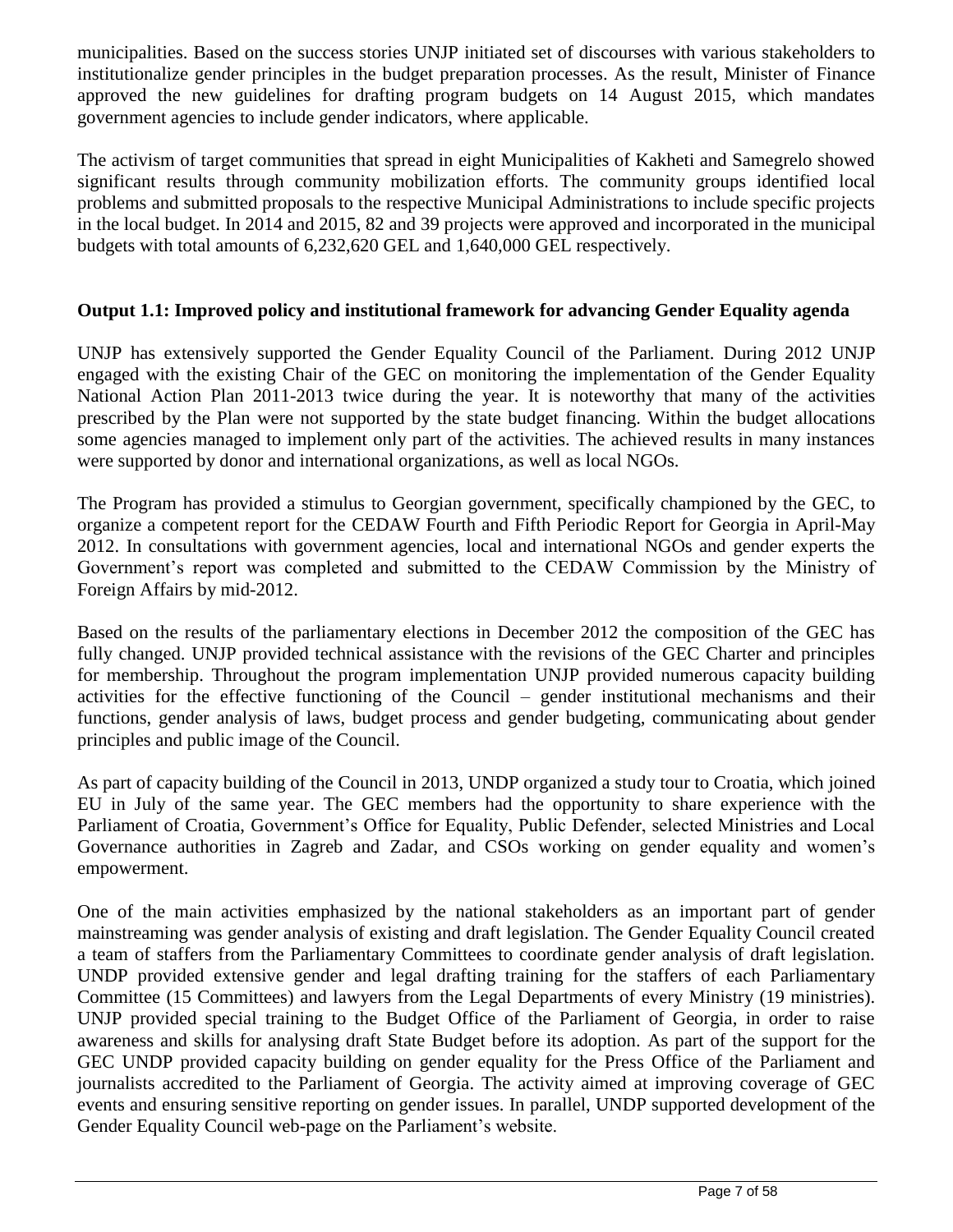The main challenge before the newly elected GEC was preparation of the follow-up Gender Equality National Action Plan for 2014-2016. Review of the completion report for the GE NAP 2011-2013 provided an outright lesson to the new GEC, as well as new representatives from the executive that the upcoming process of the NAP elaboration was to be owned entirely by the government/parliament and the next NAP needed to be primarily solidified through the state financial commitments. The GEC was determined to launch and lead the process of drafting the next National Action Plan in 2013, and, lessons learned guided the decision-makers to avoid key challenges.

Adoption of the Gender Equality NAP 2014-2016 was an extensive and distinctive process for the Parliament of Georgia. The GEC invited all Ministries to draft individual sections, where within the assigned funding the agencies could include gender equality considerations or implement activities in support of promoting women's rights. The eight sections of the NAP cover the main areas of work in line with the Beijing Platform of Action. Furthermore, the GEC deemed it important to recognize the need for higher involvement of women at the local level and devoted a special section to Regional Development. For the first time judiciary agreed to participate in the development of the NAP and provided input on disaggregating court data by sex and introducing gender mainstreaming. The commitment of the Ministry of Finance to include gender considerations in the programs outlined in the state budget was an achievement itself. Thought the new GE NAP was not supported by separate funding from the State Budget, each agency maximized gender mainstreaming within the respective allocations. The draft plan was presented to the donor and CSO communities, followed by integrating the comments and feedback in the document. The NAP was adopted on 24 January 2014. UNDP has supported the GEC during the entire process of drafting and consultations.

UNJP continued engagement with the GEC on monitoring the implementation of the GE NAP. As part of the Gender Week 2015 UNDP supported the Council in preparation and presentation of the first year Annual Report based on the inputs submitted by the implementing government agencies and independent bodies. It must be emphasized that the level of implementation was impressive, considering the fact that most activities were covered by the State Budget within the allocations; though, donor and NGO support still play an important role in the achievement of the results.

UNJP support for the Council also encompassed technical assistance and advocacy for various laws and regulations pertaining to improving gender equality in political, economic and social fields.

In the area of women's political empowerment, on the outlook of the Local Elections 2014 the gender quotas remained an active topic of discussion among parties and the Parliament. The Gender Equality Council closely worked with the Inter-faction Working Group on Elections to further improve legislative assurance for women's political involvement. The series of dialogues resulted in increasing the voluntary quota from 20% to 30% inclusion of different sex representatives on party lists with financial incentive rising from 10% to 30% additional budget funding for parties complying with the requirement.

As the voluntary quota provided by the election and political party legislation did not result in the increase of women's political participation in both parliamentary and local elections, UNJP joined forces with the Gender Theme Group Task Force on women's political empowerment, which includes international and local organizations (NDI, IRI, IFES, NIMD, Oxfam, WIC, Gender Network, Gender Justice, etc.). The Task Force unified efforts and jointly launched advocacy campaign to introduce hard quotas for the next elections (2016 parliamentary and 2017 local elections). The team closely worked with the GEC to meet with major parties, their leadership, Parliamentary Factions, members of Government. It organized conferences and events jointly to maintain single message and emphasis on ways for increasing numbers of women at decision making levels. At the high level conference during the Gender Week 2015, both President of Georgia and the Speaker of the Parliament openly supported introduction of the mandatory quota.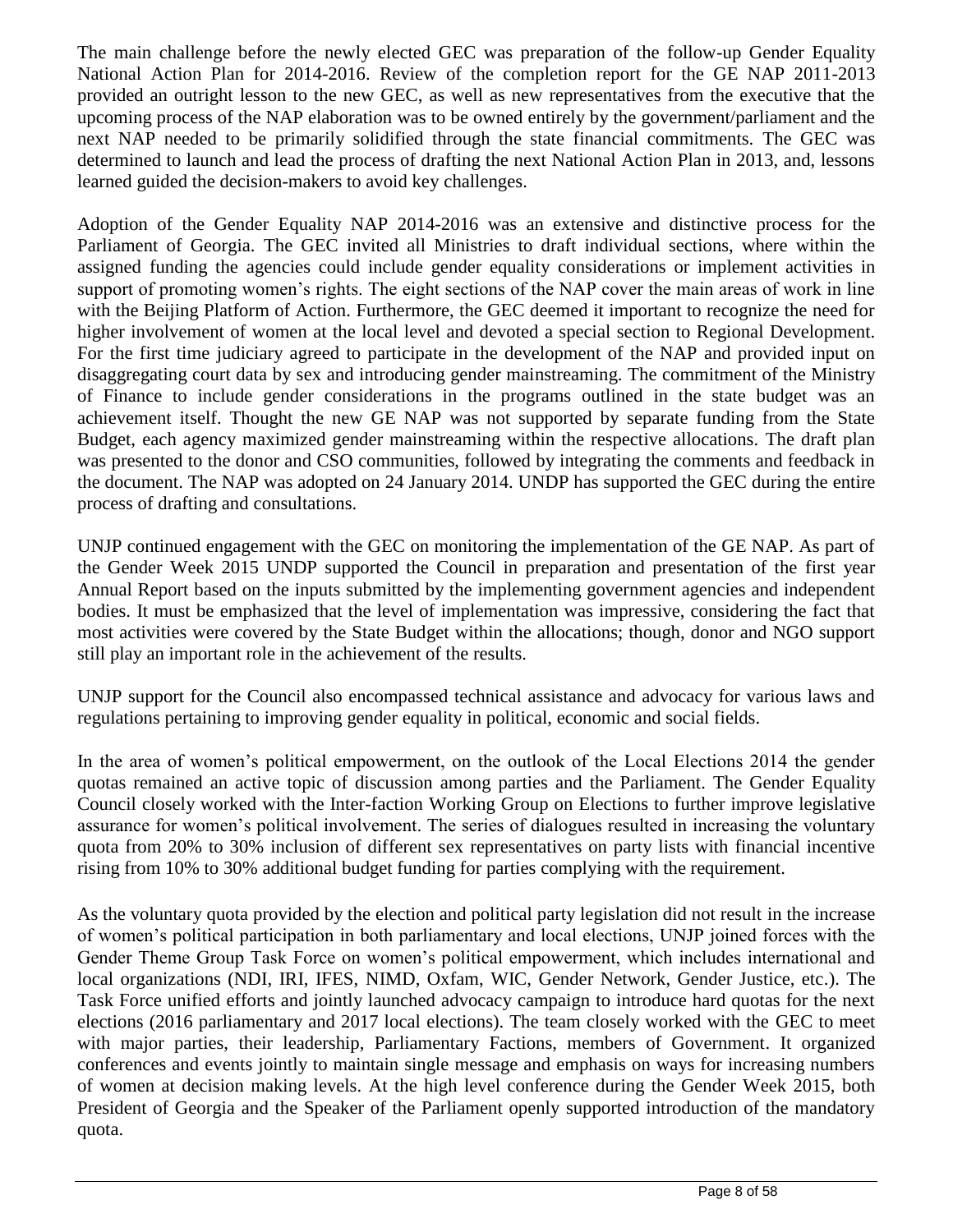In preparation of local elections, the Government of Georgia proposed new local governance reform to strengthen local decision making and decentralize financial and decision making powers. Gender Equality Council synchronized the gender analysis of the reform legislation with the drafting process of the NAP to better reflect the needs of men and women at the local level in both documents. With the support of UNJP the Council held discussions with the Working Group designing the local governance reform under the Ministry of Regional Development and Infrastructure and reviewed the reform from gender perspective. Respective recommendations were also produced.

The Parliament of Georgia passed amendments to the Labor Code and Law on Civil Service to increase paid maternity leave from four to six months and respective compensation from 600 GEL to 1,000 GEL. Additionally, the Minister of Justice followed up with the initiative to launch consultations on further improving regulations concerning women in the Labor Code. UNDP held an extensive forum with NGOs and other stakeholders on women's rights in labor legislation where draft recommendations were agreed upon to be followed up with the Parliament and the Ministry of Justice. The first draft amendments were presented to a large group of stakeholders in October 2013. UNDP provided special study on maternity leave and respective comments and suggestions on the draft.

The Gender Equality Council continued to lead coordination on the implementation of the GE National Action Plan. One of the major directions encompasses gender budgeting activities. As part of gender budgeting component under Output 2, UNJP and its partner organization Municipal Service Providers Association (MSPA) organized a discussion on gender budgeting for the GEC, Budget and Finance Committee of the Parliament, Budget Office of the Parliament, Ministry of Finance, Ministry of Regional Development and Infrastructure and representatives of select Municipalities of Kakheti and Samegrelo. After presenting the successful cases of gender sensitive local budgets, the Minister of Finance, agreed to start the process of incorporating gender considerations in the program budgeting manuals and the Government's Annual Budget Report. As the draft budget law was presented to the Parliament, in response to the GEC request the Budget Office prepared gender analysis of the draft and submitted it to the Council. At the budget hearing GEC members stated comments and recommendations followed by the Minister of Finance reiterating commitment to include gender considerations in the program budgeting processes. The Minister followed up on his commitment and on 14 August 2015 the new Manual for Drafting State and Local Budgets was adopted mandating government and local self-governance bodies to include gender indicators for the respective programs, where applicable.

After Elections of 2012 UNJP championed the broad effort unifying the donors and international organizations working on gender equality in outlining a set of recommendations for "institutional set-up of the national gender equality mechanism". One of the most distinguished results of the advocacy efforts was the commitment of the new Prime Minister of Georgia to introduce a position of Gender Equality Representative in the Government administration. In the beginning of 2013, the PM has indeed appointed the renowned human rights and NGO activist as the representative in human rights and gender issues. The new Advisor actively engaged in drafting the Human Rights Strategy for the Government, where gender equality became a substantial part.

In 2014 the Government of Georgia adopted the National Human Rights Strategy (NHRS) 2014-2020 and its Action Plan, where a separate Chapter 14 is devoted to gender equality. The HR NAP incorporates the government's obligations provided in GE, DV and 1325 NAPs. Subsequently, the Government created Inter-Agency Coordination Council with Secretariat to oversee and coordinate the implementation of the HR NAP. The Secretariat was to become the institutional mechanism at the executive branch, closely working with the GEC on gender equality issues. Considering that each NAP envisaged a separate coordinating structure with different composition, UNJP participating organizations under the auspices of the UN Resident Coordinator launched a joint advocacy effort with the Government Administration to create one institutional mechanism that would manage harmonized implementation of all gender equality related activities.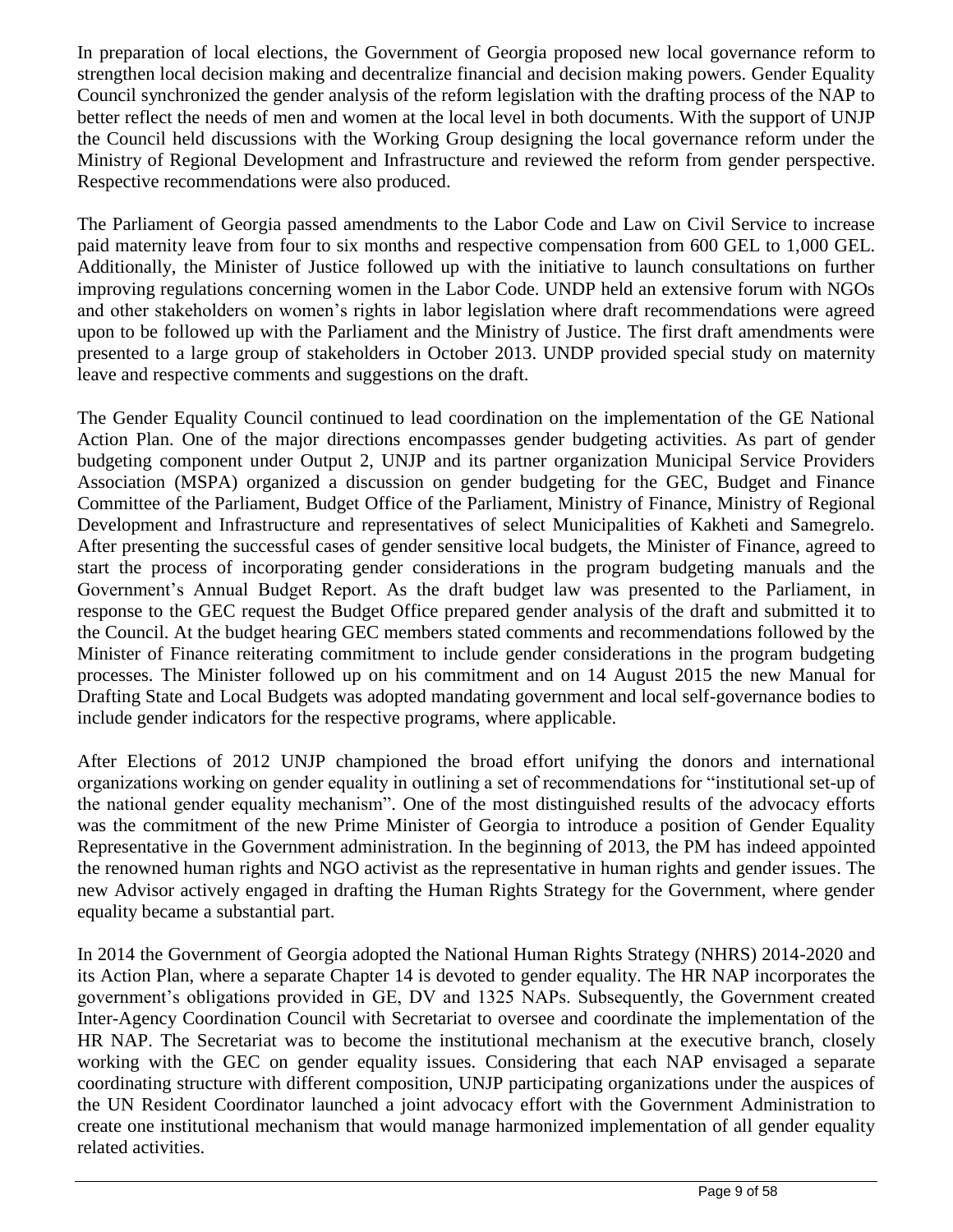One of the major challenges in the field of gender equality work remains the lack of coordination among the CSOs working on women's empowerment issues. The need for better cooperation has become more critical in recent years, since donor community ceased to continuously fund NGO networks. Four active organizations united around the initiative to conduct a large CSO forum aimed at coordination, cooperation and consolidation (3C) of resources and efforts in Spring 2014. Within its mandate to support CSOs UNJP embraced the initiative with primary objective to assist incorporation of gender organizations into the wider NGO community. The forum brought together the CSOs that work on gender equality and women's issues, as well as other organizations that implement gender components in lager programs. Participants discussed the major challenges the NGO community faces, acknowledged the need to unite around advocacy efforts in support of the issues that are relevant for the gender equality agenda. As the result the organizations agreed on the next step to formalize the structure of the forum and finalize the common goals and objectives to effectively utilize joint efforts of the organizations united in the Forum to achieve more balanced and equal society. Though the conference attendance was impressive, CSOs failed to follow-up on the initiative. Therefore, UNJP made a decision to discontinue its support, which was also considered appropriate by the independent evaluation of the program.

In line with the need to increase awareness of gender issues and accessibility of relevant information, UNDP supported the strengthening of a gender web portal – [www.ginsc.net](http://www.ginsc.net/) (Gender Information Network of South Caucasus) run by a local NGO – Women's Information Center, which unites gender equality related information not only for Georgia, Armenia and Azerbaijan, but also from the north Caucasus and Black Sea countries. The portal was upgraded in 2012 and is now more user-friendly, enabling its existing and new users to easily search for the required information.

Throughout 2012 – 2015 years, media and public campaigns carried out by UNJP made a breakthrough in raising public awareness on issues of gender equality among Georgian society, business circles and political elites of the country. The question of economic and political participation of women became a hot topic, enhanced by bespoke awareness campaigns and specifically targeted public events.

In order to examine existing views on the roles of men and women in family life, business and politics, a nation-wide comprehensive and highly acknowledged research "Public Perceptions on Gender Equality in Politics and Business" research on gender stereotypes in Georgian society was carried out in 2013<sup>8</sup>. The study revealed most common gender stereotypes and served as a baseline for further communication strategy.

A vast communication campaign "Change Your Mind" was designed to target these specific gender misconceptions. The campaign consisted of three waves. In November 2013 the first part – "Breakdown the Stereotypes" was launched. Stencils referring to clichés revealed by the study were designed and painted on the sidewalks of Tbilisi with average of 700,000 reach<sup>9</sup>. The campaign was followed by the Facebook page "Change Your Mind" <sup>10</sup> that received the record number of 30,000 likes within a month making it one of the most popular social campaign sites in Georgia ever with more than 46,000 followers by the end of 2015. UNJP also developed special infographics highlighting key messages, which were extensively replicated and reposted by print and online media.

The second phase of the campaign was focused on the shift in perception of the role of men and women in a family, politics and business and it was extended onto main towns of Kakheti and Samegrelo regions.

<sup>8</sup> http://www.ge.undp.org/content/georgia/en/home/library/democratic\_governance/public-perceptions-on-gender-equality-inpolitics-and-business.html

<sup>9</sup> http://www.ge.undp.org/content/georgia/en/home/ourperspective/ourperspectivearticles/2016/04/04/how-to-campaign-forgender-equality.html

<sup>10</sup> https://www.facebook.com/sheicvale/?fref=ts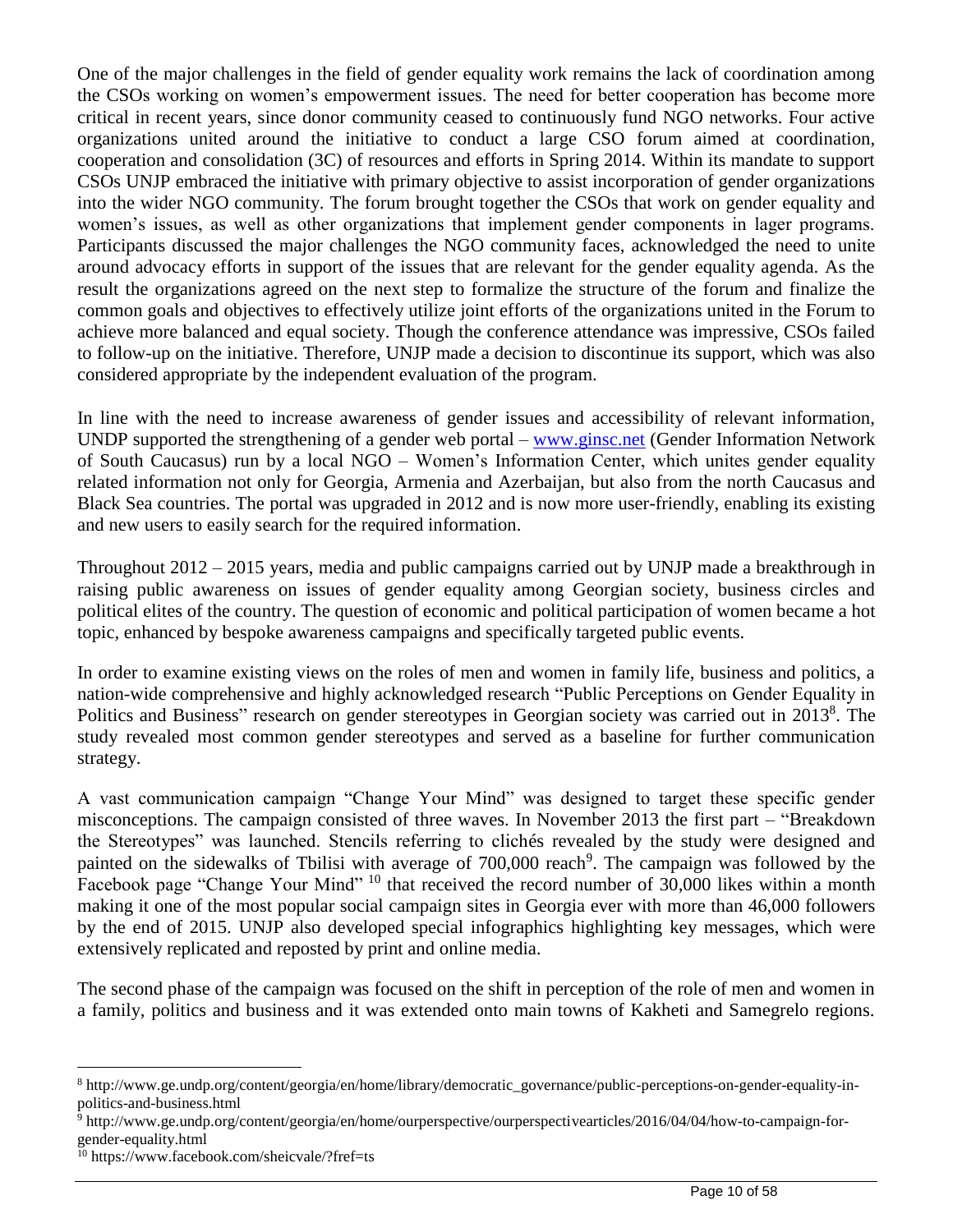The main message was "Perceive the Equality"<sup>11</sup>. To increase the national reach and reinforce the message, three PSAs highlighting the advantages of the gender balance were aired through the national and regional TV channels. Launching of TV campaign was accompanied by the second wave of stenciling big walls in the busy districts of Tbilisi.

Final event of the campaign was held during the Gender Week in March 2014 in public space of the capital. Participants were invited on the open stage to express their opinions about gender equality and shoot the paint "bombs" onto the wall stenciled with the gender stereotypes. Short videos of the participants' speeches were created and posted on the campaign Facebook page that powered the discussions online.

In order to promote best practices and policies in equal treatment of women and men in private and public organizations, the UN JP held The Gender Equality Awards in 2014 and 2015<sup>12</sup>. More than 60 highprofile business companies as well as central and local government bodies competed for the Award. During both events the Award Ceremony made a major event attracting top officials and business circles with huge public attention and excellent press.

UNDP also organized three annual celebrations of the International Day of Rural Women on 15 October in 2013 - 2015. Each of the events brought together more than 60 women involved in the community projects and women farmers from different regions of the country and made an excellent opportunity to voice the issue of women empowerment to officials, press and general public.

UNJP launched an annual tradition of Gender Week celebrated in March with a line of communication activities and public events highlighting gender issues. The highlight of Gender Week in 2015 was a campaign for parliamentary quotas "More Women in Politics"<sup>13</sup>. Main public buildings - President's Palace, Parliament and Government Administration - in the capital were lit with video projections featuring messages on gender equality with a background colour indicating the attitude towards quotas (green supportive, yellow undecided) represented by specific state institutions.

The President announced 2015 as the Year of Women. The gender equality agenda in November culminated in high-level international conference in Tbilisi organized by the Ministry of Foreign Affairs with the support by UNDP with UN Women, UNFPA and EU. Tbilisi Declaration was adopted reaffirming support for gender equality principles within the European Neighbourhood Policy region. Federica Mogherini of EU and Cihan Sultanoglu of UNDP took part together with Prime Minister, reinforcing commitments to gender equality on Georgia and ENP political agendas.

Four years of well-designed and precisely targeted communication and outreach activities of the UNJP made a significant contribution to the process of change in gender equality perception in Georgia. This was proved by the rapid increase of the indicator - number of public statements made by high level state officials on GE issues. Planned target of an annual increase by 10% was exceeded each year, however 2015 seen an extraordinary rise of the indicator - by 135%. The reason behind it was that 2015 was announced Year of Women by the President of Georgia that gave UNJP an excellent opportunity to advocate for women empowerment. Thus, gender equality became a hot issue in public discussion in Georgia, powered by well-tailored communication and public activities.

#### **Output 1.2: Gender responsive policies applied by key national and local authorities**

<sup>11</sup> https://www.facebook.com/sheicvale/videos

<sup>12</sup> http://www.ge.undp.org/content/georgia/en/home/presscenter/pressreleases/2015/07/06/gender-equality-in-business-andpolitics.html

<sup>13</sup> http://www.gurianews.com/\_/left\_wide/25572\_67\_ka/meti\_qali\_politikaSi.html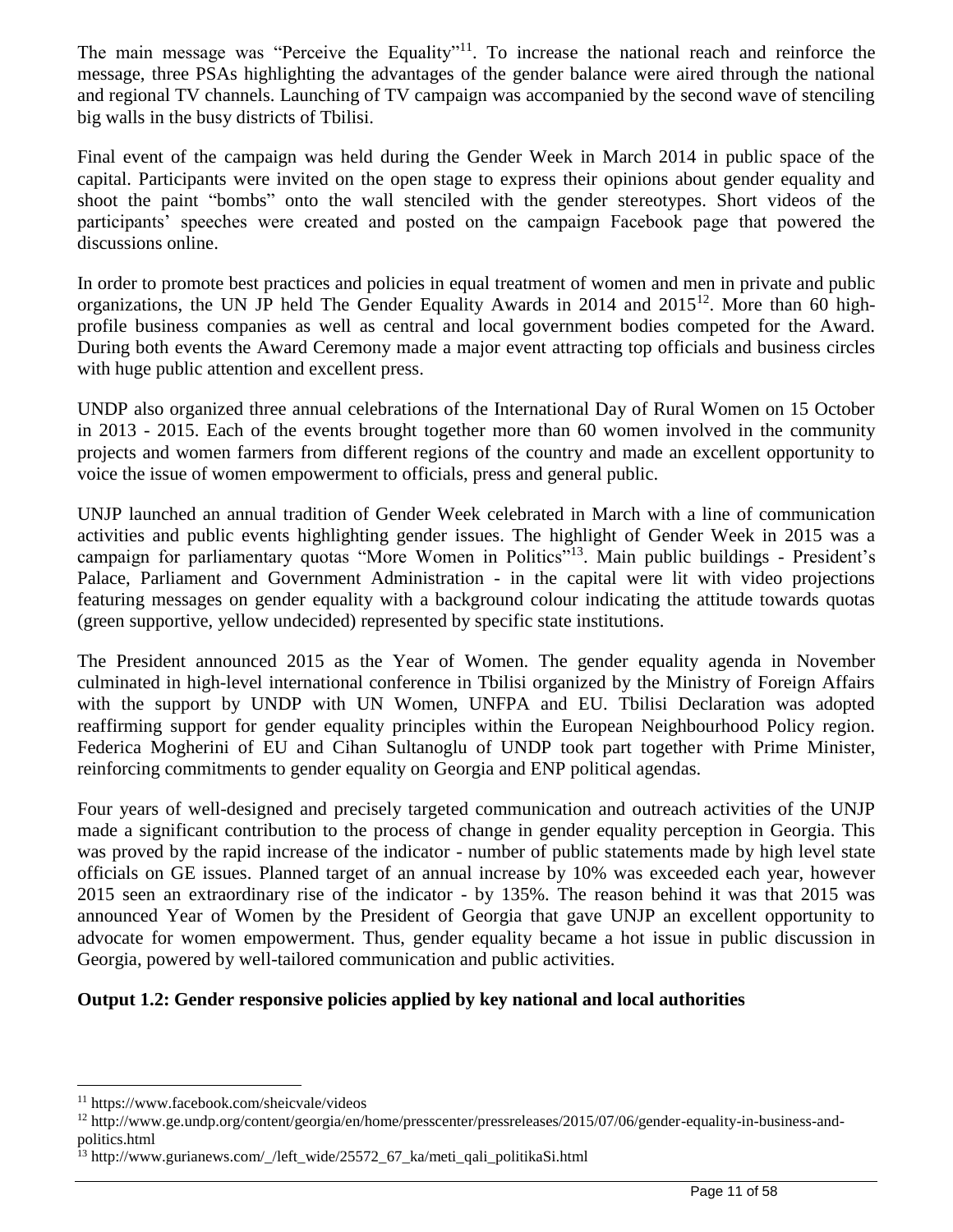Output 2 places a focus on streamlining Gender equality across institutions at national and local levels. In the first years of implementation the programme has made a particular emphasis on supporting collection of data at the national level for gender sensitive policy making and a remarkable progress has been demonstrated by the National Statistics Service of Georgia – Geostat. Gender statistics have been key component of the development agenda in gender equality since 1998 and brochure "Men and Women in Georgia"<sup>14</sup> has been published regularly with the support of different donors*.* It should be noted that while preparing each consecutive publication the Geostat added new data that brought the information closer to the global statistical standards. The Service has established a system to publicize regularly genderdisaggregated data through their web-site. They have also made a commitment to update and improve the gender-disaggregated data publicity on a regular basis. Notably, the UNJP has advocated and achieved this without allocating any financial resources, as Geostat has managed to accomplish this with their own internal data and resources.

Although, when it comes to the more comprehensive coverage of the men and women statistics, that require search and research of additional (not internally available) data, Geostat still required some support and UNJP has initiated cooperation aiming at updating "women and men" publication with the most recent data. Thus, the 2013 publication among others included new topics, such as gender composition of the political parties and gender composition of the majoritarian candidates registered for the parliamentary elections of 1 October 2012, etc. With the support of UNDP, the Geostat incorporated all information collected for "Men and Women in Georgia" brochures since 1998 into the searchable database (PC-Axis) on its website<sup>15</sup>, which is regularly updated by GEOSTAT at no additional external funding. Thus, it can be assumed that the problem of availability of gender disaggregated data has been sustainably resolved for the key statistical indicators.

Through the NAP development process new partners emerged in the Executive branch of the Government demonstrating interest and commitment to actively engage in gender equality work. Notably, Ministry of Regional Development and Infrastructure and Ministry of Agriculture along with the existing partner Ministry of Education and Science actively engaged in women's problems at municipal and local levels. As an example, the only Ministry to appoint a Gender Officer was the Ministry of Regional Development and Infrastructure. In contrast, Ministry of Economy and Sustainable Development relatively disengaged from active involvement. In response to the partners' request, UNJP provided ad hoc training in gender budgeting for the 15 representatives of Financial Departments of MES, MESD and MRDI in 2014.

Implementation of the NAP presented a new opportunity for the UNJP to engage with the judiciary on gender mainstreaming issues. UNDP and UN Women together with USAID jointly provided the training of trainers (TOT) for select judges in order to introduce an elective course on gender equality and violence against women within the curriculum of the High School of Justice.

In order to support women's political empowerment at the local level, the Women Councilors' Form was re-established, which unites female elected officials from all Municipalities. Through its partner organization Municipal Service Providers Association (MSPA), UNDP supported the Forum, which on its first convention elected a Task Force.

Though initially the capacity building activities for local female councilors were anticipated for Kakheti and Samegrelo Regions, considering the low number of women in local elected bodies (182 women, approximately 10% of elected local officials nationwide), UNJP supported MSPAs initiative to run training modules at national scale. The members of the Women Councilors' Forum were offered to enroll in the Leadership School and 94 women councillors graduated three modules – LG and Skills for local officials, leadership – how to influence without authority and strategies for adapting to the changes. As the

<sup>&</sup>lt;sup>14</sup> http://geostat.ge/index.php?action=page&p\_id=1172&lang=eng

<sup>15</sup> http://91.208.144.188/Menu.aspx?rxid=c8ca81e9-2824-4c5b-a46a-

c80202913531&px\_db=Database&px\_type=PX&px\_language=en&AspxAutoDetectCookieSupport=1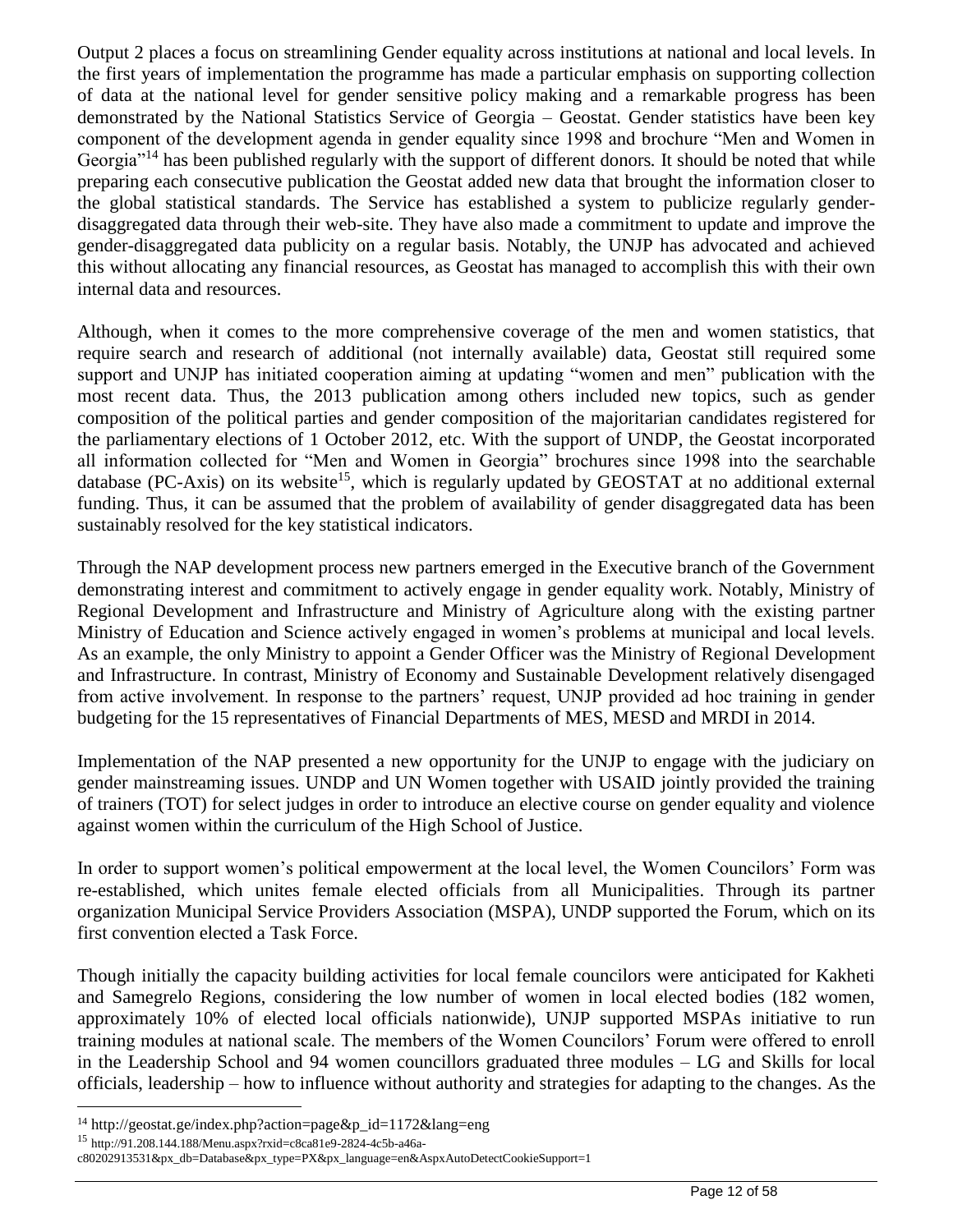Joint Program strived to encourage more women to run for re-election a fourth module – election campaigning skills was offered in spring 2014.

In June 2014 the local elections brought 243 (11.6%) women to the local councils – Sakrebulos, among the total number of mandates of 2,084 in 71 Municipalities and Self-governing Cities. Only 32 females got re-elected, where 21 were the graduates of the Leadership School. Such turnover of the elected officials created greater need for continuing the Leadership School for the newly elected women Councillors.

In 2015, UNDP and MSPA organized the second National Conference of the Women Councillor's Forum for the newly elected members. As a result, 187 women Councilors united for better local governance and gender equality in local authorities. The re-elected members of the Forum presented the annual report of the Task Force and emphasized the benefits of uniting efforts and sharing experience within the Forum. The conference participants had the opportunity to learn about the reforms and programs implemented by the Ministry of Education, Ministry of Regional Development and Infrastructure and Ministry of Agriculture. Intensive Q&A sessions followed each presentation, giving the Councillors direct opportunity to get information on the specific problems of their communities. The Congress elected a new Task Force uniting 24 women from all regions of Georgia. The new Task Force and Forum members were offered the Leadership School and 46 Councillors graduated courses.

Strengthening the Forum's Task Force remained a priority throughout the Program implementation. The first team of Councilors conducted regional meetings to identify priority issues common for all local authorities for further advocacy. The main problems identified were related to local self-governance reform, pre-school education, social security and water supply. These topics were brought to the attention of the Ministry of Education, Ministry of Labor, Health and Social Affairs and Ministry of Regional Development and Infrastructure during working meetings.

Through MSPA, UNDP has supported review of the draft Local Self-Governance Code by the Task Force. The women Councilors outlined set of comments and recommendations, which with the support of the UNJP were reviewed and discussed with the Minister of Regional Development and Infrastructure and the ministry representatives leading the drafting process. The Councilors presented practical issues from the implementation perspective at the local level. MRDI considered almost all their comments. This was the first substantial achievement of the Task Force and proof that by uniting women Councilors can make their voices heard.

Pre-school education was another issue, where women Councilors have made a serious impact at the policy level. Through consultation meetings with the GEC members and the representatives of the Ministry of Education and Science, the Task Force managed to raise the issue on the political agenda. In 2015 GEC member and the Chair of the Human Rights Committee in partnership with the Deputy Minister of Education drafted a package of new law on pre-school education with corresponding regulations on standards for hygiene, staffing, etc. The Task Force members were invited to the respective working group. Women Councilors participated in discussions and the public discussions in different regions.

The second major component for working with the local authorities included support for introducing gender budgeting in local governance. As the result, the 2014 budget plans significantly improved in terms of determining the resources allocation and identification of beneficiaries. The first step entailed gender analysis of the local budgets of 16 target Municipalities in Kakheti and Samegrelo for 2013. The approach used by MSPA, included capacity building of local financial officers, step-by-step coaching in designing gender indicators and drafting municipal budgets. The set priorities became more specific and connected with the socio-economic and business development tasks. Though there are variations in the level of responsiveness among the target Municipalities, the overall improvement is tangible. In Kakheti municipal share of social expenditures increased from 6.7% to 7%. Significant reduction (by 1.5 % in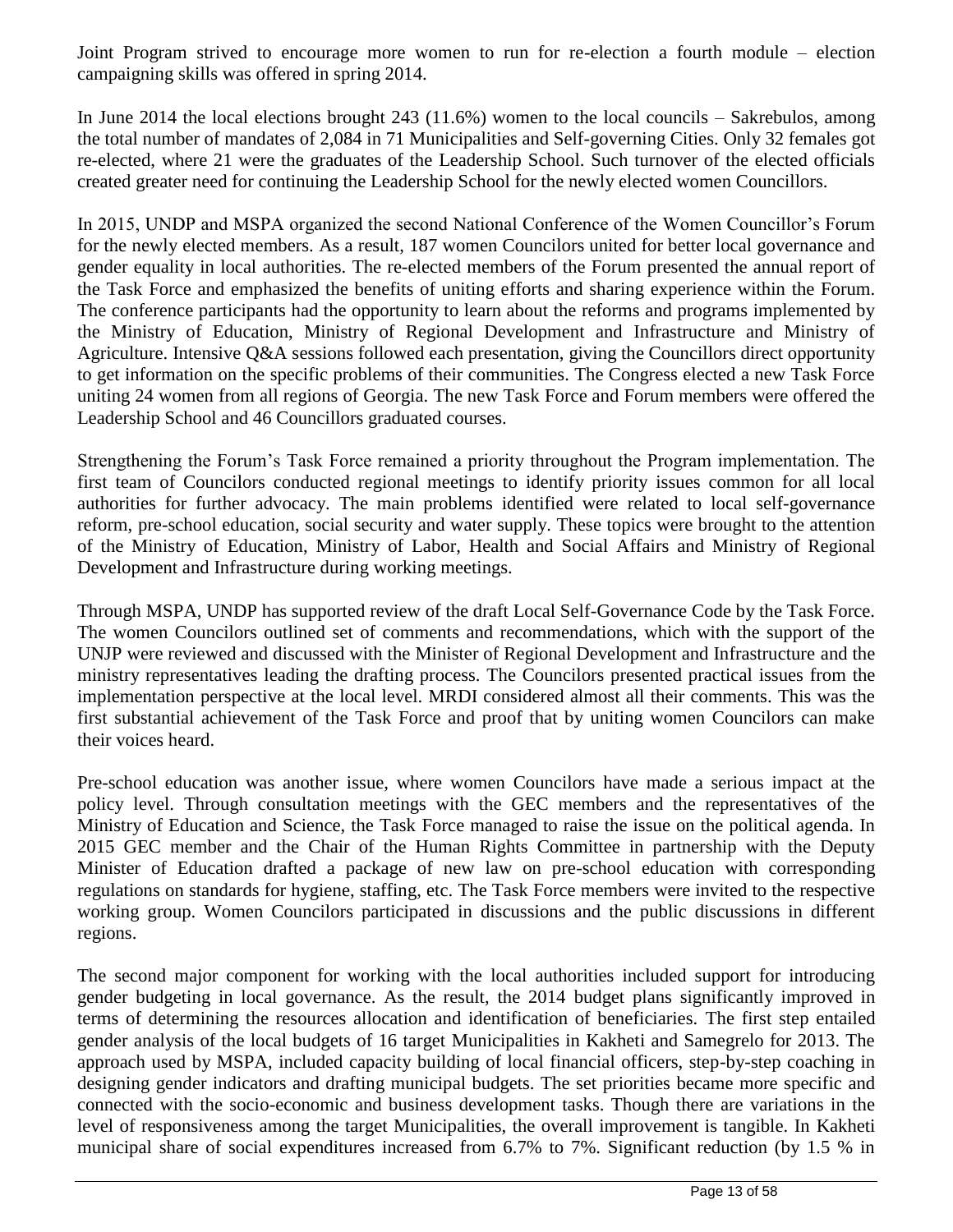Kakheti and by 7% in Samegrelo) of expenditures for general public services (representative and executive bodies) can be considered as substantial achievement, which allowed diverting municipal funds towards the socially oriented priorities. Consequently, allocations increased towards housing and communal services (in Dedoplistskaro by up to 40%), culture and sports (in Gurjaani by up to 170%), education (in Zugdidi by up to 200%) and social protection services (in Poti by up to 66%).

UNDP in cooperation with MSPA followed up on the successful introduction of gender budgeting principles in the targeted 16 municipalities. Set of discourses were organized in order to expand the experience and positive results with other regions. Elected Heads of Municipalities and Chairs of Sakrebulos were invited to presentations in Kutaisi for Western Georgia Municipalities and Rustavi for Eastern Georgia Municipalities. The presented analysis of the implemented intervention showed that budgets has become results-oriented, and can be qualitatively evaluated; the financial plans focuse on the identification of benefits. It has become more transparent and understandable to the public, focuses on the goals, needs and opportunities and serves the people's interests and provide them with information about the targeted beneficiaries and size of expenditures. At the final stage the results were presented to the GEC and the Ministy of Finance.

In cooperation with the Disability Center of the Public Defender's Office, UNDP conducted research<sup>16</sup> and focus groups in five regions for the IDP women and girls with disabilities on improving conditions and integration of PwDs. As a result, the Center submitted 12 recommendations to different state and regional authorities regarding the violation of PwD rights and all twelve were considered by the respective agency.

In December 2013 Georgia ratified the Convention on Rights of Persons with Disabilities. UNDP continued cooperation with the Disability Center. A study was conducted on implementation of the  $6<sup>th</sup>$ article of the UN Convention on the Rights of the Persons with Disabilities – existing challenges and perspective, which sets special requirements for the signatory countries with the aim to protect and realize the rights of women (girls) with disabilities. The study covered four regions: Kakheti, Samegrelo, Imereti and Mtskheta-Mtianeti.

As a result of UNDP advocacy, the Disability Center was transformed in the permanent Department under the PDO and the UNDP consultant was invited to head the Department.

# **Output 1.3: Local women empowered economically and politically through better opportunities for income generation and political participation**

Women's economic empowerment is a prerequisite and enabling factor for increased equality, self-respect and civic participation. Recognizing that labor market outcomes present an excellent yardstick for measuring women's situation in society, the Joint Programme supported promotion of gender equality by implementing an innovative approach to women's economic and civic empowerment through enabling them to free up some care-giving time, providing technical/business skills, creating employment and entrepreneurship opportunities and connecting targeted women in Kakheti and Samegrelo regions with the respective local authorities. Various pillars construct the full chain for economic and civic empowerment of women including mobilizing women and fostering their leadership skills, linking them with the local authorities, vocational education and training, provision of small financial support and helping women to improve their social lives.

UNJP supported three vocational education and training centers in Kakheti and Samegrelo: Kachreti Vocational College "Aisi" in Kakheti, Vocational College "Pazisi" (Poti) and Zugdidi State Teaching

<sup>&</sup>lt;sup>16</sup> http://www.ge.undp.org/content/georgia/en/home/library/democratic\_governance/rights-of-women-with-disabilities.html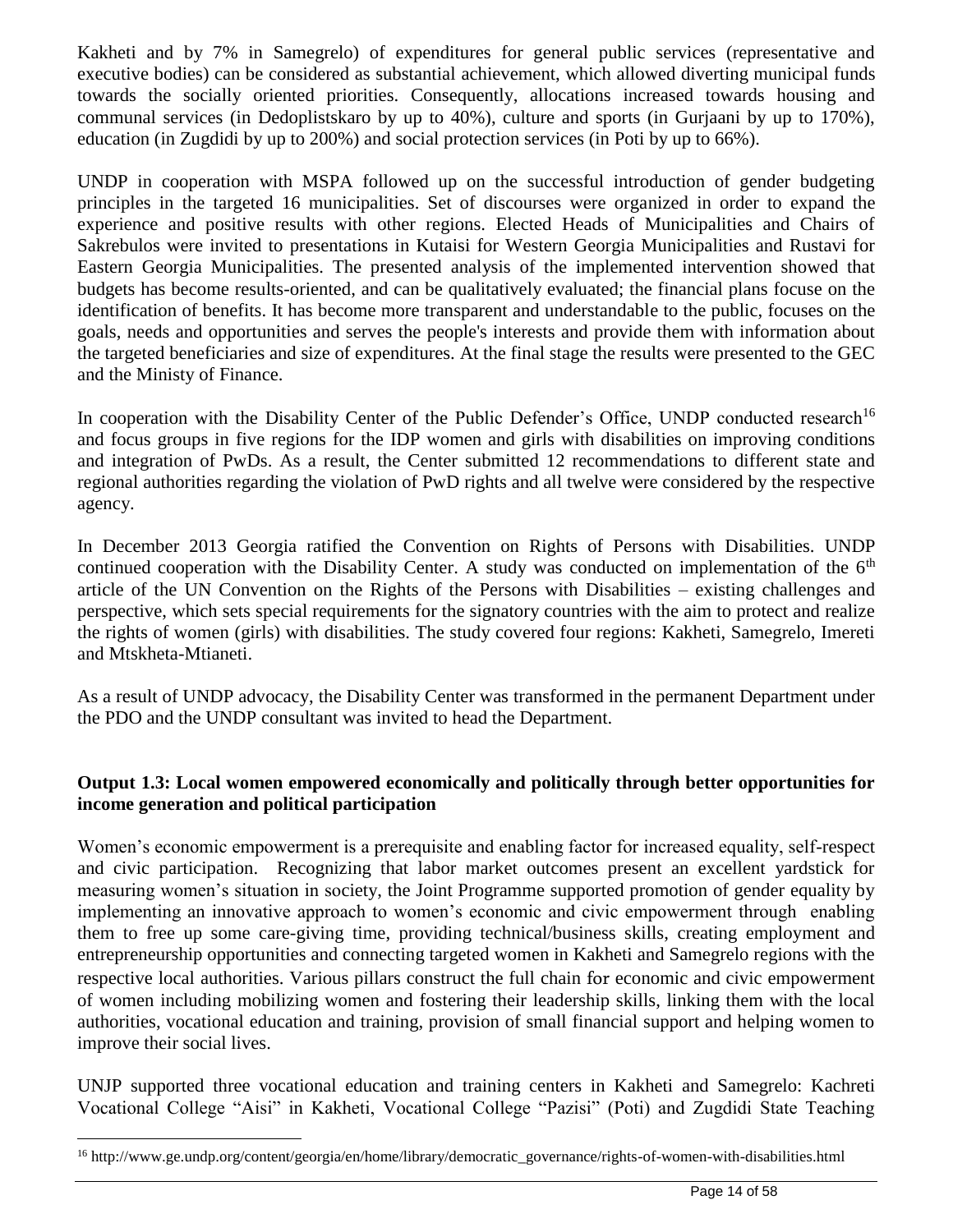University (including its Senaki agricultural VET) in Samegrelo. 887 women participated in UNJP supported courses and overall 1875 farmers (1185 women and 690 men) were provided with consultations at the Extension Service Centers in Kachreti and Senaki.

The vocational courses aimed at providing relevant skills to the women groups for improving their income generating capacities in agricultural professions for farmers running individual or family farms; as well as teaching new professions to increase their employability. The selection of professions was based on the local labour market surveys conducted by VETs. Along the standard courses in dairy production and fruit/vegetable cultivation and processing, sewing, restaurant and hotel business, waiter and cook courses, UNJP supported courses in traditionally unfeminine professions of Cisco Administrator and Electrician. The average employment rate of the graduated participants is 77%. As a result of productive consultations and enhanced motivation of women farmers, several agricultural cooperatives were created in Kakheti and Samegrelo on the basis of Senaki Vocational College (branch of the Zugdidi Teaching University).

In 2013 UNJP supported establishment of the Association of Women Farmers of Kakheti (AWFK) by seven active graduates of Kachreti Extension Center. The Association aims to support capacity building of women farmers, protection of the property and other constitutional rights, as well as to strengthen their financial independence. At present the Association unites 182 members of women farmers, mainly rural women from Kakheti and also from several regions of Georgia. Throughout the program UNJP provided extensive capacity building to the Association through technical assistance in drafting the charter, organization's strategy and annual action plans; organizing consultation meetings and encouraging development of the Association Board and staff. As the Association expanded it faced new challenges and moved to the next level in its development. In 2015 UNJP supported the first Convention of the Association<sup>17</sup> and coincided the event with the International Rural Women's Day celebrations on 15 October. The Convention approved revised Charter and new Strategy and elected the new Board of the Association.

Most extensive and broad component under the Outcome 1 was the support UNJP provided for the community mobilization activities. UNJP partnered with the consortium of Georgian NGOs - Center for Strategic Research and Development of Georgia (CSRDG), Civil Development Association (GCDA) from Lagodekhi and Association Atinati from Zugdidi.

The activities were concentrated in eight municipalities of Kakheti and Samegrelo<sup>18</sup>. A study of the target communities was carried out by using a combined methodology, of population survey and focus group discussions. In depth research methodology (questionnaire, survey design and the format of focus group discussions) was developed for comprehensive analysis. As a result, 26 community groups were selected uniting over 179 women (94 in Kakheti and 85 in Samegrelo). Series of trainings, consultations and meetings as well as establishing connections with local governments, businesses and civil society organizations have been carried out<sup>19</sup>.

Within the first year of implementation CSRDG started linking the community groups to the local budget development process. Each community group prepared at least three PowerPoint presentations on the most urgent problem of the community and proposal how to solve this issue, including required expenditures. Overall, 250 proposals (116 in Samegrelo and 134 in Kakheti) were submitted to the Municipal Authorities, where 82 projects were approved and included in the respective local budget. In 2014 community groups mobilized total funding of 6,232,620 GEL. The communities continued to engage with local authorities in 2015 and actively advocated for new projects. Consequently, 39 problems were included in local budgets mobilizing 1,640,000 GEL.

<sup>&</sup>lt;sup>17</sup> http://www.ge.undp.org/content/georgia/en/home/ourwork/democraticgovernance/successstories/women\_farmers.html <sup>18</sup> Kvareli, Lagodekhi, Sagarejo and Telavi in Kakheti region and Abasha, Khobi, Martvili and Senaki in Samegrelo region.

<sup>19</sup> About 450 activities were accomplished throughout the project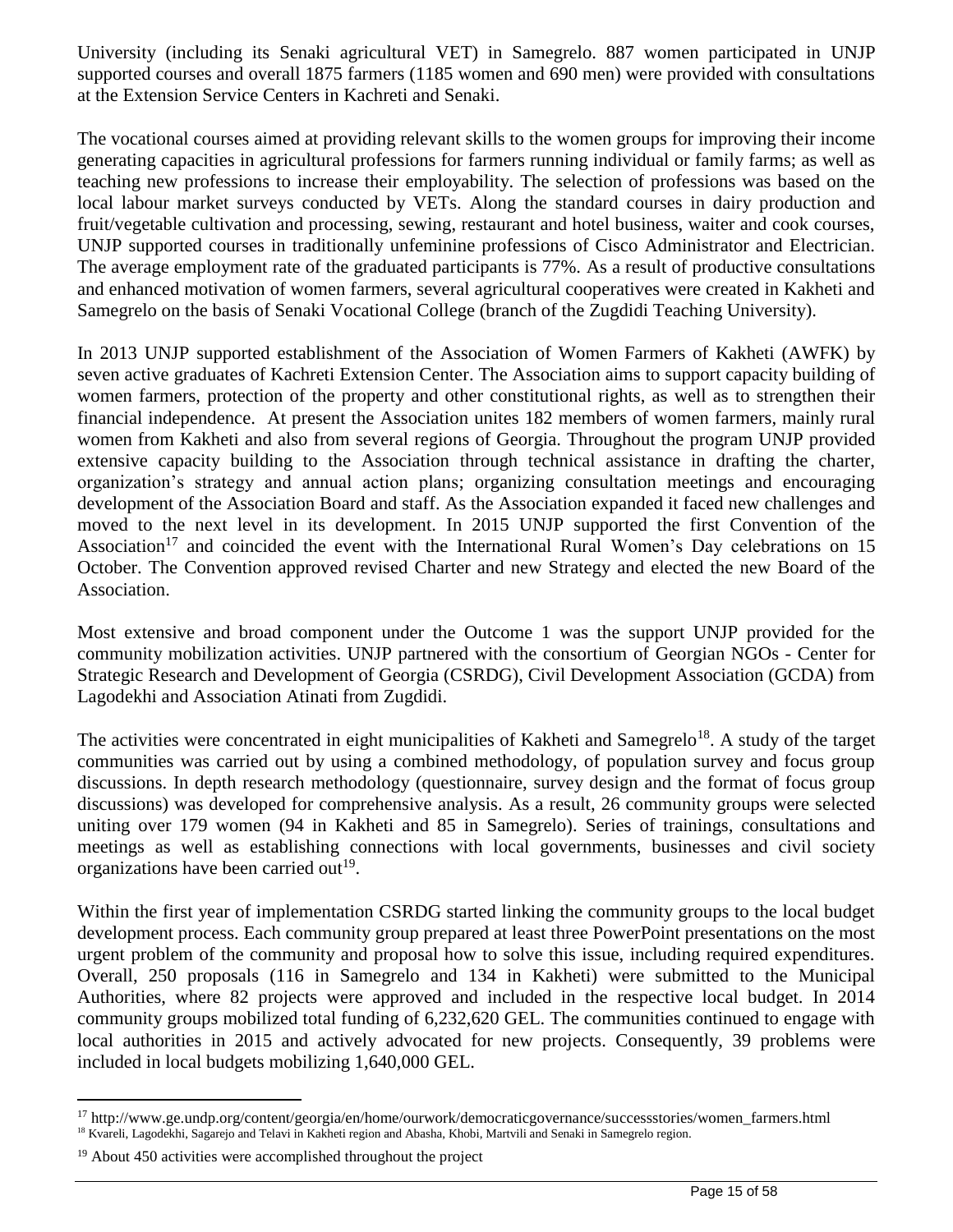Furthermore, CSRDG, introduced the micro-grants component in the programme. Two grant competitions were announced in 2014 and 2015, and overall 27 projects received funding from UNJP with the total amount of 148,264.6 GEL (67%), complemented with community contributions – 27,122.4 GEL (12%), municipal funding  $-25,721.5$  GEL (12%) and other sources  $-21,404.7$  GEL (10%). The projects covered variety of issues, including fixing sewage and water supply of village kindergarten, training courses and study tours to other municipalities, building and renovating recreation areas, etc. All projects were successfully completed. The initiative groups managed to overcome initial skepticism, attract and engage neighbors in the process and earned respect and gratitude from the communities, thus obtaining a gratifying sense of accomplishment.

Through mobilization of funds in local budgets and micro-project component the community mobilization efforts engaged and affected up to 4,900 rural women.

As part of the economic empowerment of women, CSRDG engaged with the VET institutions in Kakheti and Samegrelo to support enrollment of the community women interested in entrepreneurial/employment opportunities in the programs. Each course group consisted of women from selected communities. Separately, Business Guidelines were compiled on starting and operating a business in Georgia. Furthermore, CSRDG concentrated on coaching/mentoring women in starting their business – support in preparing business plans and providing venues for obtaining state or commercial micro-finance opportunities. Overall, only 12 women prepared business plans and applied for funding, with only 5 women actually received financing and started own business.

The results of business support showed strong lack of confidence of rural women in taking loans/credits individually. UNJP therefore shifted its emphasis on encouraging women to establish or join cooperatives. The Government of Georgia runs cooperative support programs, which provide both funding and consultations for interested groups. UNJP through CSRDG and Association of Women Farmers of Kakheti supported additional trainings for interested women and provided venues to engage with the Cooperative Agency under the Ministry of Agriculture.

#### **Outcome 2: Enabling environment to eliminate violence against women, especially domestic violence created in Georgia.**

In line with its mandate and scope of work within the UNJP, UN Women has aspired to enhance gender equality through contributing to the creation of an enabling environment to eliminate violence against women and girls (VAWG), especially domestic violence (DV).

In the frameworks of UNJP, efforts were targeted at further improvement of relevant policies and laws as well as further development of services for survivors of domestic violence provided by both, state and non-state actors (such as shelters, crises centers, career advice, job-placement and access to justice).

UNJP's targeted advocacy contributed to Georgia's signing the Council of Europe Convention on Combating and Preventing Violence against Women and Domestic Violence (Istanbul Convention) in June 2014. To ensure compliance of the Georgian legislation with the Istanbul Convention provisions, the first wave of legislative amendments was developed with UNJP's technical support and adopted by parliament in October 2014 (without major alterations, resulting in changes to 14 legal acts). In addition, UNJP provided support to the DV Council to develop relevant policy papers<sup>20</sup> in broad consultation processes with national partners from the line ministries, state institutions responsible for its

<sup>&</sup>lt;sup>20</sup> DV NAP 2013-2015; DV Referral Mechanism; DV Council Statute; DV Victims Status Granting Regulations.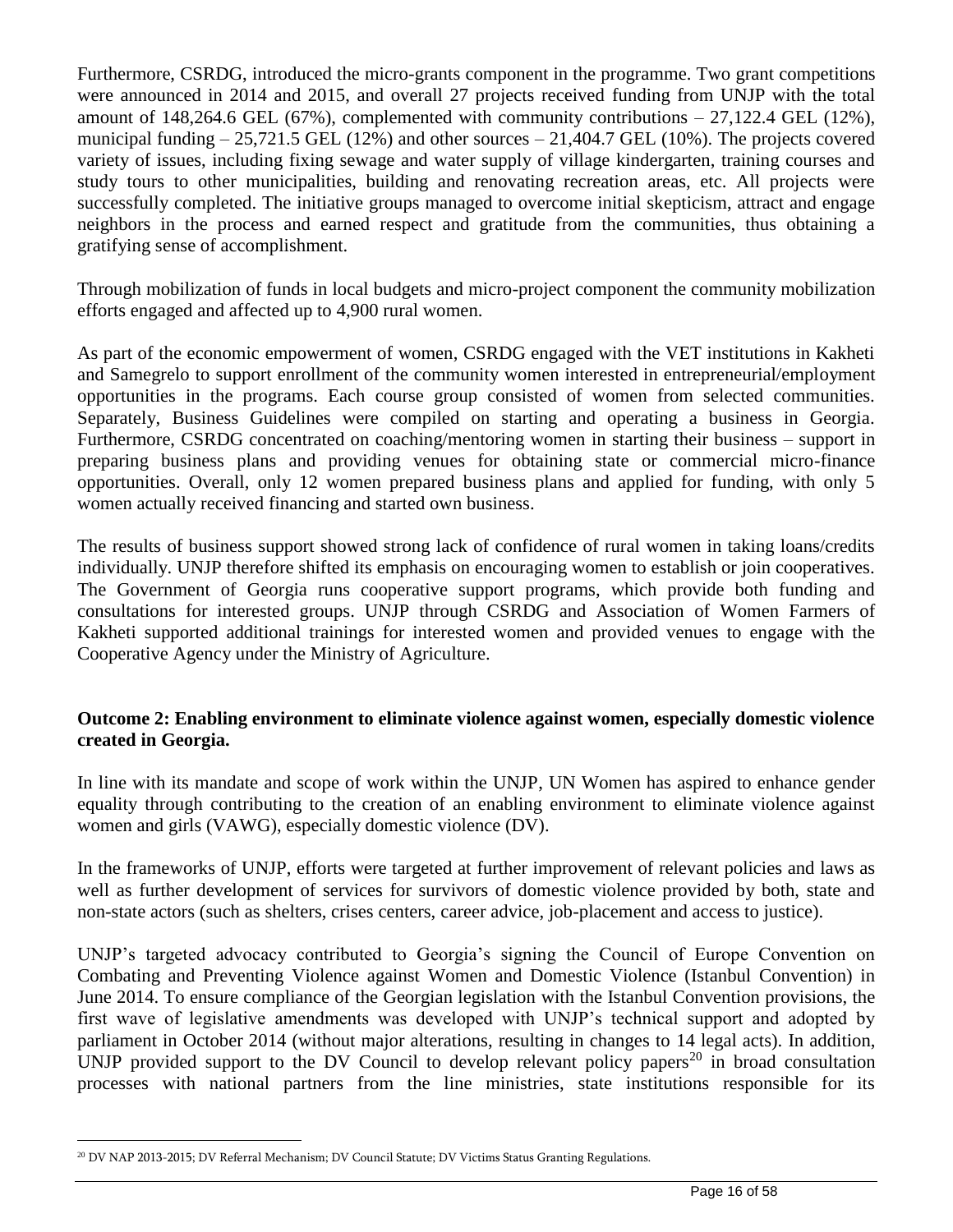implementation, and civil society organizations translating international and national commitments into action.

To ensure sustainability of the services for DV victims/survivors established with UNJP's technical and financial support, the government has increased funding to the State Fund for the Protection and Assistance to the Victims of Human Trafficking (State Fund). Increased budget allocation was used for the maintenance of the third and fourth domestic violence shelters (in Kutaisi, Imereti and Tsnori, Kakheti) and the state budget allotments for the services for DV victims/survivors during 2012-2015 increased more than twice.<sup>21</sup> In the reporting period, the three shelters (all established with UN Women's/Sweden's support) have served 546 DV victims/survivors<sup>22</sup> while the nation-wide DV hotline served 4,996 beneficiaries.<sup>23</sup>

In order to enhance national ownership and ensure sustainability of capacity development results of UNJP, the project contributed to the improvement and institutionalization of training curricula for service providers to the victims/survivors of DV. In particular, a mandatory course on DV in the curriculum of future police officers (the Police Academy) has been extended from 6 to 8 hours, and the DV course developed within UNJP has been integrated into the mandatory continuous legal education system for all lawyers, prosecutors, investigators and for future and sitting judges.

UNJP put great emphasis on prevention of violence against women, especially domestic violence. Strategic and well-targeted awareness raising initiatives, including public information campaigns have been implemented, contributing to a shift in public attitudes, that sustain inequality and discrimination. One concrete and measurable result has been disclosure of the instance of  $DV^{24}$ .

#### **Output 2.1: National laws and policies on domestic violence improved in line with international commitments (DEVAW, CEDAW, Beijing Platform for Action).**

Under this output the interventions have focused on supporting the government to review and improve legislative and policy frameworks aimed at eliminating domestic violence and enhanced government's ownership of the improvements made. In addition, UN Women has been advocating with the parliamentary Gender Equality Council (GEC), the DV Council and the Ministry of Foreign Affairs of Georgia (MFA) for the ratification of the Istanbul Convention. With support of UNJP a delegation of the government of Georgia participated in the 57th session of the UN Commission on the Status of Women  $(CSW)$  in March 2013, and the Prime Minister<sup>25</sup> committed to sign and ratify the Istanbul Convention in the nearest future under the UN SG's COMMIT initiative. Consequently, Minister of Justice signed on behalf of the Government of Georgia the Istanbul Convention in June 2014. The commitment to sign and ratify the Istanbul Convention has been further re-affirmed in the DV NAP 2013-2015 adopted and approved by the President of Georgia in July 2013.

UNJP has provided support to the DV Council and the MOJ to analyze the acting Georgian legislation and support development of relevant adjustments in compliance with the Istanbul Convention's provisions. As a result, the first wave of legislative amendments has been developed (also in close partnership with UNICEF in relation to children's rights) and adopted in October 2014 without major alterations. The MOJ

 $\overline{a}$ <sup>21</sup> State Fund's budget by year: 2012 - 210 059,87GEL; 2013 - 287 310,92GEL; 2014 - 342 368,27GEL; 509 472,51GEL (Source: State Fund).

 $^{22}$  Number of DV victims/survivors having used shelter services by year:  $2011 - 89$ ;  $2012 - 88$ ;  $2013 - 100$ ;  $2014 - 114$ ;  $2015 - 155$  (Source: State Fund).

<sup>23</sup> Number of calls on the DV hotline by year: 2012 - 644; 2013 - 1,997; 2014 - 1,182; 2015 - 1,143 (Source: State Fund).  $24$  Number of restrictive orders issued and approved by year:  $2013 - 227$  (out of  $225$  filed);  $2014 - 817$  (out of  $849$  filed);  $2015 - 2,598$  (out of  $2,726$  filed)

<sup>(</sup>Source: MIA). Number of protective orders issued by year: 2013 – 57; 2014 – 92; 2015 – 173 (Source: Supreme Court of Georgia).

<sup>&</sup>lt;sup>25</sup> In response to UN Women's call to world leaders to "Step It Up" at the "Global Leaders' Meeting on Gender Equality and Women's Empowerment: A Commitment to Action" on 27 September 2015 in New York – where world leaders committed to ending discrimination against women by 2030 and announced concrete and measurable actions to kick-start rapid change in their countries – the then Prime Minister of Georgia Irakli Gharibashvili declared ending violence against women and girls and domestic violence as one of the country's top priorities. The Prime Minister stressed that the country will continue updating, revising and developing subsequent phases of i.a National Action Plan on ending domestic violence.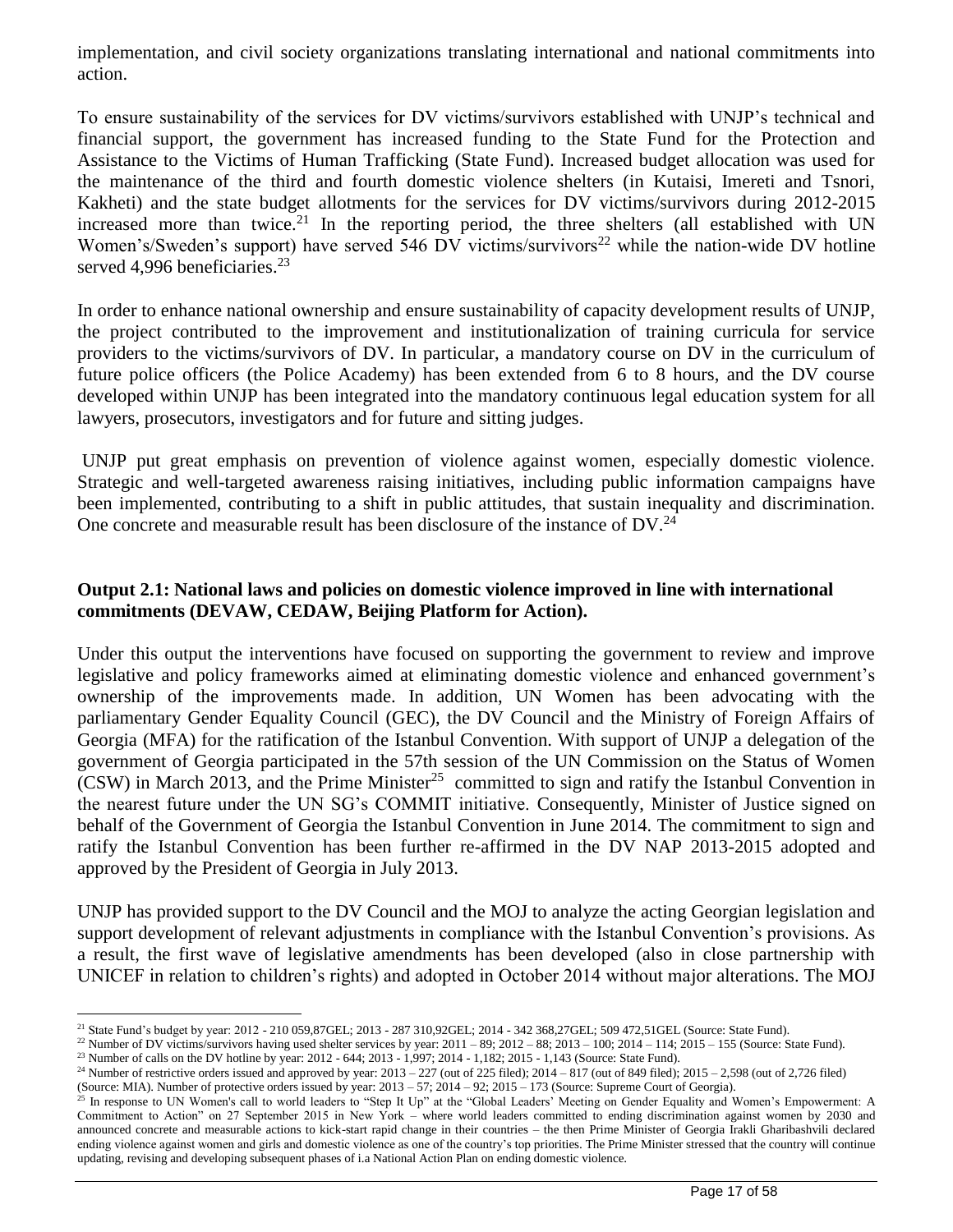has developed the second wave of legislative amendments in a broad national consultation process supported by UNJP (to be submitted to the Parliament for adoption in the fall 2016).

The improved Georgian domestic violence related legislation now provides better protection to women from different forms of violence. For example, the concept of "forced marriage" was added to the Criminal Code of Georgia (a new article 150/1) and "neglect" as a new form of domestic violence, in reference to the lack of fulfillment of parental duties in respect to children, has been added to the Domestic Violence Law. In line with the Istanbul Convention, special attention is now paid to the accommodation/housing of a victim/survivor of domestic violence, in that the police are now authorized to temporarily evict the perpetrator from the place of residence regardless of property rights.

In order to build capacity of the DV Council in the area of elimination and prevention of DV, UNJP organized a study tour to Spain for the members of the executive, legislative and judicial branches of the Government of Georgia as well as local self-governments (November 17-21, 2014). Spain has been selected based on progressive DV legislation and good results achieved in prevention and provision of services to survivors of DV. Consequently, the study tour provided a firsthand opportunity to Georgian delegation to learn about the Spanish gender equality related legislation, with special focus on the implementation of laws related to DV prevention and response and about good practice in DV prevention and response, including at regional and municipal levels.

Following the study tour to Spain, UNJP has started to support governmental agencies to adapt some of the lessons learned and good practice to the Georgian context. For example, UNJP has been providing technical support to the Ministry of Corrections of Georgia (MOC) to introduce the Spanish model of DV perpetrators rehabilitation in Georgia. Also, UNJP is working with the municipalities of Tbilisi, Telavi and Zugdidi to identify possibilities for municipal funding of DV crisis centers. Furthermore, UNJP has drafted legislative amendments to facilitate issuance procedure for restrictive/barring orders to ensure more efficient response and higher disclosure of DV instances. The draft amendments have been shared with the DV Council, as a result of which, the MOJ has taken the lead to submit them for adoption to the Parliament of Georgia as part of the second wave of amendments aimed at harmonization with the Istanbul Convention. UNJP is also supporting the DV Council and the MoIA to develop risk assessment methodology for DV victims/survivors based on the Spanish model.

#### **Output 2.2.: Capacity of key policy and service delivery institutions strengthened to promote and protect women's human rights to life free from violence, especially from DV**

An enabling institutional environment that allows victims/survivors of domestic violence to disclose their suffering and freely seek protection and assistance is the main result of the Joint Programme's work at institutional level under its Outcome 2. Capacity development work has been carried out targeting different service-providers in the field of domestic violence towards increased quality of, and demand on services, with an ultimate goal to increase trust of victims/survivors of violence in these institutions.

In order to improve police response to the instances of DV, UNJP provided support to the Ministry of Internal Affairs of Georgia (MOIA) in partnership with NGO the Anti-Violence Network of Georgia (AVNG): recommendations for the instructions for district and patrol police response to DV cases - as a detailed guidance for police officers in their day-to-day work - have been developed. The draft instructions also include recommendations for the monitoring of the restrictive and protective orders by the district police.

In cooperation with the Police Academy of the MOIA, AVNG has revised the existing training programme on domestic violence for future police officers at the Police Academy in light of the new amendments in the DV related legislation. Interactive components/ practical exercises have been included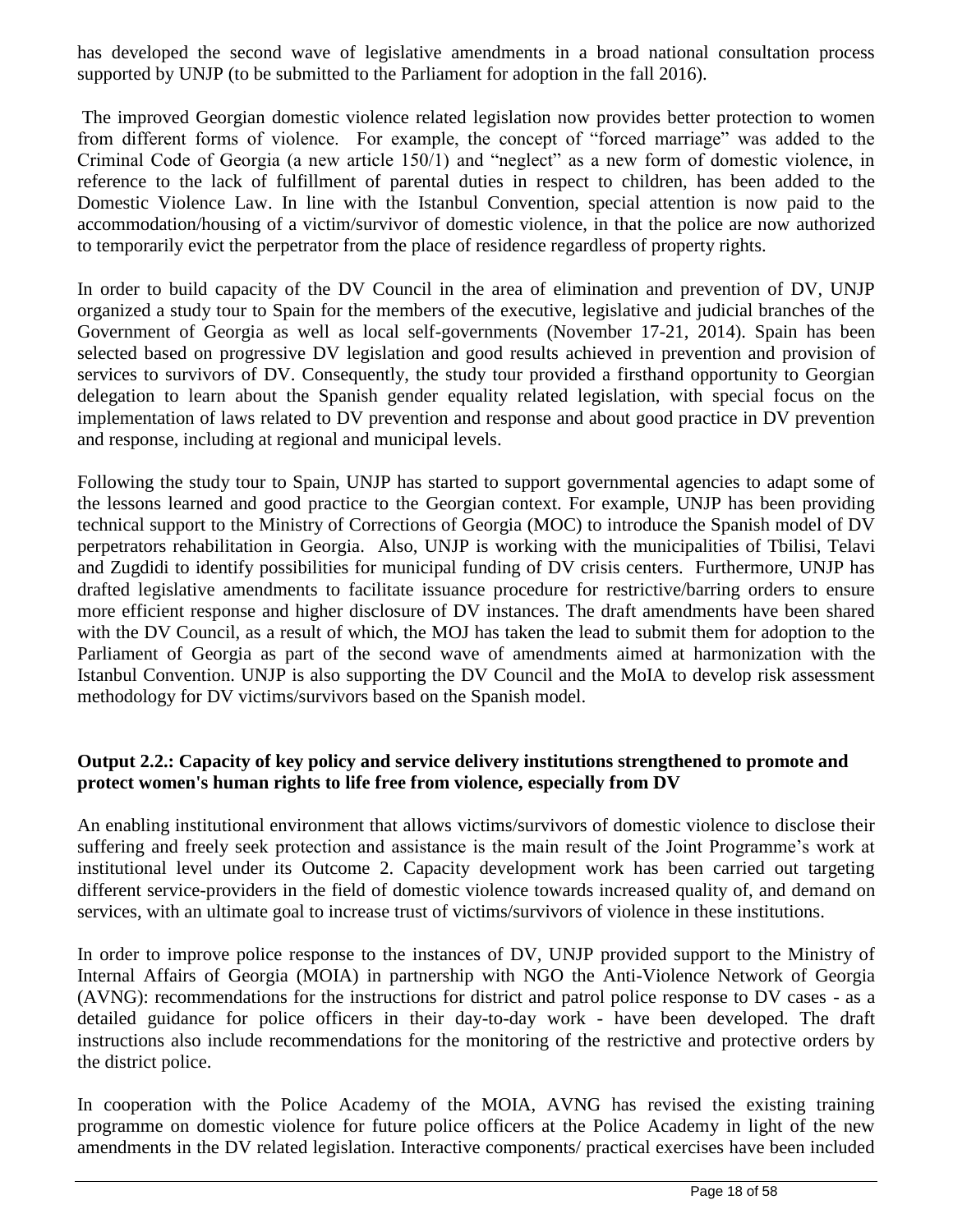in trainings to increase the empathy towards victims and to exercise proper response. The duration of the training program has been extended from 6 to 8 hours and now covers theoretical aspects of domestic violence, legal basis of police action, and practical exercises regarding issuing the restrictive orders. Upon request of the Police Academy, psychological aspects of DV have also been integrated in the training programme. As a result of the addition of psychological aspects, the training programme is intended to be ultimately extended from 8 to 10 hours.

Further, a respective guide for trainers (260 copies) and a manual for trainees (950 copies) have been produced and published. Due to the absence of a formal continuous (on-the-job) education programme for police officers, as a result of UNJP's technical assistance, a mobile group of trainers has been established to provide ongoing training to acting district and patrol police officers throughout the country based on the aforementioned manual. In total, up to  $1,010$  acting and future police officers have been trained.<sup>26</sup>

In order to improve police response to the instances of DV, UNJP continued its support to the Ministry of Internal Affairs of Georgia (MOIA) and AVNG providing capacity development for the future and acting patrol and district police officers. On September 29, 2014 UN Women concluded a Memorandum of Understanding (MoU) with the MOIA for the period of September 29, 2014 – December 31, 2015. As per the MoU, UN Women and the Ministry agree to further strengthen the capacity of the police forces to promote and protect women's human rights to life free from violence, especially from domestic violence (DV), and partner towards the establishment of domestic violence and gender based violence (GBV) specialized task groups within the police forces in three pilot regions of Georgia. The Parties also agreed to continue supporting the teaching of a course on combatting domestic violence in the Police Academy of the Ministry, and last but not least, to conduct a Participatory Gender Audit of the Ministry (the latter with UN Women's core resources). In 2014, as a result of UNJP's advocacy efforts, the MOIA has established a high level commission on VAWG/DV - a policy-making body within the Ministry with certain oversight and data analysis functions. The Ministry has authorized the district police to issue restrictive orders (only the patrol police had the authority to do so in the past) and has identified two police officers in each of the regional divisions across the country responsible for DV issues (as per the Decree of Minister of Internal Affairs №491 dated 2 July, 2014). As a result, the number of restrictive orders issued has increased dramatically<sup>27</sup> indicating increased efficiency of police response to DV.

To ensure coordinated response to DV, during the reporting period, 9 roundtable meetings were conducted throughout Georgia: patrol and district police officers, judges, prosecutors, social workers, representatives of local municipalities, city councils, and different NGOs took part with the aim to improve coordination between relevant structures working on DV issues. Participants were informed on the newly enacted legislation in relation to DV. Prosecutors and judges shared the practice of criminal proceedings related to DV offense with police officers. Challenges in the law enforcement response to DV were discussed to inform further legislative processes. As a result of these meetings, legislative amendments have been drafted to simplify the issuance procedure of restrictive orders. The amendments have been included in the second wave package developed by the MOJ aimed at the harmonization with the Istanbul Convention to be submitted to the Parliament for adoption in 2016.

To develop capacities of the critical service providers to the DV victims/survivors in the law enforcement, UNJP worked together with the Georgian Bar Association (GBA) – the professional self-regulating union of Georgian lawyers - to design a training programme on domestic violence for lawyers. As a result, a comprehensive curriculum has been designed on women's rights and domestic violence issues. The curriculum has been integrated in the GBA's mandatory Continuous Legal Education (CLE) system with 7 credits out of 12 in total per annum and will be continued after UNJP's phase out. Further, 3 series of

<sup>&</sup>lt;sup>26</sup> Two TOTs were conducted for 43 police officers. Some 25 trainings on domestic violence issues were conducted for patrol and district police officers (in total 453 officers attended the trainings). Eight trainings were held for the commanding police officers (in total 127 participants) 21 trainings were held at the police academy for future patrol and district police officers and recent graduates (in total 557 participants).

<sup>&</sup>lt;sup>27</sup> Number of restrictive orders issued and approved by year:  $2013 - 227$  (out of  $225$  filed);  $2014 - 817$  (out of  $849$  filed);  $2015 - 2,598$  (out of  $2,726$  filed) (Source: MIA)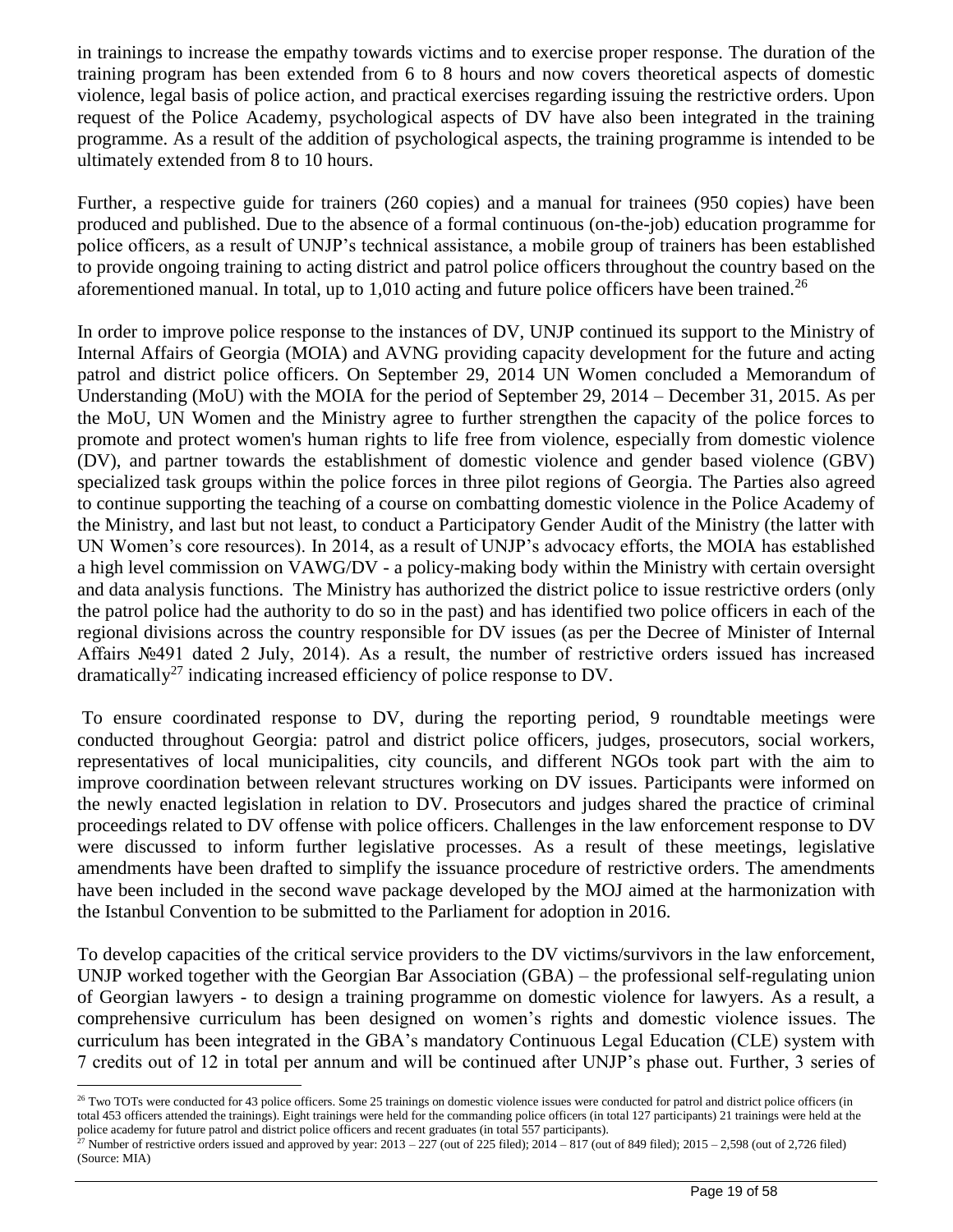training of trainers have been conducted, as a result of which 13 trainers were selected by the joint evaluation panel consisting of the GBA and UNJP representatives. During the reporting period, the selected trainers have conducted cascade trainings for 645 practicing Georgian lawyers (instead of initially planned 200). According to a post-training survey conducted by GBA for its members (sample 470), 89% of the lawyers believed that the knowledge acquired at the training will be rather useful in their work and 83% of the trainees rated the content and delivery of the training positively.

As a result of UNJP's support to the GBA, domestic violence legal clinics for BA and MA students in three universities in Tbilisi, Telavi and Zugdidi have been established to ensure that the new graduates are equipped with the relevant knowledge and skills to provide qualified services to DV victims/survivors upon entry into the lawyer's profession. Some 30 students from three universities underwent advanced training on legal matters related to gender equality and women's rights with a special focus on domestic violence. At the end of the project, GBA organized a moot court competition on a DV case at the Tbilisi City Court with the participation of the legal clinic's students. A special committee consisting of practicing lawyers and GBA representatives selected 9 winning students who were placed in internship programs with the PDO's Tbilisi, Telavi and Zugdidi offices.

In cooperation with the USAID's EWMI/JILEP program, UNJP (UNDP and UN Women) partnered with the High School of Justice of Georgia (HSOJ), the official judicial training body in Georgia, to develop a comprehensive training program for sitting judges on gender equality, women's rights and domestic violence issues. UN Women was directly responsible for the development of the section on domestic and international legislation regulating domestic violence. Based on the developed training program, a training of trainers (ToT) has been conducted for 5 trainer judges of the HSOJ. The trained judges have then conducted a pilot training based on the developed program, as a result of which the training program has been finalized.

To enhance capacity of prosecutors in addressing the issues of violence against women and girls and with a special focus on domestic violence, UN Women has started collaboration with the Chief Prosecutor's Office of Georgia (CPOG). For this purpose, UN Women has recruited an International Expert / Trainer on Women's Rights with a Special Focus on VAWG and DV for Georgian Prosecutors to develop a training programme on gender equality and women's rights with a special focus on VAWG and DV issues for practicing prosecutors and conduct a training of trainers for senior prosecutors in Tbilisi, Georgia. The training programme has been finalized and training of trainers conducted, followed by cascade trainings of 100 prosecutors. As a result, The CPOG conducted a criminological study of domestic violence and crimes committed against the sexual integrity and freedom of juveniles; which is also applicable to early marriage cases to inform the development of prosecutorial guidelines for investigators and prosecutors to be used as guidance in the handling of VAWG/DV cases; the timeliness of investigations into VAWG/DV has significantly increased, as has the ability to accurately identify the legal grounds for such cases. Moreover, all of the femicide cases from 2015 were solved<sup>28</sup>. It should be further emphasized, that the application of discretionary powers by prosecutors in VAWG/DV cases has been reduced to a minimum. The study has further illustrated that following active awareness raising campaigns and improved criminal law policy, the rate of reporting to law enforcement agencies has doubled<sup>29</sup> and the degree of cooperation of victims/survivors with law enforcement agencies had increased; and this ultimately resulted in higher rates of criminal prosecutions and convictions.

As a result of UNJP's support to the State Fund for the Protection and Assistance to the Victims of Human Trafficking (State Fund) a (third) shelter for DV victims/survivors in Kutaisi, West Georgia has been established. The shelter has the capacity to host up to 17 victims/survivors including their children. In

<sup>&</sup>lt;sup>28</sup> According to the CPOG, in 89% (11% not prosecuted due to suicide by perpetrator) and 100% of femicide cases in 2014 and 2015 respectively perpetrators have been prosecuted.

<sup>&</sup>lt;sup>29</sup> For example, according to the MoIA, the emergency management center "112" received 5,447 calls about domestic conflicts in 2013. Out of these calls, 212 cases resulted in restraining orders being issued. While in 2014, the hotline "112" received over 10,000 calls about domestic violence resulting in 817 restraining orders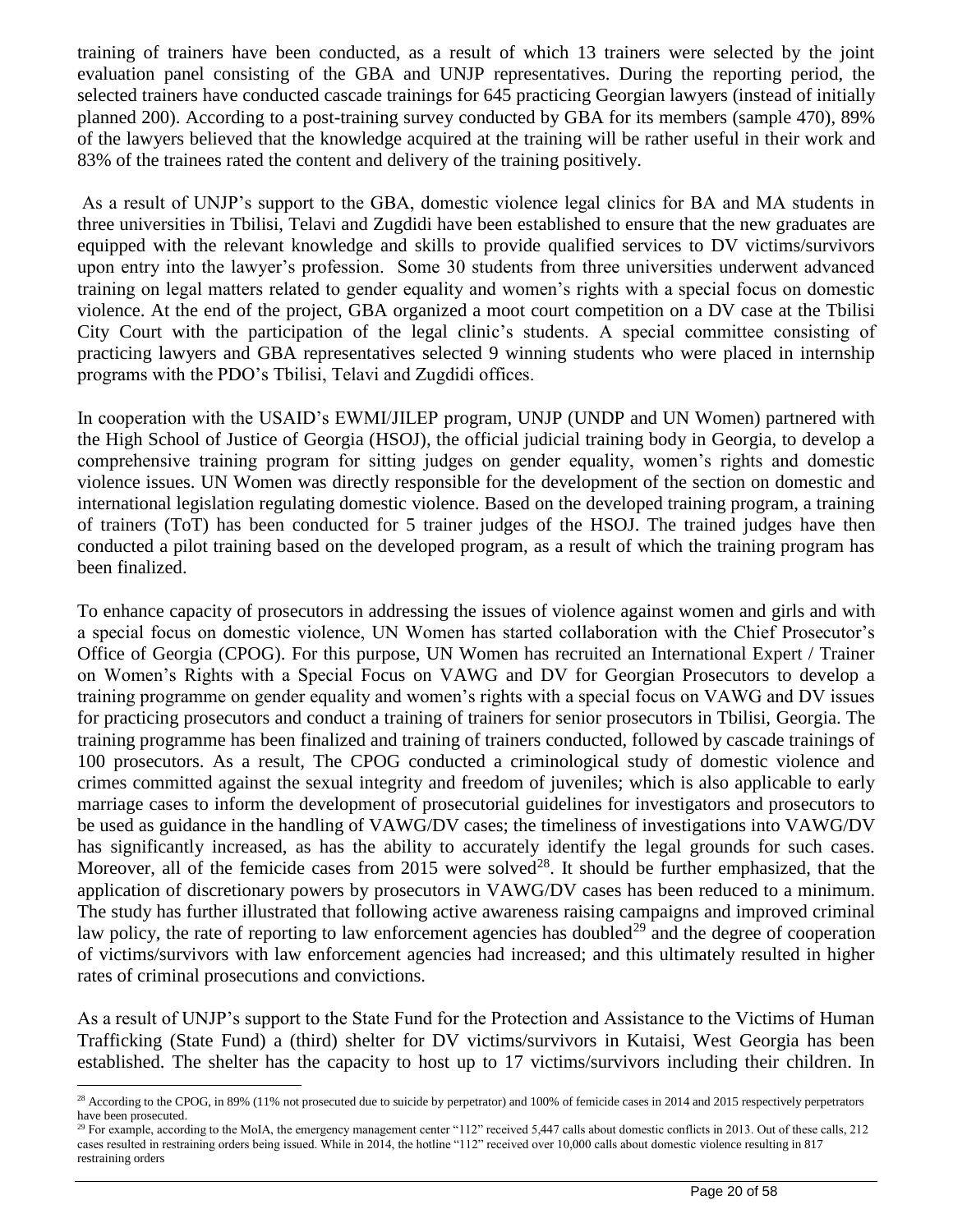addition, another (fourth) shelter has been established in the Eastern part of Georgia – Kakheti region's Tsnori village with a capacity of 10 beds. It is noteworthy, that the establishment of the fourth shelter in Kakheti was not initially foreseen by the UNJP and is a result of the UNJP efficient work and advocacy. The Government of Georgia has taken over funding of the shelter in Kutaisi from the state budget in 2014 and for the shelter in Kakheti in 2015. Hence, the government funding of services for domestic violence victims/survivors (shelters, hotline, face-to-face consultations) has more than doubled between 2012- 2015.<sup>30</sup> In total, during the reporting period, the shelters have served 546 DV victims/survivors<sup>31</sup> while the nation-wide DV hotline served 4,996 beneficiaries.<sup>32</sup> To build capacities of the State Fund's staff serving DV victims/survivors, during the reporting period 7 trainings of the shelters' staff and 4 trainings for hotline staff were conducted in Tbilisi, Gori, Batumi and Kutaisi on based on the specificities of their work.

Moreover, as a result of UNJP's support to the State Fund, an electronic database of the DV victims/survivors to enhance data collection in the area of domestic violence has been developed and launched. It is now regularly maintained by the State Fund by entering and storing all relevant data on the service users abiding by the confidentiality standards.

As result of UNJP advocacy work with the Public Defender of Georgia (PDO), its Centre for Women's and Children's Rights has been transformed into the Gender Equality Department (GED) – a standing structure higher in the hierarchy of the PDO institutional system and with increased budget in May 2013. In order to improve gender mainstreaming within the PDO operations and improve its response to genderrelated cases, including complaints on domestic violence issues, UNJP supported the PDO to develop its Gender Equality Strategy and Action Plan for 2013-2015. It is the first ever government agency in Georgia to adopt a gender mainstreaming action plan. Protection of women's rights and promotion of gender equality are one of the main priorities of the PDO's work. The gender equality strategy and action plan determine the directions and priorities of the PDO's work and is a tool for gender mainstreaming in different structural entities and activities of the PDO. The progress of the implementation of the strategy and action plan is being evaluated on a regular basis and revised as necessary. Furthermore, the strategy and action plan have been integrated into administrative and budget plans of the PDO for 2015.To facilitate implementation of the strategy and action plan, UNJP organized training for the staff of different departments of the PDO on gender equality and women's rights issues. As part of the strategy and action plan, the PDO also developed a first ever Special Report on Violence Against Women and Domestic Violence in Georgia for 2014 and presented to a broad range of stakeholders to inform further legislative and policy-making processes.

To advance PDO's participation in the DV national referral mechanism, the UNJP has provided support to the GED to develop methodology for and conduct monitoring of the enforcement of the restrictive and protective orders to help in identify any flaws or needs for further improvement in these protection mechanisms (such as terms, conditions, renewal, termination, etc.). The monitoring has been carried out by the PDO during the reporting period in close collaboration with other Joint Programme partners and it has significantly informed the development process of proposed legislative amendments adopted by the Parliament in 2014. In addition, UN Women supported the PDO GED to develop a monitoring tool of services for DV victims/survivors (DV shelters and hotline) to ensure high quality and compliance with national as well as international standards. The monitoring tool has been tested and the report for the first round of the monitoring has been finalized in 2015. A number of its recommendations have already been implemented by the State Fund (for example, the shelter in Tbilisi now has a babysitter on staff to allow for the beneficiaries with minor children to engage in vocational training and employment). The monitoring tool has been institutionalized with the PDO GED and will be used on an annual basis.

 $\overline{a}$ <sup>30</sup> State Fund's budget by year: 2012 - 210 059,87GEL; 2013 - 287 310,92GEL; 2014 - 342 368,27GEL; 509 472,51GEL (Source: State Fund).

 $31$  Number of DV victims/survivors having used shelter services by year:  $2011 - 89$ ;  $2012 - 88$ ;  $2013 - 100$ ;  $2014 - 114$ ;  $2015 - 155$  (Source: State Fund).

<sup>32</sup> Number of calls on the DV hotline by year: 2012 - 644; 2013 - 1,997; 2014 - 1,182; 2015 - 1,143 (Source: State Fund).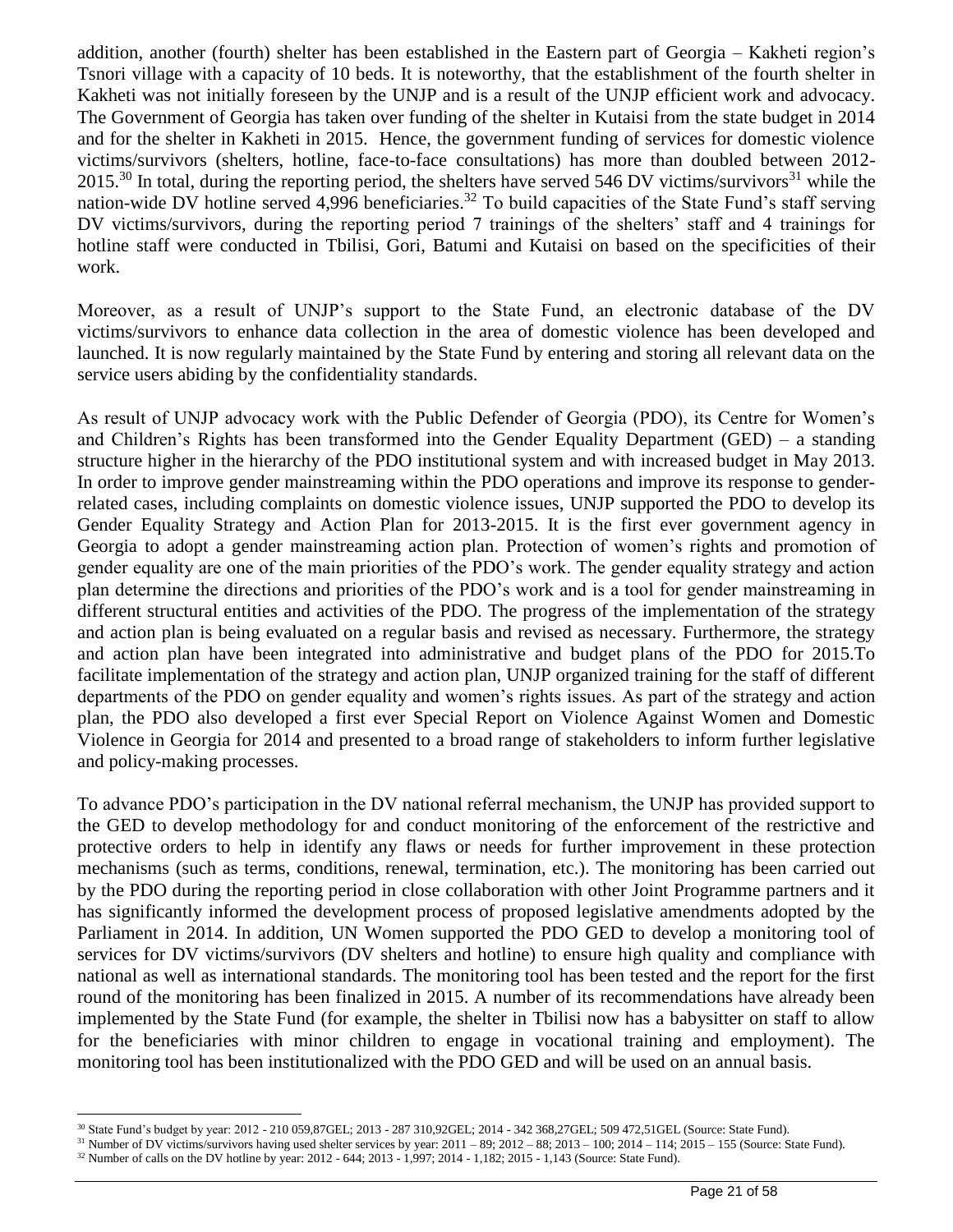For further enhancement of the DV response in general, the role of social workers in the prevention and response to the instances of domestic violence should be extended. For this purpose, UNJP has partnered with the Georgian Association of Social Workers (GASW) – a professional union unifying almost all social workers in Georgia from both the governmental and non-governmental sectors. With UNJP support, GASW established a working group in partnership with the MoLHSA to develop a national concept on the social workers' role and mandate in DV prevention and response. A draft concept has been developed to be finalized in 2014. However, its adoption has been delayed due to the lack of institutional capacity of the Social Service Agency (SSA) – a public legal entity of the MoLHSA responsible for the provision of social services. More specifically, the number of social workers in the SSA was rather low with an extremely high workload and the SSA started recruitment of additional social workers to be able to also cover domestic violence issues efficiently. It is planned that the concept will be adopted after relevant institutional capacity is in place in the SSA.

In order to strengthen capacities of the social workers for a more efficient response to DV, GASW has developed a training module for social workers on domestic violence issues and a curriculum in relation to social worker's role in combating DV within the social work undergraduate and graduate academic programs integrated at the Tbilisi State University. The training module for social workers is now being revised by the State Fund supported by USAID to reflect their revised role in the prevention and response to DV as per the final draft of the concept under development.

UN Women has continued its support to the Women's Consultation Centre "Sakhli" in the establishment of the model crisis center for DV victims/survivors in Tbilisi. This was done in line with the relevant international standards and best practices and based on the concept on model crisis centers developed by Sakhli. The model crisis center is operational as of December 2012. UNJP has been advocating with the Tbilisi City Hall to take over funding of the crisis center upon phase-out of the Programme. However, the agreement has not been reached due to the fact that the State Fund is opening a crisis center in Tbilisi to be funded by the MoLHSA in 2016.

During the reporting period 127 beneficiaries (106 women and 21 children) were provided with the services of consultation-rehabilitation department of DV Crisis Centre; Individual psychological consultations were rendered to 84 women and 12 children; legal consultations were provided to 36 women; medical assistance was rendered to 37 beneficiaries (women and children); 31 beneficiaries (22 women and 9 children) were provided with short term accommodation at the crisis center.

The Women's Employment Support Association "Amagdari", with the support of UNJP developed the draft concept on the socio-economic rehabilitation of the DV victims/survivors in line with local expertise and international best practices. The document has been developed based on a comprehensive research and analysis of the existing international experience and best practices as well as evaluation of over five years of work of Amagdari in terms of socio-economic rehabilitation of DV victims/survivors and mapping of existing state and private vocational education providers and employment services. The draft concept has been presented to the stakeholders from the government and civil society for finalization in 2014. However, it has not been accepted by the DV Council for review (lack of political will).

During the reporting period 141 new beneficiaries were added to the database of Amagdari (in total 938 beneficiaries among them 354 are DV victims/survivors). Some 75 beneficiaries participated in different trainings aimed at enhancing their employability (English, general skills), 222 beneficiaries were trained in women's rights, 45 beneficiaries were placed for training in Vocational Education Centers in different subject areas, 178 beneficiaries were employed and placed in internship positions, 281 beneficiaries were consulted in employment, business and NGO management issues, 301 beneficiaries underwent professional orientation. As a result, 150 beneficiaries were employed. According to monitoring results 88 of them maintained their job one year after job placement.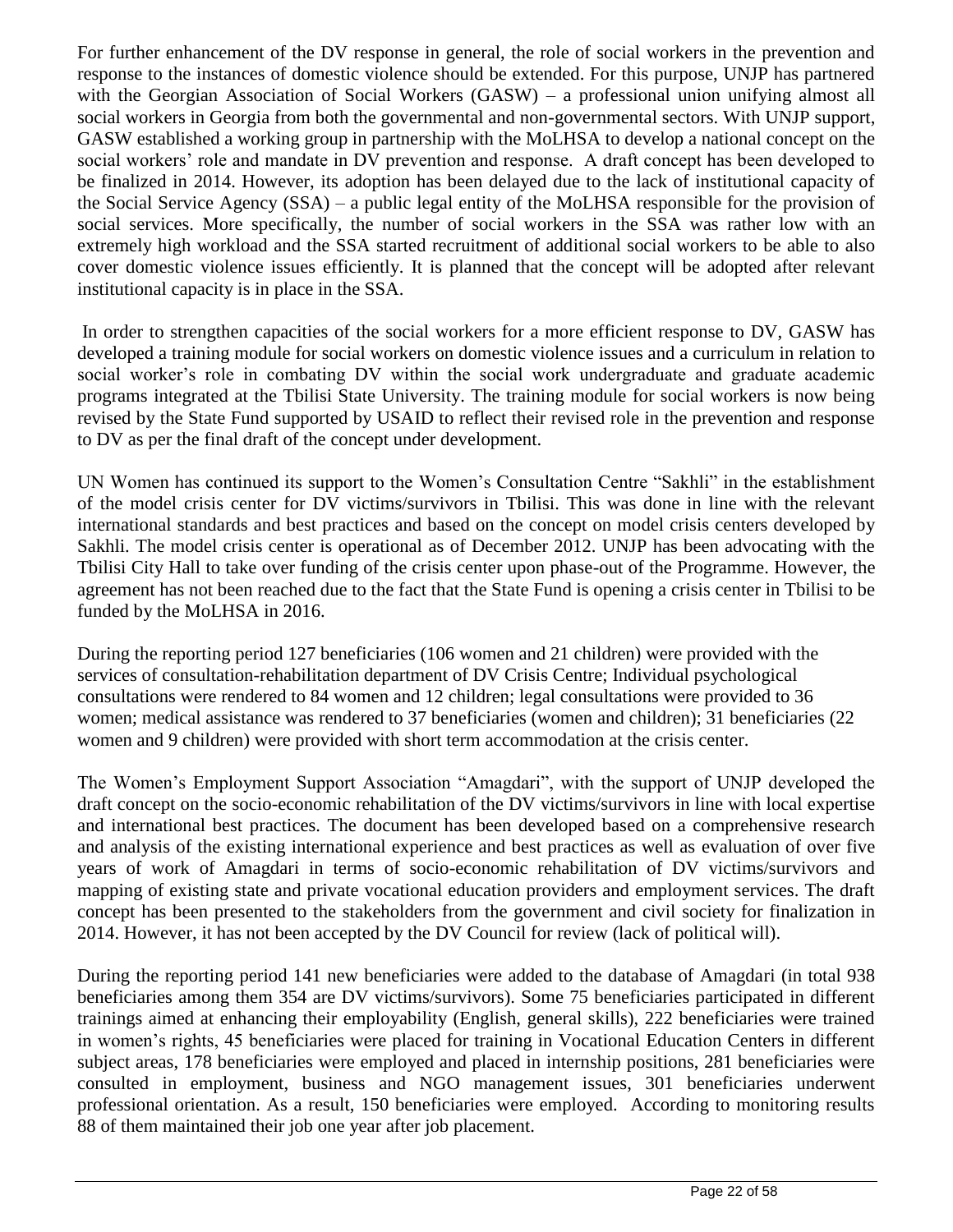#### **Output 2.3: Public awareness raised to support prevention and disclosure of the instances of GBV and DV.**

The work under Outcome 2 of the Joint Programme at grassroots level aims supporting prevention as well as disclosure of instances of domestic violence, aiming specifically targeting a) increased awareness among the target audiences of the problem of violence against women and domestic violence in particular, b) encouraging disclosure of the instances of DV and promote the use of the existing victim support services; c) preventing violence from occurring in the longer run by promoting zero tolerance with regard to violence against women in general and DV in particular as they constitute criminal offences.

To achieve these goals, UNJP has conducted different kinds of multi-level local (Tbilisi, Samegrelo-Zemo Svaneti, Kakheti) and countrywide short-term and long-term awareness raising activities in partnership with local municipalities, local and regional media, opinion leaders, writers, artists and sportsmen using snowball strategy to outreach and communicate effectively. Bearing in mind the aforementioned goals of the communication efforts, the campaign had two mottos: a) for the nation-wide DV hotline: "FOR YOUR PROTECTION 2 309-903" and b) to promote zero tolerance to DV and VAWG focusing on men and boys, voiced by famous Georgian rugby players: "Let women's abusers come and scrum with us". By using entertainment media and sports, UNJP has inter alia employed unusual means to raise awareness, tackle stereotyped perceptions and attitudes towards VAWG and DV and thus encourage attitudinal changes in the society in a longer run.

UNJP has found that art is very powerful mediator to encourage public debate around the topic of VAWG and DV and to contribute to the change of attitudes and beliefs. Therefore, it has partnered with the Ministry of Culture and Monuments Protection of Georgia and the Kote Marjanishvili State Drama Theatre to organize a playwrights' competition to produce drama plays on DV/VAWG issues. As a result, 9 plays were developed and published as a book entitled '9 plays vs violence'. The book was presented to the general public and special public readings were conducted by the theatre's actors. The winner play 'The Dream' has been staged by the Kote Marjanishvili State Drama Theatre with UNJP's support in 2013. Additionally, 3 plays from the book have been staged by different theatres throughout the country independently from UNJP.

Furthermore, supported by UNJP, the Rustaveli Drama Theatre (the biggest theatre in Georgia) has staged "Lysistrata" – a play by the well-known Georgian writer Lasha Bughadze. The Play is based on the comedy by Aristophanes about power relations between men and women. The premiere took place on 8<sup>th</sup> December 2015, in the frameworks of the 16 Days of Activism Against Gender Violence. The play has achieved substantial critical acclaim and has now been included in the repertoire of the Rustaveli Theatre to be seen by hundreds of visitors.

The documentary "Speak Out!" produced by UNJP in cooperation with the Georgian National Film Center has generated not only strong emotions and condemnation of domestic violence in the society, but as per the feedback from the audience, it has encouraged them to act & not remain silent once witnessing it.<sup>33</sup> UNJP has organized screenings throughout Georgia for different audiences ranging from students, NGOs, journalists, law enforcement professionals, athletes, artists, actors to political parties. The screenings were typically associated with follow up discussions about violence against women issues, with participation of VAW experts and/or gender equality advocates.

UNJP has continued its partnership with the Georgian Rugby Union under the aegis of the United Nations Secretary General's UNiTE to End Violence against Women Campaign and UN Women's solidarity movement for gender equality - HeforShe. In 2012the Georgian National Rugby Team – 'the Lelos',

<sup>&</sup>lt;sup>33</sup> The movie is available at[: https://www.youtube.com/watch?v=cCAaxVHqXac.](https://www.youtube.com/watch?v=cCAaxVHqXac)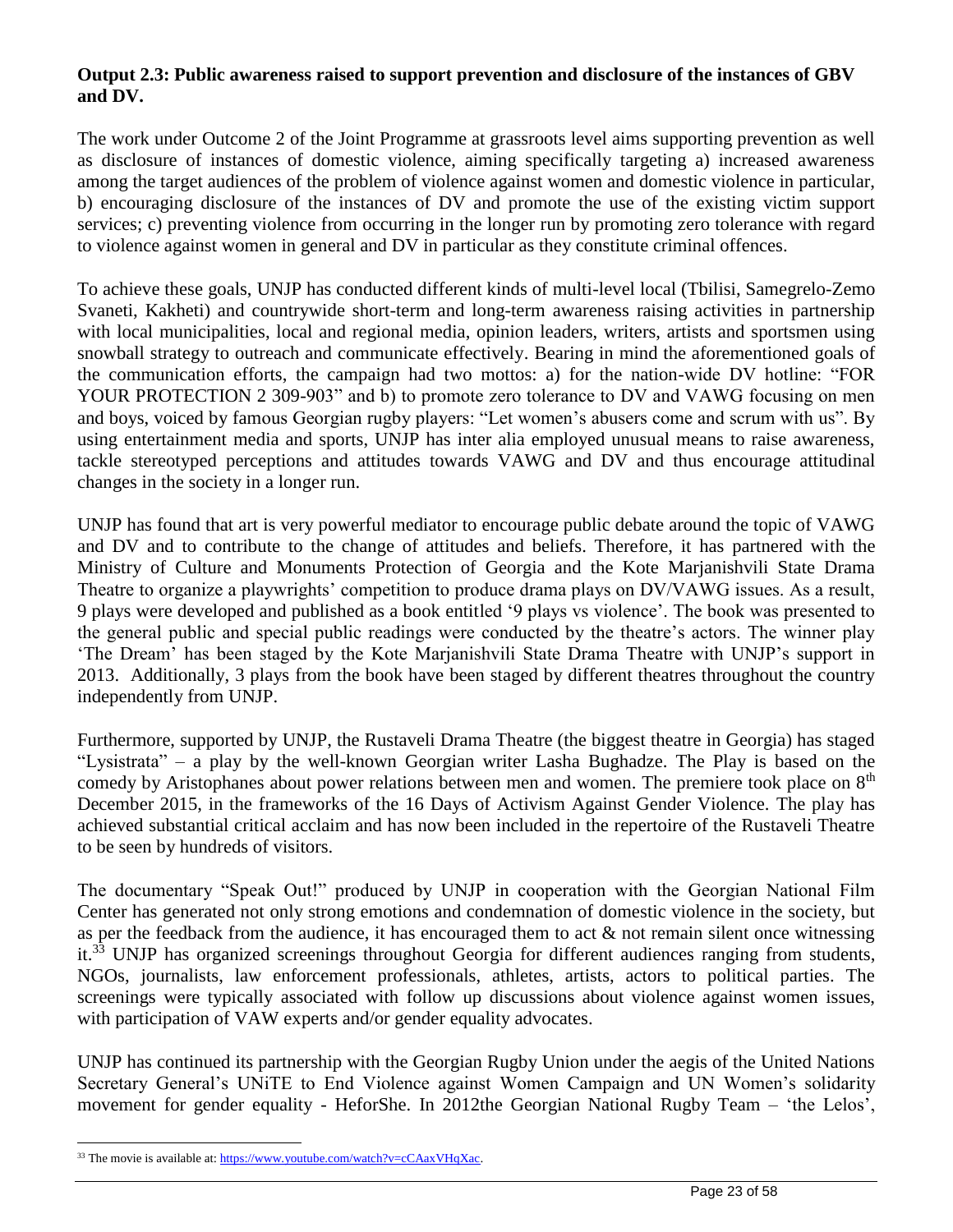dedicated the international test match between Georgia and Russia to the UN Secretary-General's Campaign UNiTE to End Violence against Women. During programme implementation, 23 rugby matches have been dedicated to this cause. Popular rugby players also starred in videos condemning violence against women and girls, which millions of people watched on television and social media by reaching 246,680 users via Facebook only. Next, the players started a series of meetings with young men and boys across Georgia, where they trained them in rugby, and on the principles of equality, mutual respect and support that are the foundation of rugby. They urged and lobbied young men and boys for zero tolerance to violence against women. During the reporting period, 35 meetings have taken place reaching up to 1,000 young men and boys throughout the country. The Lelos devote several international matches every year to raise awareness about violence against women and girls. Giga Chikadze, K-1 and Mixed Martial Arts Fighter, World Cup Winner, World and European Champion has joined the rugby players in 2013 and has been meeting with schoolboys in Samegrelo and Kakheti regions to discuss in an interactive manner, gender stereotypes, attitudes towards violence against women and girls and domestic violence with the boys. On July 3, 2014 the Tbilisi Sports Palace hosted the World Fight Show in mixed martial arts version K1 co-organized by UNJP and devoted to the UN Secretary General's UNiTE to End Violence against Women Campaign. The motto of the tournament was KNOCKOUT DOMESTIC VIOLENCE. All fighters were wearing armbands with the UNiTE Campaign logo thus demonstrating their commitment to the cause. UNiTE promotional materials were displayed all over the Sports Palace and were distributed to the special guests of the event. The culmination of the show was the synthesis of sport and arts against violence against women and domestic violence. A specially designed choreographic performance by the actors of the Kote Marjanishvili State Drama Theatre preceding the main fight between the Georgian and Japanese champions, called on over 7000 people attending the event to engage in the fight against violence against women. The event was widely covered by the local media and international sports media. In addition, following the example by rugby players, the Georgian Football Federation joined the HeforShe campaign and to mark this event, devoted the Georgian national championship to the cause of EVAWG in 2014.

On the occasion of the International Day for the Elimination of Violence against Women on 25 November 2014, UN Women launched UN Women's solidary movement for gender equality – HeForShe. $34$ campaign in Georgia. Nine prominent men, supporters of gender equality, including the Speaker of the Parliament of Georgia, Public Defender, UN Resident Coordinator, Ambassador of the United States of America, Ambassador of the EU, Head of the EU Monitoring Mission, Ambassador of the Republic of Estonia, Secretary General of the Georgian Football Federation, and Representative of the Georgian Rugby Union have also added their voices to the HeForShe movement. The signatories invited men and boys in Georgia to join some 200,000 men and boys globally who have committed themselves to take actions in support of gender equality by the end of 2014. On the same day, UN Women organized a highlevel meeting with over 100 participants, representatives of the Parliament of Georgia, government, UN and international organizations, diplomatic corps, donors and civil society organizations to review progress made in the past year in preventing and combatting violence against women and girls and discuss gaps and ways forward. The meeting re-confirmed commitment among relevant stakeholders to strengthen cooperation and coordination and prevent and respond more effectively to all forms of violence against women and girls. Events organized by UN Women in the frameworks of 16 days of activism campaign resulted in over 100 media coverages.

As a result of UN Women's work with prominent Georgian men for the last 5 years and who are involved in the public awareness campaigns (UNiTE and HeForShe) promoting zero tolerance towards VAWG/DV & men's engagement in achieving gender equality, a first ever men's movement - "CHVEN (WE) – Men Against Violence", has been established in Georgia. Launched on 7 December 2015, the new men's movement aims to support the fight against DV/VAWG, while also seeking to contribute to the

<sup>34</sup> (http://www.heforshe.org/)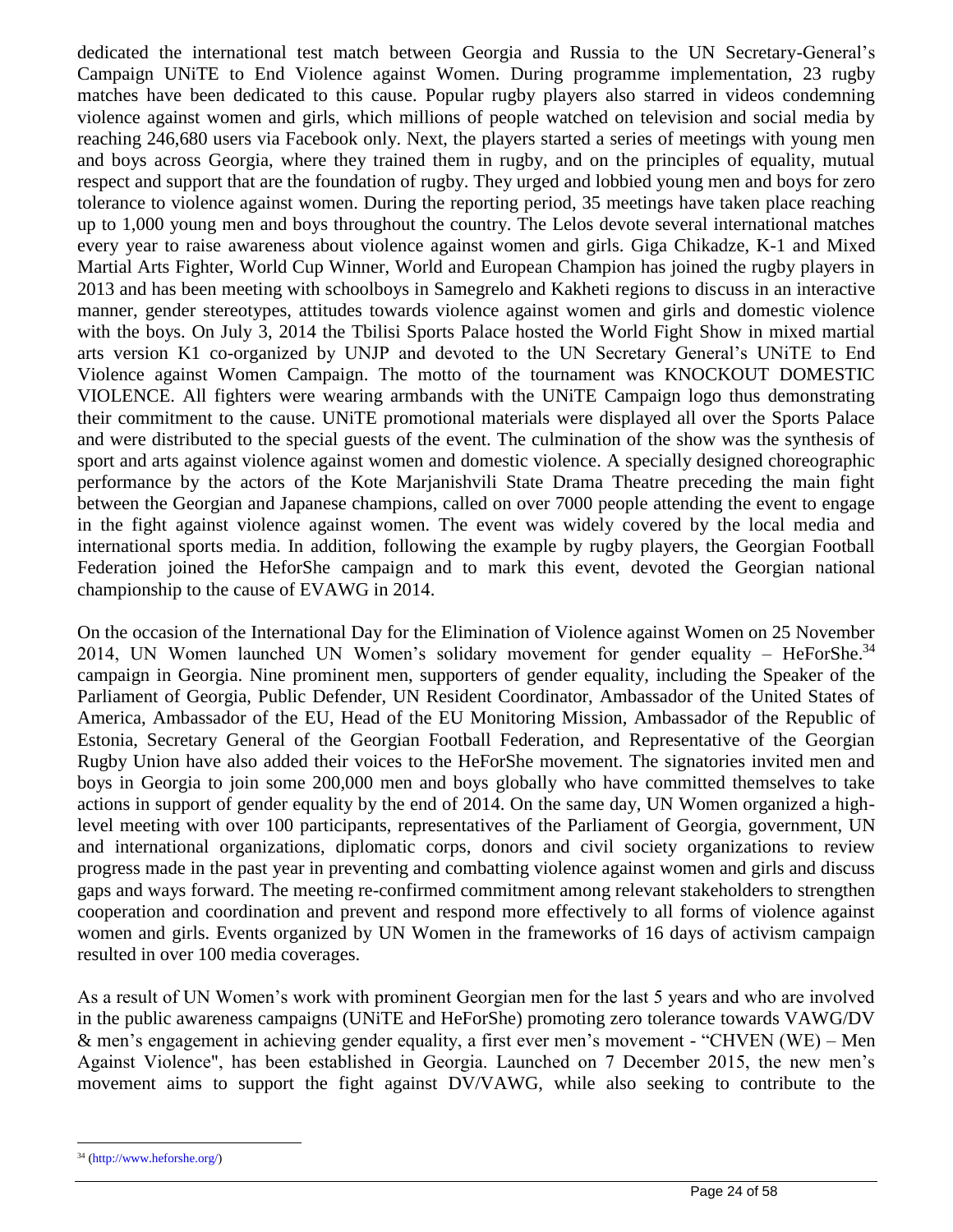achievement of gender equality in Georgia. The founders are actively engaged in various activities aimed at educating men & boys on gender equality & VAWG/DV issues.

During programme implementation, UNJP organized 16 talk-shows on VAWG and DV issues on four regional television channels in Kakheti and Samegrelo-Zemo Svaneti. Four public service announcements promoting the nation-wide DV hotline and two PSAs starring the Georgian National Rugby Team and MMA World Champion Giga Chikadze promoting the UN SG's UNiTE to End Violence against Women Campaign were being aired on the Georgian Public Broadcaster and Tabula TV channel.<sup>35</sup> Outdoor banners promoting the nation-wide DV hotline were placed in Tbilisi, Telavi and Zugdidi (16 locations) throughout the reporting period.

To ensure proper and ethical coverage of VAWG/DV issues in the media, UNJP recruited a prominent British journalist and expert in gender-sensitive and ethical reporting Ms. Hannah Storm to develop a training module for journalists and bloggers on gender-sensitive and ethical reporting on VAWG and DV related issues. Some 21 journalists were selected throughout Georgia to participate in the training. As a result, 9 articles/stories were developed by the journalists on VAWG/DV related issues and placed in different print and social media publications. As a follow-up to the training, an exhibition "the Interior of Violence" – an interactive performance with elements of verbatim theater staged by actors and actresses of Georgia's Kote Marjanishvili State Drama Theatre has been organized twice in Tbilisi and once in Poti. Visitors have taken active part in a special installation in the form of house interior to experience live stories written by Georgian journalists, bloggers, and photo correspondents on violence against women and domestic violence issues.<sup>36</sup> Furthermore, one of the participants of the training (Eka Kevanishvili) was awarded as the winner of the first prize of the PDO's competition "Journalists for Women's Rights. Two more participants of the training (Sopo Aptsiauri and Tatia Khaliani) were awarded the 3rd prize for the article "Women in the endless cycle of violence" developed as a result of the aforementioned training. In addition, Eka Kevanishvili's radio report was awarded a prize for the best radio report by the Georgian Charter of Journalistic Ethics. UNJP in cooperation with the British expert Ms. Storm has redesigned the training module into a curriculum in gender-sensitive and ethical reporting for BA journalism programs in 6 universities in Tbilisi to be completed in 2016. The training module has been integrated into the curriculum of the PDO's Human Rights Academy and will be offered to journalists as of 2016.

UNJP has actively used social media as the means for promoting services for DV victims/survivors as well as raising awareness of gender equality and EVAWG in general through the Facebook page of the nationwide DV hotline 2309903. Annual coverage of the Facebook page has been 246,680 users - almost 20% of all Facebook users in Georgia and it had 4096 'Likes' by the end of 2015.

We believe that UNJP's awareness raising and capacity development initiatives significantly contributed to positive shifts in public attitudes towards domestic violence as well as to the improved response to cases of domestic violence abuse.

According to the UN Women's Study on the Perceptions and Attitudes Towards Violence against Women and Girls and Domestic Violence in Tbilisi, Kakheti and Samegrelo-Zemo Svaneti regions of Georgia aimed at analyzing the level of public awareness and perceptions with regards to VAWG in general and DV in particular and measuring awareness of the DV related legislation and existing services for the DV victims/survivors, significant changes in public awareness are indeed evident. The study also allows for certain comparison with the UNFPA/ACT National Research on Domestic Violence against Women in Georgia (2009) to identify shifts in the perceptions and awareness during the period of 2009-2013. According to the UNFPA Research (2009), 78.3% of respondents believed that domestic violence is a family matter and 34.1% believed that violence in the family can be justified, while according to the UNJP mid-term study (2013), only 25% believe DV is a family matter, while 69% believe DV is a crime and

 $\overline{a}$ <sup>35</sup> The videos can be accessed at: https://www.youtube.com/watch?v=xCCTqllk4A0, https://www.youtube.com/watch?v=3WhJmWsdznc.

<sup>&</sup>lt;sup>36</sup> A video on the performance can be accessed at: https://www.youtube.com/watch?v=605faISjsqk.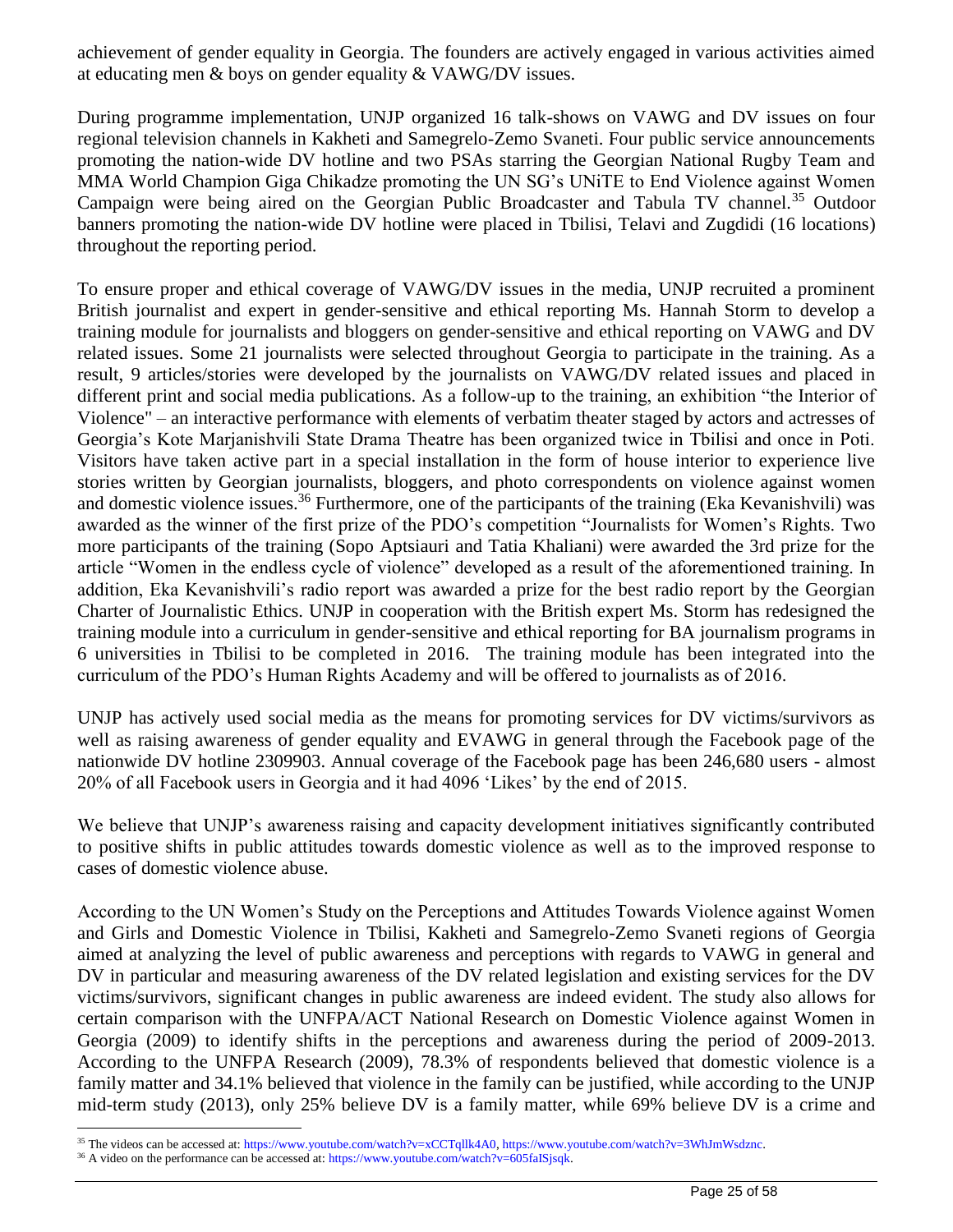17% believe it can be justified in certain cases. Therefore, certain positive changes in societal attitudes towards zero tolerance to DV in Tbilisi and target regions can be observed.

In addition, increased awareness is also evidenced by the increased disclosure of DV instances. For example, the emergency management center "112" received 5,447 calls about domestic conflicts in 2013. Out of these calls, 212 cases resulted in restraining orders being issued. While in 2014, the hotline "112" received over 10,000 calls about domestic violence resulting in 817 restraining orders.

#### **Outcome 3: Gender Equality advanced by creating enabling environment to realize Sexual and Reproductive Rights of population**

Within the frameworks of UN Joint Programme, UNFPA Georgia has achieved tangible results in terms of supporting Government of Georgia to deliver on its international obligations and to foster country's aspiration towards the European Integration by creating enabling environment to advance gender equality. Various initiatives spearheaded by UNFPA within three years have been dedicated to advocate for and support policy dialogue for better legislative framework, policies, regulatory systems and standards in the area of gender equality (GE), sexual and reproductive health and reproductive rights (SRH&RR), youth sustainable and harmonious development, prevention of harmful practices of early marriages and genderbiased sex selection (GBSS), promotion of healthy lifestyle education, etc. The interventions carefully customized in response to Georgia's development priorities and national context enabled to secure government's ownership and commitment, fostered evidence-based policy dialogue and enabled participatory platforms on the national level.

The programme has made remarkable achievements for enabling Georgia's youth to be actively engaged in shaping social norms and values, striving to contribute to social progress, and influencing policies that affect their lives. National Youth Policy elaborated with UNFPA's technical assistance has become a stepping stone for advancing youth agenda in the country.

Throughout UNJP implementation, UNFPA has succeeded in generating quality knowledge resources for leading evidence-based policy dialogue and public discourse on gender equality, Gender Biased Sex Selection (GBSS), early marriages, etc. The programme contributed to increased public awareness on gender equality through various evidence-based gender-transformative activities targeting youth, media, COBs or wider spectrum of the society. Majority of the initiatives implemented within the UNFPA component have generated ample media and public interest towards issues embedded in the ICPD agenda. As a result of various initiatives spearheaded by UNFPA during the programme implementation, important partnerships have been formed with national and international actors ensuring sustainability of the results and preparing solid foundation for further interventions in Phase II of the Programme.

#### **Output 3.1: Enhanced capacity of policy makers to integrate Gender Equality and Sexual and Reproductive Health and Rights into the population policies and national development frameworks with particular focus on youth**

Based on Georgia's national priorities and UNDAF, UNFPA Georgia has prioritized strengthening of the national capacities for improved policy development integrating gender equality. To help country deliver on its international obligations, UNFPA has supported government of Georgia to integrate gender equality and SRH&RR principles into the population policies and national development frameworks with particular focus on youth. As a result of the evidence-based policy advocacy, logical sequence of the initiatives implemented by UNJP UNFPA component yielded substantial results leading to a National Youth Policy formulation, where GE and SRH&RR are fully integrated. For instance, a specifically designed workshop for the members of parliament and staffers sensitized attendees on the SRH&RR and the role of the Parliament in strengthening conducive environment for reproductive health and rights of the population. Arranging public lectures of the prominent public speaker, a Swedish statistician and the co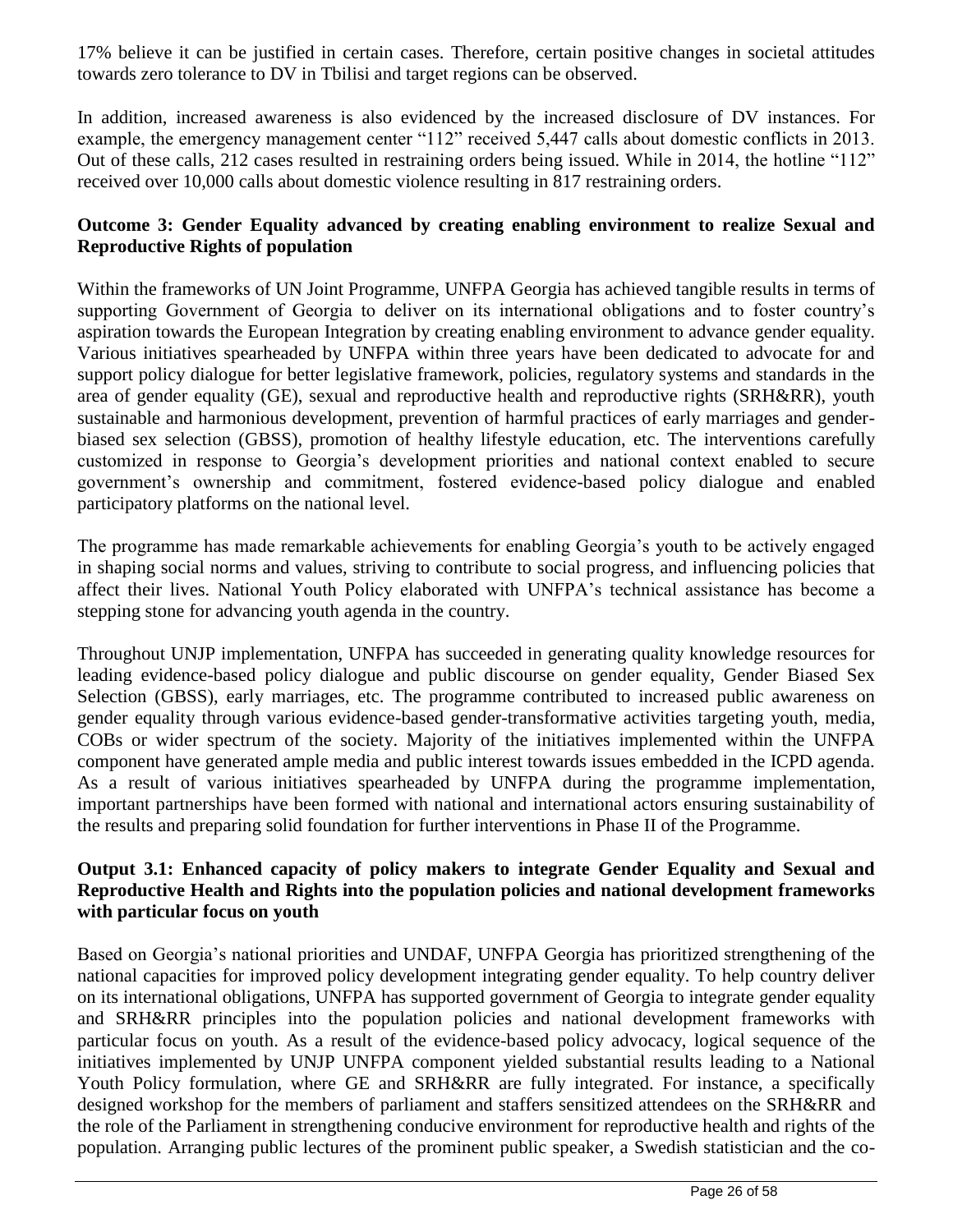founder of the Gapminder Foundation, Mr. Hans Rosling (2014) on the topic of *"Investing in Youth Development and Reproductive Health – Investing in the Country's Development"* triggered immense governmental and societal interest towards the youth issues. A study tour organized in Scotland for the high level governmental representatives served as the perfect opportunity to get acquainted with the country's experience having achieved significant achievements in promoting youth agenda. Last but not the least, supporting series of advocacy meetings with relevant line ministries or decision-makers sustained maintenance of GE, SRH&RR, and youth issues high on the political agenda. The sequence of these strategic interventions has emphasized the urgency of supporting youth development and empowerment for ensuring sustainable future of the country. Thus, as a result of the above-mentioned advocacy efforts, UNFPA Georgia has managed to advance youth agenda in Georgia in three strategic directions: supporting comprehensive evidence-based youth policy development and implementation, promoting youth education on SRH and strengthening youth leadership and participation.

Displaying government's commitment to support sustainable development of youth in Georgia, UNFPA Georgia managed to build strong partnership with Ministry of Sport and Youth Affairs of Georgia (MoSY) preceded by multi-year policy dialogue and advocacy for youth SRH policy. These efforts included generating evidence on youth SRH through periodic research and supporting National Youth Reproductive Health and Rights Parliamentary Forums as a platform for the high-level policy dialogue. With UNFPA's technical assistance, MoSY has laid the groundwork for elaborating *National Youth*  **Policy**, a strategic document of the state importance serving as a solid stepping stone for governmental programmes and policies in support of youth development and empowerment. UNFPA has ensured that gender equality, healthy lifestyle, and SRH&RR issues are fully integrated in the document, safeguarding youth's access to high-quality and age-appropriate reproductive health information and services. The *"National Youth Policy Action Plan 2014-2020"* and*,* **"***Monitoring and Evaluation Mechanism of implementation of the National Youth Policy Action Plan for 2014-2020*" have also been developed under the leadership of MoSY and with UNFPA's technical assistance. With the financial commitment of MoSY and UNFPA's technical assistance, the innovative **Youth Policy Monitor** website **<http://youth.gov.ge/>** has been established to serve dual purpose - to enable online monitoring of the Action Plan by key ministries, and to provide user-friendly access to data and analytical resources on Youth related issues. The government ownership and sustainability of the efforts has been further guaranteed by the establishment of the special institutional mechanism – *the State Inter-Agency Coordination Council on Youth Policy*, consisting of Deputy Ministers. The Council proved to be a successful mechanism ensuring strong ownership over the initiative, as well as Youth Policy and Action Plan implementation.

When advancing youth agenda on the national level, UNFPA/Georgia has supported opening opportunities for young people to engage in a policy dialogue through bringing their needs and challenges to the attention of the policy makers. Within the frameworks of the UN Joint Programme, UNFPA has created youth participatory platforms in order to open up a space for youth to contribute, in the form of policy recommendations, to the high level policy dialogue on improving the provision of youth friendly services, capacity building, knowledge-sharing and youth awareness raising and access to information. In partnership with European Youth Parliament of Georgia (hereinafter "EYP Georgia"), UNFPA directly reached out to 685 young people through National and Regional Forums and informational sessions in order to generate discourse among young people on such crucial issues as, gender equality, gender-based violence, SRH&RR and to bring their concerns, problems and opportunities to the attention of the policymakers. The recommendations prepared as the result of the Forums have been submitted to the governmental representatives to be considered for the policy formulation. The outcome documents have been reflected in Youth Policy and have been used to lead further needs-based advocacy with relevant governmental sectors.

UNFPA's multi-year advocacy efforts have also resulted in opening opportunities to cooperate with the Ministry of Education and Science of Georgia (MoES) for integration of gender equality, healthy lifestyle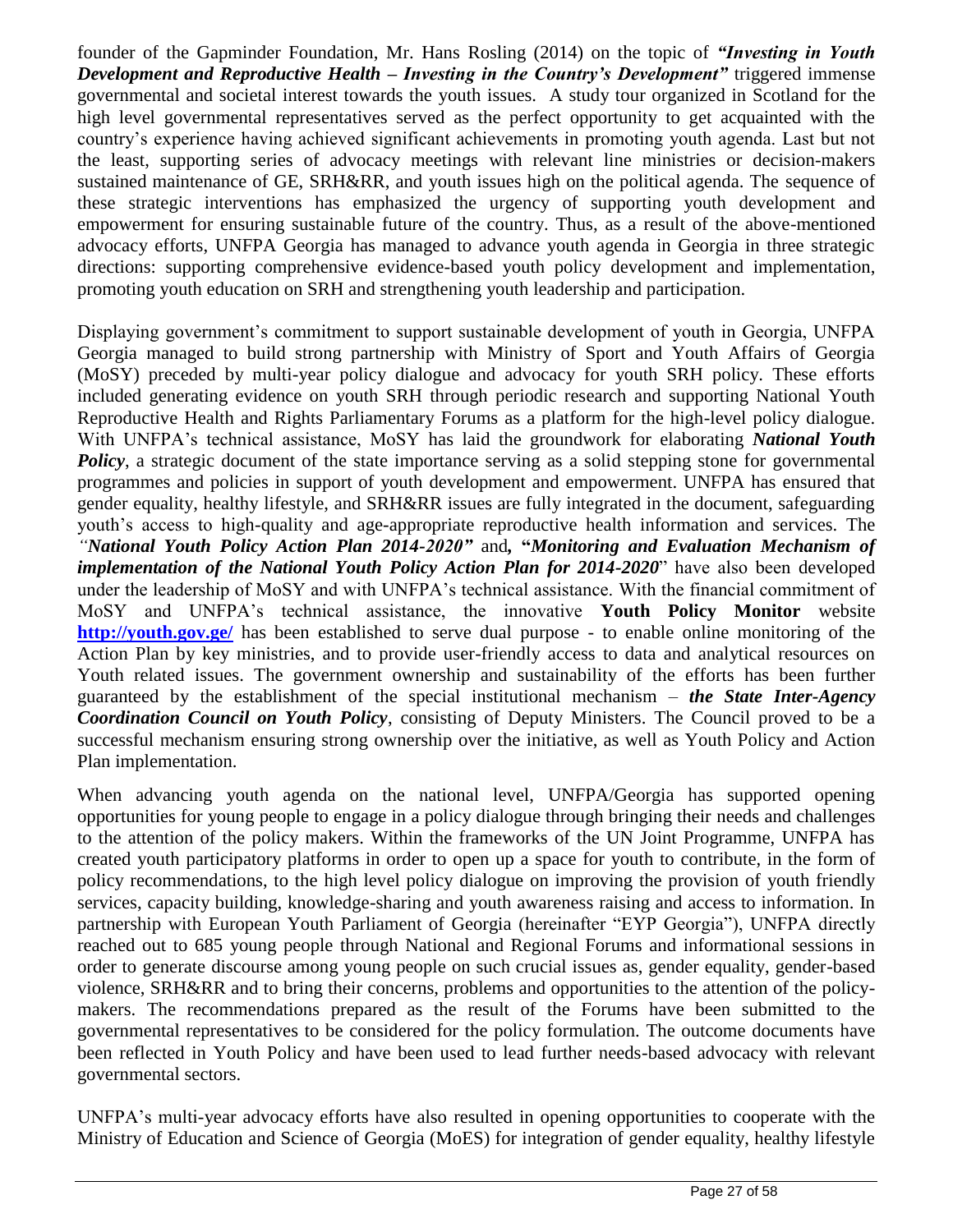and SRH issues in the formal education system. MoES has become one of the leading actors in the process of Youth Policy and Action Plan elaboration. Furthermore, the Ministry has accepted the *National Concept on Youth Harmonious and Healthy Development*, developed in 2009 with the UNFPA-EU support, as a main reference document in the process of revisiting and amending National Education Plan and specific subjects. UNFPA has managed to use the momentum and advocated for the integration of age sensitive information on gender equality, reproductive health and healthy life-style issues. However, the process was also accompanied by certain challenges in the form of radical conservative groups strongly opposing integration of the above-mentioned issues in the formal education system. Nevertheless, UNFPA managed to maintain the leverage over the process and continued advocating for the enhancement of the specific school subject standards with relevant evidence-based information.

Acknowledging that early marriage (or, Child Marriage) violates girls' rights, denies them of their childhood, disrupts their education, jeopardizes their health, and limits their opportunities, UNFPA has flagged the harmful practice for generating wider political and public discourse. In cooperation with the Assistant to the Prime Minister on Human Rights and Gender Equality Issues at Government Administration, a Task Force on Early Marriages has been established comprised of key line ministries, UN agencies, non-governmental and international organizations. The task force managed to advocate for placing prevention and response to Child Marriage phenomenon high on the Government Human Rights and Gender Equality agenda, and to refine the policy recommendations for prevention of the harmful practice based on the analysis of the existing resources. Moreover, task force undertook mapping of the government Strategies and Action Plans, such as HR, DV, etc. to address/integrate Child Marriage prevention measures. The mapping exercise is the perfect mechanism to apply a holistic approach for combating the harmful practice and to identify necessary interventions/activities for their integration in the selected government Strategies and Action Plans.

Further supporting informed decision-making process, UNFPA has continued creating quality knowledge resources on crucial issues related to human rights, gender equality, SRH&RR and population dynamics. The substantial knowledge resources generated by UNFPA within the frameworks of UNJP have served as a solid foundation for policy advocacy, programming, as well as designing targeted awareness raising campaigns. With the close cooperation of the World Bank, a comprehensive qualitative research has been conducted on causes and perceived consequences of *Gender Biased Sex Selection in Georgia* to shed light on the issue of sex imbalances in the country and explore its projected consequences that are critical for planning prevention strategies. This effort was followed up by the decree 01-74/N of the Minister of Labour, Health and Social Affairs, that declared illegal conducting artificial termination of pregnancy on the ground of sex. Moreover, acknowledging that gender inequalities undermine health and development, UNFPA has affirmed that engaging men and boys as partners for equality is a crosscutting aspect of many development goals. Therefore, the survey *"Men and Gender Relations in Georgia"* has been conducted for exploring the depth of the problem and eliciting information on attitudes of men and women towards gender issues. The publications have been widely accepted and used by politicians, media and general public for tailoring speeches or proper argumentation.

#### **Output 3.2: Strengthened SRH&RR strategies and services to address health system response to Domestic Violence (DV)**

Combating Gender-based and domestic violence have been an important programmatic area of UNFPA Georgia within the frameworks of UNJP. The organization has sustained strategic partnership with the Ministry of Labour, Health and Social Affairs of Georgia (MoLHSA) and the Interagency Council for Prevention of Domestic Violence (ICPDV) in Georgia to address inadequate capacity of health care professionals to respond to DV/GVB that has been identified as a significant gap existing in the National Referral Mechanism of the country.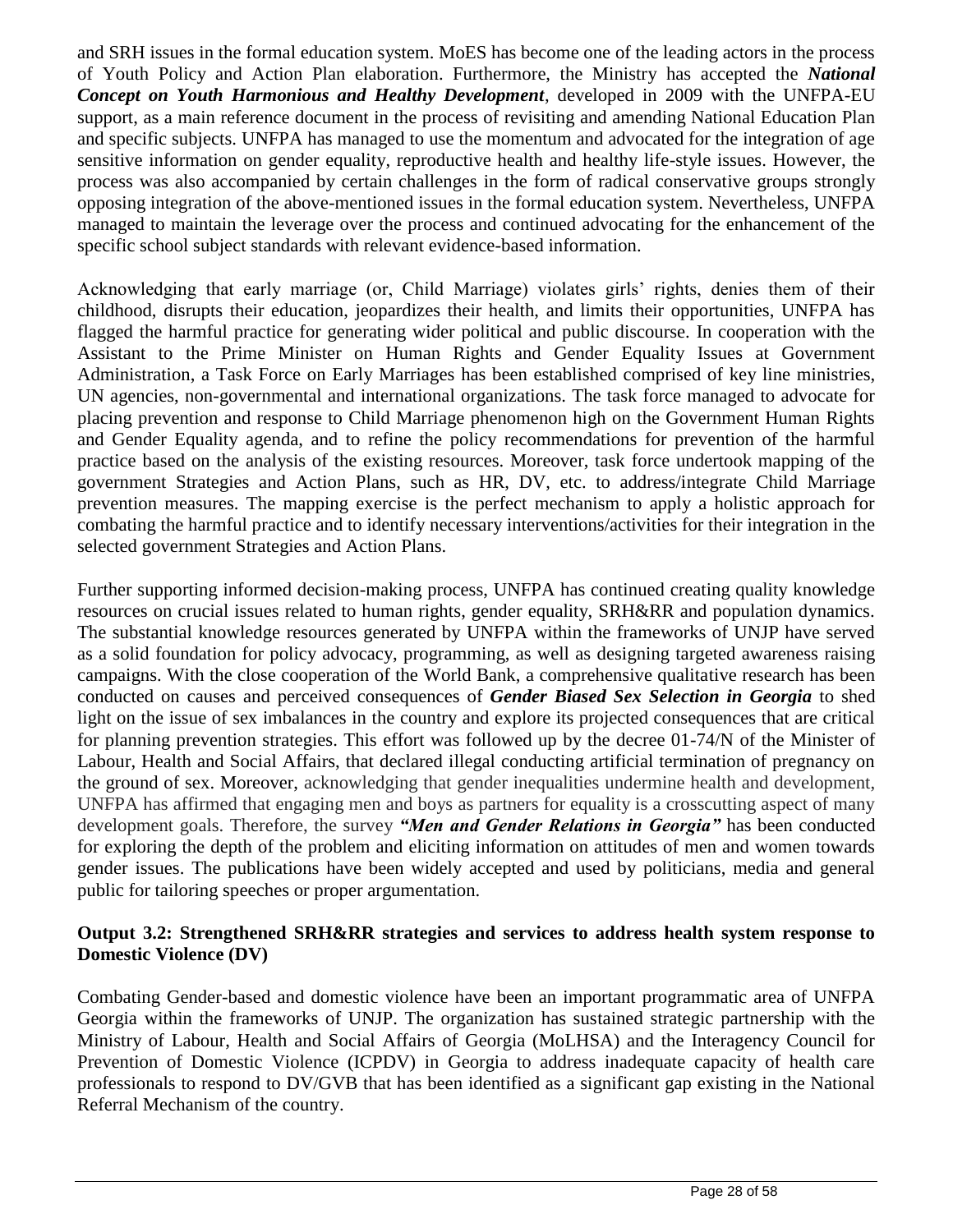In lieu of the above-said, the *Recommendations on Revealing, Referring, and Documenting the Cases of Physical, Sexual and Psychological Violence against Women (Recommendations)* was drafted in 2013 that is fully harmonized with the WHO 2013 Policy Guideline on the subject. The document has been elaborated by a multi-faceted working group bringing together representatives of MoLHSA, ICPDV, professional associations, NGOs, and Medical University in order to accumulate and integrate the diverse experience and expertise of the participants. The Recommendations outline main steps of the health care professionals to identify, document, and refer cases of violence against women. Additionally, workshops have been held with the participation of the high-level officials from the relevant line Ministries involved in combating DV/VAW in order to operationalize the Recommendations and identify relevant state programs for funding services for the victims of DV/VAW.

Following the Recommendations, the training module has been prepared using the resources developed by Women against Violence Europe (hereinafter "WAVE"), a regional partner of the UNFPA Eastern Europe and Central Asia Regional Office in the area of strengthening health system response to GBV/DV. UNFPA has tested the training module through 2 (two) workshops conducted for the healthcare professionals, in order to secure broader insight of the professionals in the process and make it realistic and feasible. However, due to the ongoing process related to introducing the legislative amendments prompted by the requirements for ratification of the *Council of Europe Convention on preventing and combating violence against women and domestic violence* (Istanbul Convention), the piloting of the trainings has been reasonably delayed in order to integrate revised legislative framework, on the one hand, and to secure government's commitment over the process, on the other hand. Therefore, UNFPA has succeeded to maintain the issue flagged on the government's agenda; strengthening healthcare response to VAW/DV will be among the priorities for the organization within the frames of the 2016-2020 Country Programme for Georgia.

### **Output 3.3: Gender Equality and SRH&R promoted through an enabling sociocultural environment**

UNFPA/Georgia has contributed to bridging the awareness gap in the society on gender equality by educating youth, men, faith-based organizations, media representatives and others on women's strengths, vulnerabilities and needs. Within the frameworks of UNJP, UNFPA advanced public awareness on gender equality and SRH&RR issues through a variety of awareness raising activities, effectively using various media, and delivered targeted messages to the wider society.

Throughout the programme implementation, youth has been the centerpiece of the initiatives undertaken by UNFPA in Tbilisi and Kakheti region. Empowering youth through informal education on SRH&RR and gender equality, as a cornerstone of young people's transition to adulthood has been a successful intervention yielding specific results. Peer Education campaign implemented by UNFPA in cooperation with Georgia Youth Development and Education Association (GYDEA) provided younger generation with evidence-based information on sensitive issues such as gender equality, HIV/AIDS, sexual and reproductive health and reproductive rights, domestic violence, etc. The peer education methodology ensures that young people involved in the trainings will act as the multipliers of information, thus making reliable information more easily accessible to their peers. Through peer education training sessions, UNFPA managed to reach out 395 young people directly delivering key messages and prompting attitude changes through reconsidering prevailing stereotypes on gender equality, HIV/AIDS, SRH, GBV, etc.

Empowering young people at the grass-root level has been further supported by facilitating a large scale annual Youth Festival in Telavi, Kakheti under the slogan *"Equals for Equality"* in cooperation with the Ministry of Sport and Youth Affairs of Georgia (MSY) and different municipalities of Kakheti region. The large scale gatherings have been used for empowering youth to take leadership role in advocating for their rights, for healthier and more productive lives shaped by informed decisions. Initiated by UNFPA, these annual festivals were dedicated to promoting reproductive health, healthy lifestyle, and gender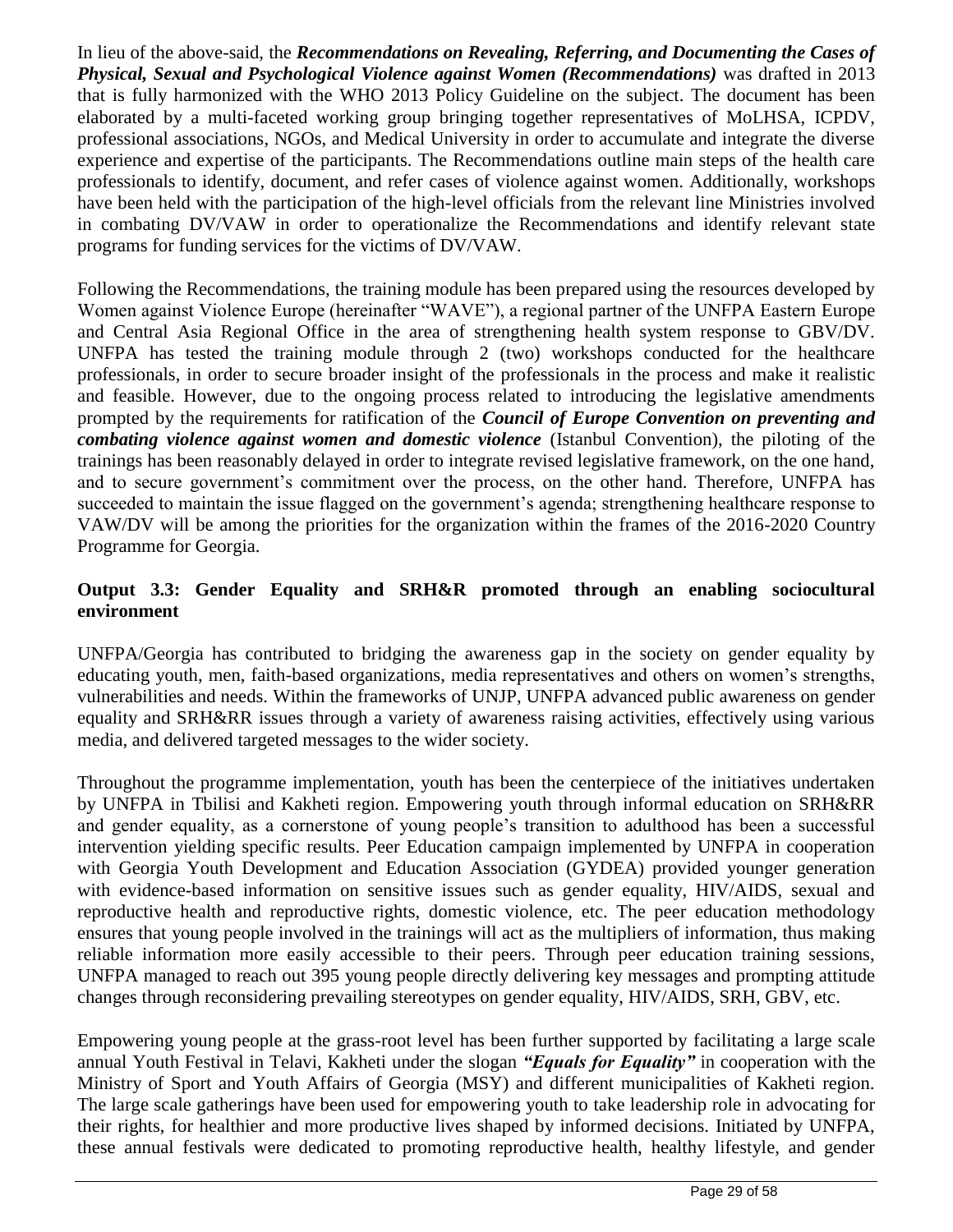equality and included indoor and outdoor activities, youth marathons, contests, concerts, etc. UNFPA succeeded in securing MSY's and Kakheti City Hall's financial, as well as human resources contribution while organizing the events indicating to the sustainability of the initiatives.

UNFPA also supported mobilizing and strengthening civil society organizations for youth education and empowerment. Under the modality of Small Grants the selected local non-governmental organizations and initiative groups rolled out various initiatives challenging prevailing stereotypes and encouraging young people to become advocates for their own rights. Peer education trainings, TV/radio programmes, roundtable discussions, public lectures and various other interventions reached out to youth, men and women at grassroots level and stimulated the demand for greater gender equality, better reproductive health services and respect for their human rights, especially, reproductive rights. Through the Small Grants, UNFPA managed to reach out to 16,830 beneficiaries.

Within the frameworks of UNJP, UNFPA has also contributed to raising awareness among school-age children through launching a small scale project *"My Rights"* in the selected secondary schools of Tbilisi and Kakheti in cooperation with *Center for Information and Counseling on Reproductive Health Tanadgoma ("NGO Tanadgoma"*). The strategic planning of the initiative sustained not only knowledge increase among the school children (314 reached in total) on some aspects of human rights issues, domestic violence, gender equality and reproductive health and rights, but also ensured parents and teachers (110 reached in total) involvement in the process making them allies for better education of young people. MoES has closely cooperated with UNFPA throughout the implementation of the project, which clearly demonstrated existing gaps in the education system, particularly in the regions. Reinforced with UNFPA's long-term advocacy efforts, this initiative prepared a solid ground for further expanding cooperation with MoES in terms of integrating gender equality, healthy lifestyle, and SRH issues in the formal education system, as well as for initiating parents' education. UNFPA has provided technical assistance to the Ministry in the process of revisiting and amending National Education Plan and specific subjects, where UNFPA has been singled out as one of the key partner in the process. UNFPA has been actively involved in enhancement of the subject standards of the basic education level (grades 1-4) with the evidence-based information on gender equality, healthy lifestyle, etc. UNFPA provided technical expertise to the MoEs in launching the implementation of the Parents' Education Programme through providing technical assistance for the informational sessions on early marriages in the areas where the rate of the school drop outs and early marriages are relatively high. The expert commissioned by UNFPA, managed to talk with the local population on the causes and consequences of the early marriages, as well as the existing legal framework regulating the issue in the country. The informational sessions proved to be highly beneficial in terms of reaching out to the ordinary people and starting the dialogue about the issues, tabooed or neglected before.

Acknowledging that men are important partners and agents of change to advance women's rights, UN JP has applied holistic approach through various traditional and non-traditional techniques and sustained number of gender transformative initiatives in order to challenge misconceptions about gender roles, encourage men and boys to play their role as caring, supportive and non-violent partners, and contribute significantly to attaining greater gender equality. Applying Men Talking to Men methodology, designed by the founder of the White Ribbon Campaign, Mr. Kaufman, UNJP managed to reach out to 144 young men to advance role and responsibility of men in ascertaining gender equality, ending violence against women and ensuring women's sexual and reproductive health and rights. Men Talking to Men trainings sessions prepared ground to a wider scale intervention for enhancing male involvement for gender equality.

Building on the results of the survey Men and Gender Relations in Georgia, UNFPA initiated a small scale awareness raising campaign through the social media, "Daddy, Read Me a Book" which eventually gained immense popularity and transformed into one of the most recognizable social campaigns in the country. Led by young people, the campaign included public book readings by the celebrity fathers, photo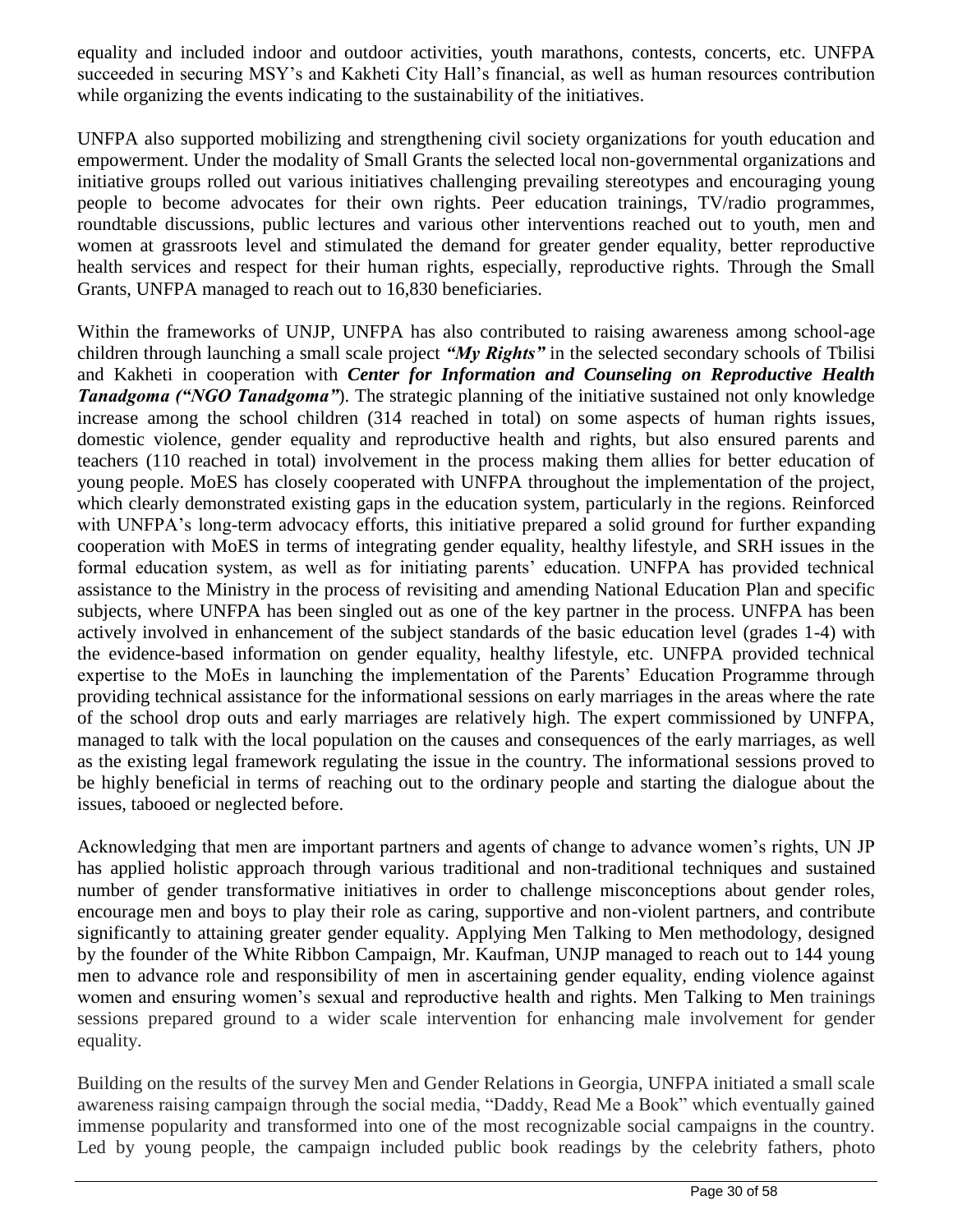exhibitions and video clips depicting dads with their children, sharing scientific articles, blogs about importance of men's involvement in gender equality and etc. The campaign generated huge public awareness, people were actively sharing their personal experience and expressing opinions on the issue. One of the most successful components of the campaign was the initiative *"Letter from a Dad",* when famous fathers were encouraged to write letters to their children, reflecting on their future and the importance of being advocates for equality and human rights. The success of the intervention can be measured through the number of fathers bringing their children to attend the events with just disseminating the information through a Facebook page *"Daddy, Read me a Book"*. The various posts on Facebook received 29,426 likes and 980,865 page views.

Making one step further towards increasing public awareness on male involvement, UNFPA launched a Reality Show *"Fathers"* through winning UNFPA Innovation Fund grant. The Reality Show centered around well-known families where a father takes on a leading role in caring for his two or more children for the entire day. This groundbreaking TV Show on popular Rustavi2 TV Channel featured prominent fathers - celebrities, athletes, cultural figureheads and opinion leaders to emphasize men's role in the family, their positive contribution to and impact on their family's life. Each of the 10 episodes was interspersed with father's reflections and analysis in which they discuss their experience and share key messages with the society.

Through the campaign, UNFPA has succeeded to generate public interest and to create demand for a wider discourse on the issue of male involvement. Several leading TV channels have picked up the topic independently and dedicated separate talk shows to the issues of fatherhood counting for the popularity and sustainability of the cause promoted by UNJP.

In the process of awareness raising, acknowledging the crucial role of media in public education, UNFPA made significant efforts to increase sensitivity and awareness of journalist on SRH&RR and gender equality issues. Trainings of journalists on sensitive reporting, arranging media contests for young journalists and encouraging student-led or regional radios and TVs have yielded tangible results in terms of preparing pool of sensitized journalists providing public with the balanced portrayal of men and women in different media means. Moreover, cooperation with the journalists have been a strategic step in terms of reinforcing awareness raising component in the programme, since journalists started to dedicate more attention and therefore, air time to social issues promoted by UNJP that has been previously neglected by media representatives. In close cooperation with UNDP and UN Women, UNFPA has tapped the ground for integrating sensitive reporting in the higher education of journalists, thus ensuring institutionalization of the efforts made in this regards.

Finally, awareness raising of young people or general public has been supported by the preparation of IEC materials (in total disseminated 9,000) on various issues imbedded in UNJP mandate. The brochures, infographics, fact sheets and other means have been used to deliver information to the population in concise and user friendly form that were widely disseminated throughout different initiatives implemented by UNFPA or partner organizations.

#### **Qualitative Assessment**

Overall, the UN Joint Program to Enhance Gender Equality in Georgia was a successful endeavor. With the Parliament and Government more actively engaging and promoting the gender equality agenda, the activities under the Programme were smoothly implemented. Though the 2012 parliamentary elections delayed the activities in the beginning of the program, the 2014 local elections did not affect its implementation. The activities were planned and enforced correspondingly.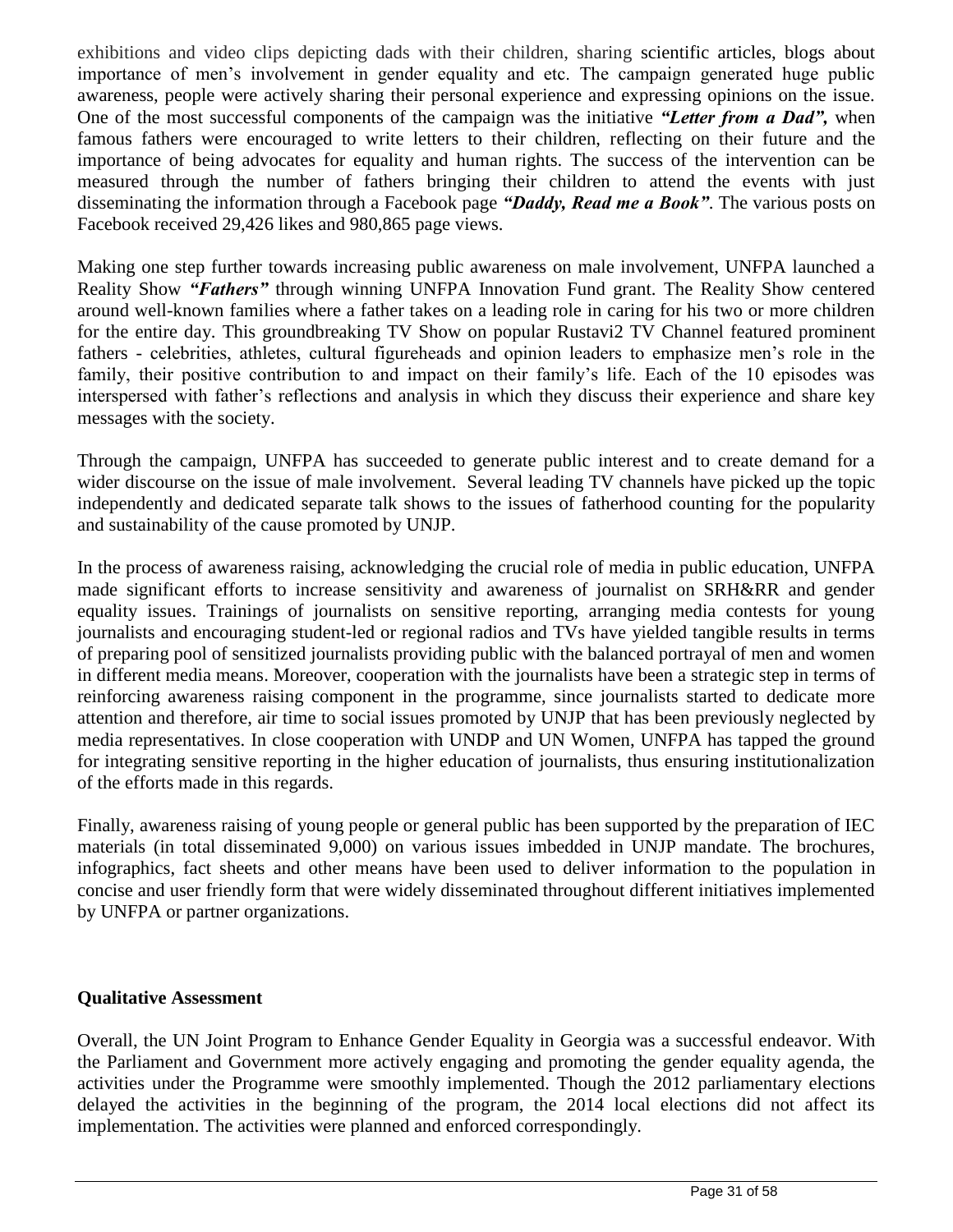Throughout the program the key emphasis was placed on gradually transferring knowledge to and increasing responsibilities of the local stakeholders. Increasing involvement of the legislative and executive branches at central and local levels in implementing gender equality activities was the significant factor of ensuring sustainability of the results.

The capacity development activities have promoted the respective political will and determination to introduce as well as embark on the reforms bringing significant and persistent changes in the society. UNJP has initiated the process of gender mainstreaming in the different sectors of governance through supporting NAP and other policy document preparation and implementation processes.

UNJP has continued generating evidence-based, original knowledge resources on the previously unexplored issues. The findings of the researches were extensively used for leading the policy advocacy and public awareness on the crucial issues.

UNJP has also succeeded in instigating highly recognizable public awareness campaigns on gender stereotypes, violence against women, the perceptions and roles of men, and the role of men and women in upbringing their children. Eventually, through correctly planned initiatives, UNJP has managed to reinforce the interest of the society towards the issues disregarded previously and reinstate the importance of attaining gender equality.

#### **UN Coordination, and management of the programme**

The Joint Program *Steering Committee* co-chaired by the UN Resident Coordinator and the Chair of the Parliamentary Council for Gender Equality has convened at the launching of the program and approved the first year annual plan for implementation. The First Vice-Speaker of the Parliament, Chair of the Gender Equality Council co-chaired the Steering Committee. The Steering Committee met annually in the first quarter of each year to approve the annual report and the workplan for the program activities.

The Joint Program *Coordination Team* has successfully worked throughout the project. Program activities were effectively coordinated on a monthly basis by the team and a monthly calendar of events has been developed to ensure smooth implementation of activities, especially in public events. A notable example was joint organization and participation in the Gender Week, 16 Days of Activism against Gender-based Violence Campaign in December and the UN week annually.

The *Joint Program Management Unit* has formed a unified programme team that operated in coordination on a daily basis. The program components occupied a single office space. All management and organizational issues were solved jointly. The program team has compiled a unified calendar of events, database of stakeholders and continuously shared information on implementation and achievements of each component. Each joint or component document was drafted in a coordinated manner.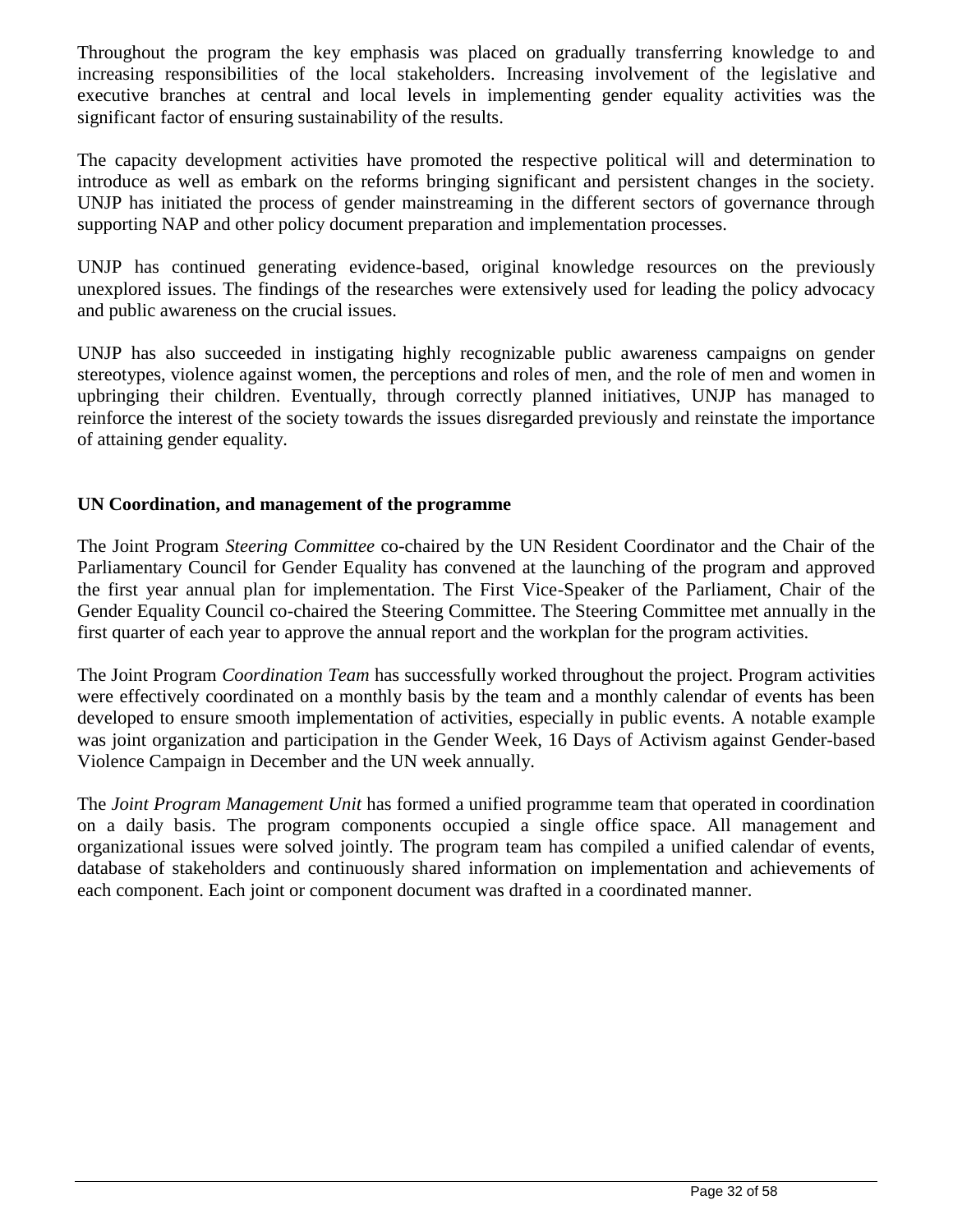Using the **Programme Results Framework from the Project Document / AWPs** - provide details of the achievement of indicators at both the output and outcome level in the table below. Where it has not been possible to collect data on indicators, clear explanation should be given explaining why.

|                                                                                                                                                                | <b>Achieved Indicator Targets</b>                                                      | <b>Reasons</b> for Variance with Source of Verification |                                                                                                                          |
|----------------------------------------------------------------------------------------------------------------------------------------------------------------|----------------------------------------------------------------------------------------|---------------------------------------------------------|--------------------------------------------------------------------------------------------------------------------------|
|                                                                                                                                                                |                                                                                        | <b>Planned Target (if any)</b>                          |                                                                                                                          |
| <b>Outcome 1:</b> Enhanced women's political<br>and economic empowerment                                                                                       |                                                                                        |                                                         |                                                                                                                          |
| Indicator:<br>- Number of women at decision making<br>positions increased;<br>- Increase in Women's employment rates<br>and their earnings (in absolute and in |                                                                                        |                                                         | from<br>Legislative,<br>Data<br>executive<br>judicial<br>and<br>authorities; Data from local<br>authorities:             |
| relative terms) Decreasing gap between<br>men's and women's employment and<br>earnings                                                                         |                                                                                        |                                                         | Geostat - Household Budget<br>Labor<br>Survey,<br>Survey,<br>Statistical<br>information<br>on<br>employment and earnings |
| <b>Baseline:</b> 6% in Parliament; 11% in local                                                                                                                | 11% in Parliament, 11% in self-                                                        |                                                         |                                                                                                                          |
| self-governance; 16% in government                                                                                                                             | government, 21% in government (2012);                                                  |                                                         |                                                                                                                          |
| (2011).                                                                                                                                                        | 11% in Parliament, 11% in self-<br>government, 21% in government (2013);               |                                                         |                                                                                                                          |
|                                                                                                                                                                | 12% in Parliament, 12% in self-                                                        |                                                         |                                                                                                                          |
| <b>Planned Target:</b> - 10% parliament, 15%                                                                                                                   | government, 16% in government (2014);                                                  |                                                         |                                                                                                                          |
| local self-governance, 20% - government                                                                                                                        | 12% in Parliament, 12% in self-                                                        |                                                         |                                                                                                                          |
|                                                                                                                                                                | government, 16% in government (2015).                                                  |                                                         |                                                                                                                          |
|                                                                                                                                                                |                                                                                        |                                                         |                                                                                                                          |
| Indicator:<br>- unemployment rate - women 13.1%, men<br>16.7%; pay gap - 57 Tetri/1 GEL (2011).                                                                | Unemployment rate (2014): women 10.4%,<br>men 14%, pay gap - 63 Tetri/1 GEL<br>(2014). |                                                         |                                                                                                                          |
|                                                                                                                                                                | Average figures for the last 4 years:                                                  |                                                         |                                                                                                                          |
|                                                                                                                                                                | Unemployment rate: Women - 12.4 %,                                                     |                                                         |                                                                                                                          |
|                                                                                                                                                                | men $-15.8%$                                                                           |                                                         |                                                                                                                          |
|                                                                                                                                                                | Pay gap: 62 Tetri/1 GEL                                                                |                                                         |                                                                                                                          |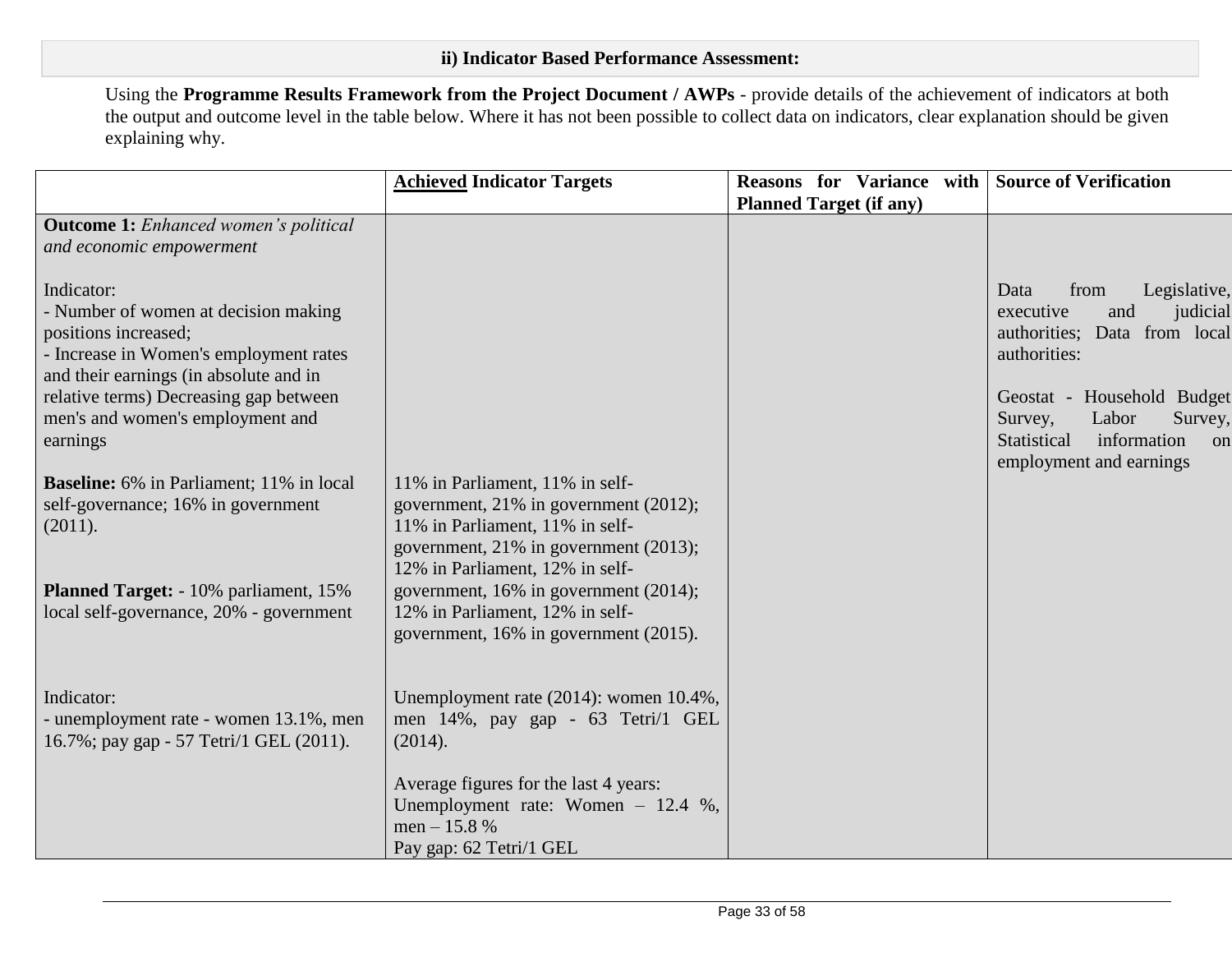| <b>Output 1.1</b> Improved policy and<br>institutional framework for advancing<br>gender equality agenda                                                                                                                                    |                                                                                                                                                              |                                                                                                                                                                                                  | Parliamentary web-site<br>GEC web-site<br>Governmental/parliamentary<br>decree on adoption of the GE |
|---------------------------------------------------------------------------------------------------------------------------------------------------------------------------------------------------------------------------------------------|--------------------------------------------------------------------------------------------------------------------------------------------------------------|--------------------------------------------------------------------------------------------------------------------------------------------------------------------------------------------------|------------------------------------------------------------------------------------------------------|
| <b>Indicator 1.1.1</b> Number of laws reviewed<br>and specific GE measures incorporated<br><b>Baseline: 0 (2012);</b><br><b>Planned Target: 5</b>                                                                                           | 1.1.1. 20 laws. $5(2013)$ ; 10 (2014); 5<br>(2015)                                                                                                           |                                                                                                                                                                                                  | <b>NAP</b><br>Statements by senior executive<br>officials<br>Information in Media                    |
| <b>Indicator 1.1.2</b> NAP on GE $(2014-2016)$<br>drafted and adopted<br><b>Baseline: N</b><br><b>Planned Target: Y</b>                                                                                                                     | 1.1.2. NAP adopted.                                                                                                                                          |                                                                                                                                                                                                  | Reports/Assessments by<br>CSOs<br>Reports of the Legal Aid,<br>PDO, and Courts;<br>GeoStat           |
| <b>Indicator 1.1.3</b> Institutional mechanisms<br>for GE at legislature (as a minimum)<br>operational<br><b>Baseline: Y</b><br><b>Planned Target: Y</b>                                                                                    | 1.1.3. GEC operational<br>and<br>active,<br>secretariat/designated staff to be<br>established                                                                |                                                                                                                                                                                                  |                                                                                                      |
| number<br><b>Indicator</b><br>1.1.4<br>of<br>public<br>statements made by high level state officials  <br>on GE issues<br><b>Baseline:</b> 270 media articles (2011)<br>Planned Target: An average annual<br>increase by 10 %               | 1.1.4. 534 media articles (2012) 702<br>media articles (2013) 903 media<br>articles (2014) 2122 media articles<br>(2015)<br>Annual increase by 98% 2012; 31% |                                                                                                                                                                                                  |                                                                                                      |
|                                                                                                                                                                                                                                             | 2013; 29% 2014; 135% 2015.                                                                                                                                   |                                                                                                                                                                                                  |                                                                                                      |
| <b>Indicator 1.1.5</b> no. and substance of<br>application of women to legal aid service,<br>PDO and courts<br><b>Baseline:</b> legal aid (civil & administrative<br>cases) $-8,630(2011)$ ;<br>Courts – $N/A$ (2011)<br>$PDO - N/A (2011)$ | 1.1.5. Legal aid (civil and administrative<br>cases) $-10,528$ (2012); 10,243<br>(2013); 8,263 (2014); 8,571 (2015).<br>Courts – $N/A$ (2012-2015)           | 1.1.5. Post 2012 elections the<br>overall<br>number<br>of<br>applications<br>has<br>drastically increased<br><i>(including)</i><br>women's<br>applications). However,<br>in two years the number |                                                                                                      |
| <b>Planned Target:</b> An annual increase by 10<br>%                                                                                                                                                                                        | <b>PDO</b><br>115<br>(civil)<br>and<br>administrative) (2015)                                                                                                | applications<br>of<br>decreased to its annual                                                                                                                                                    |                                                                                                      |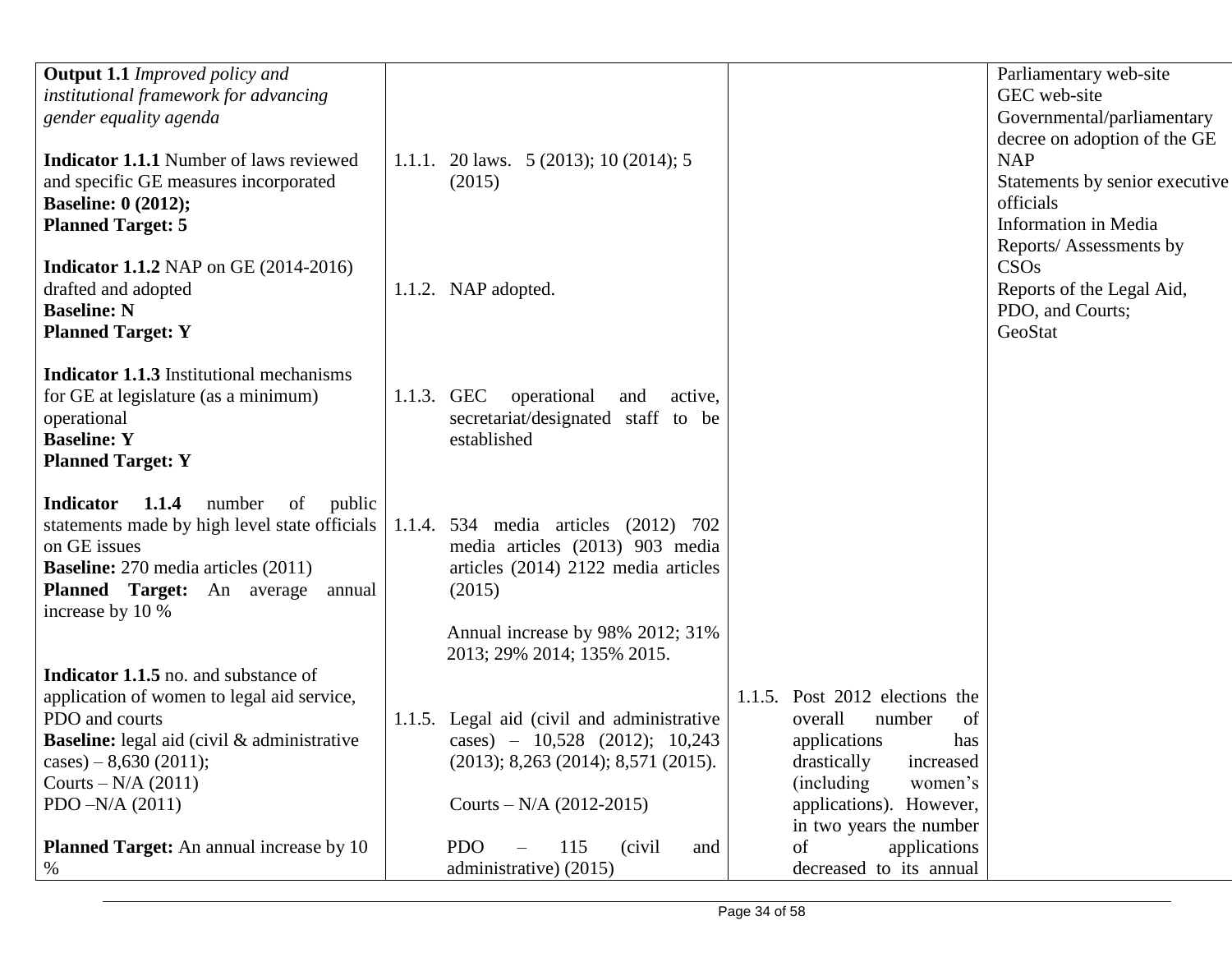| <b>Indicator 1.1.6</b> no. of women's rights                                                                                                                                                                                                                                                                                                                                                                                                                                                                                                                                                 | Annual increase by 22%, -2%; -                                                                                                                                                                                                                                                                                                                                                             | average.                                                                                                                                                                                                                                                                                                                              |  |
|----------------------------------------------------------------------------------------------------------------------------------------------------------------------------------------------------------------------------------------------------------------------------------------------------------------------------------------------------------------------------------------------------------------------------------------------------------------------------------------------------------------------------------------------------------------------------------------------|--------------------------------------------------------------------------------------------------------------------------------------------------------------------------------------------------------------------------------------------------------------------------------------------------------------------------------------------------------------------------------------------|---------------------------------------------------------------------------------------------------------------------------------------------------------------------------------------------------------------------------------------------------------------------------------------------------------------------------------------|--|
| violation claims reviewed and effectively                                                                                                                                                                                                                                                                                                                                                                                                                                                                                                                                                    | 19%; 3%.                                                                                                                                                                                                                                                                                                                                                                                   | PDO started collecting                                                                                                                                                                                                                                                                                                                |  |
| addressed by PDO;                                                                                                                                                                                                                                                                                                                                                                                                                                                                                                                                                                            | 1.1.6. 28 (2012); 98 (2013); 184 (2014),                                                                                                                                                                                                                                                                                                                                                   | sex disaggregated data                                                                                                                                                                                                                                                                                                                |  |
| <b>Baseline:</b> 27 (2011);                                                                                                                                                                                                                                                                                                                                                                                                                                                                                                                                                                  | 169 (2015).                                                                                                                                                                                                                                                                                                                                                                                | from 2015.                                                                                                                                                                                                                                                                                                                            |  |
| Planned Target: An annual increase by 15                                                                                                                                                                                                                                                                                                                                                                                                                                                                                                                                                     | Annual increase by 3%, 96%,                                                                                                                                                                                                                                                                                                                                                                | Courts do not collect sex                                                                                                                                                                                                                                                                                                             |  |
| $\%$                                                                                                                                                                                                                                                                                                                                                                                                                                                                                                                                                                                         | 183%, -8%                                                                                                                                                                                                                                                                                                                                                                                  | disaggregated data.                                                                                                                                                                                                                                                                                                                   |  |
| <b>Activity 1.1.1</b> Active and Sustainable<br>Gender Equality Council to<br>independently organize advocacy of<br><b>Gender Equality</b><br><b>Indicator 1.1.1.1</b> Secretariat for the<br>GEC established and funded from the<br>State Budget (Y/N)<br><b>Indicator 1.1.1.2</b> No of legislative<br>initiatives advocated by the GEC at the<br>parliament and the proportion of<br>successful initiatives<br><b>Baseline:</b> 1 (2011);<br>Target: advocacy - 10 initiatives,<br>successful 20 %<br>Indicator 1.1.1.3 CSO advisory board<br>established and managed by the GEC<br>(Y/N) | 1.1.1.1. No. The Vice-Speaker's cabinet<br>member serves as the Secretary of the<br><b>GEC</b><br>1.1.1.2. 5 initiatives: 0 (2012); 1 (2013); 1<br>$(2014)$ ; 3 $(2015) - 80\%$ successful<br>1.1.1.3. The GEC made a decision not to<br>formalize any special structure for its<br>cooperation with CSOs. Instead, they<br>effectively collaborate on an ad hoc basis<br>as issues arise. | GEC's<br>1.1.1.1 Despite<br>the<br>efforts,<br>separate<br>no<br>budget allocations or a<br>permanent staffer was<br>designated<br>for<br>its<br>operations.<br>1.1.1.2 GEC members tried to<br>initiate the laws that<br>had<br>general<br>parliamentary consent.<br>Only the initiative on<br>mandatory quota was<br>not supported. |  |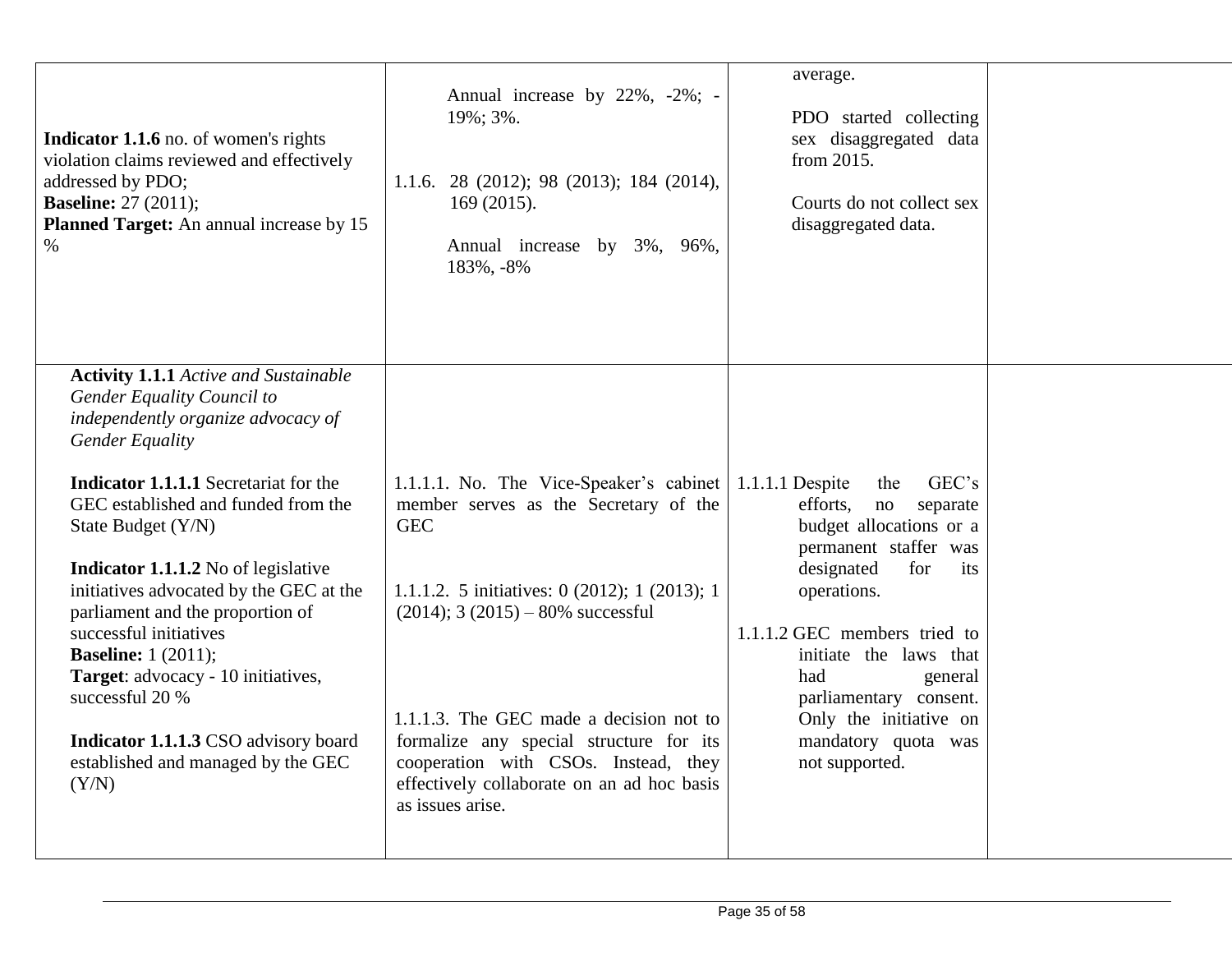| <b>Activity 1.1.2 Current Gender Equality</b><br>NAP effectively implemented with<br>involvement of relevant executives and<br>the next one adopted with realistic<br>targets |                                                                                                             |                                                                                                                                |  |
|-------------------------------------------------------------------------------------------------------------------------------------------------------------------------------|-------------------------------------------------------------------------------------------------------------|--------------------------------------------------------------------------------------------------------------------------------|--|
| <b>Indicator 1.1.2.1 - The proportion of</b><br>implementation of NAP actions;<br><b>Baseline:</b> 60% (2012);<br><b>Target: 50 %</b>                                         | 1.1.2.1. 70% of the GE NAP 2011-2013;<br>50% in the two years of<br>implementation for GE NAP<br>2014-2016. |                                                                                                                                |  |
| Indicator 1.1.2.2 No of GEC<br>monitoring recommendations addressed<br>by the executive in their actions.<br><b>Target: 30 %</b>                                              | 1.1.2.2. One monitoring recommendation<br>for the MOF regarding gender budgeting<br>(2015).                 |                                                                                                                                |  |
| <b>Indicator 1.1.2.3</b> level of involvement<br>of executive in preparation of the next<br><b>NAP</b>                                                                        | 100% - MOF adopted the program budget<br>manual incorporating gender indicators.                            |                                                                                                                                |  |
| <b>Target:</b> At least 3 agencies actively<br>involved.                                                                                                                      | 1.1.2.3. All 19 ministries engaged in the<br>preparation of the GE NAP 2014-2016<br>(2013)                  |                                                                                                                                |  |
| <b>Activity 1.1.3 Public awareness on GE</b><br>raised; Women are better able to claim<br>their rights as per the fundamental<br>principles of HR                             |                                                                                                             |                                                                                                                                |  |
| <b>Indicator 1.1.3.1</b> no. of CSOs (national<br>and regional) actively working on the<br>issue<br><b>Baseline:</b> 44 (2012);<br><b>Target:</b> an annual increase by 10 %  | 1.1.3.1. 44 (2013); 45 (2014); 45 (2015)                                                                    | No substantial change in the<br>number of organizations is a<br>positive indicator of stable and<br>sustainable CSO community. |  |
| <b>Indicator 1.1.3.2</b> - Proportion of the<br>people aware of the GE issues and                                                                                             | 1.1.3.2. $63.8\%$ aware of GE issues (public<br>perception study 2013)                                      | 1.1.3.2. Next perception study                                                                                                 |  |
| sensitive to the problems                                                                                                                                                     |                                                                                                             | planned in 2017                                                                                                                |  |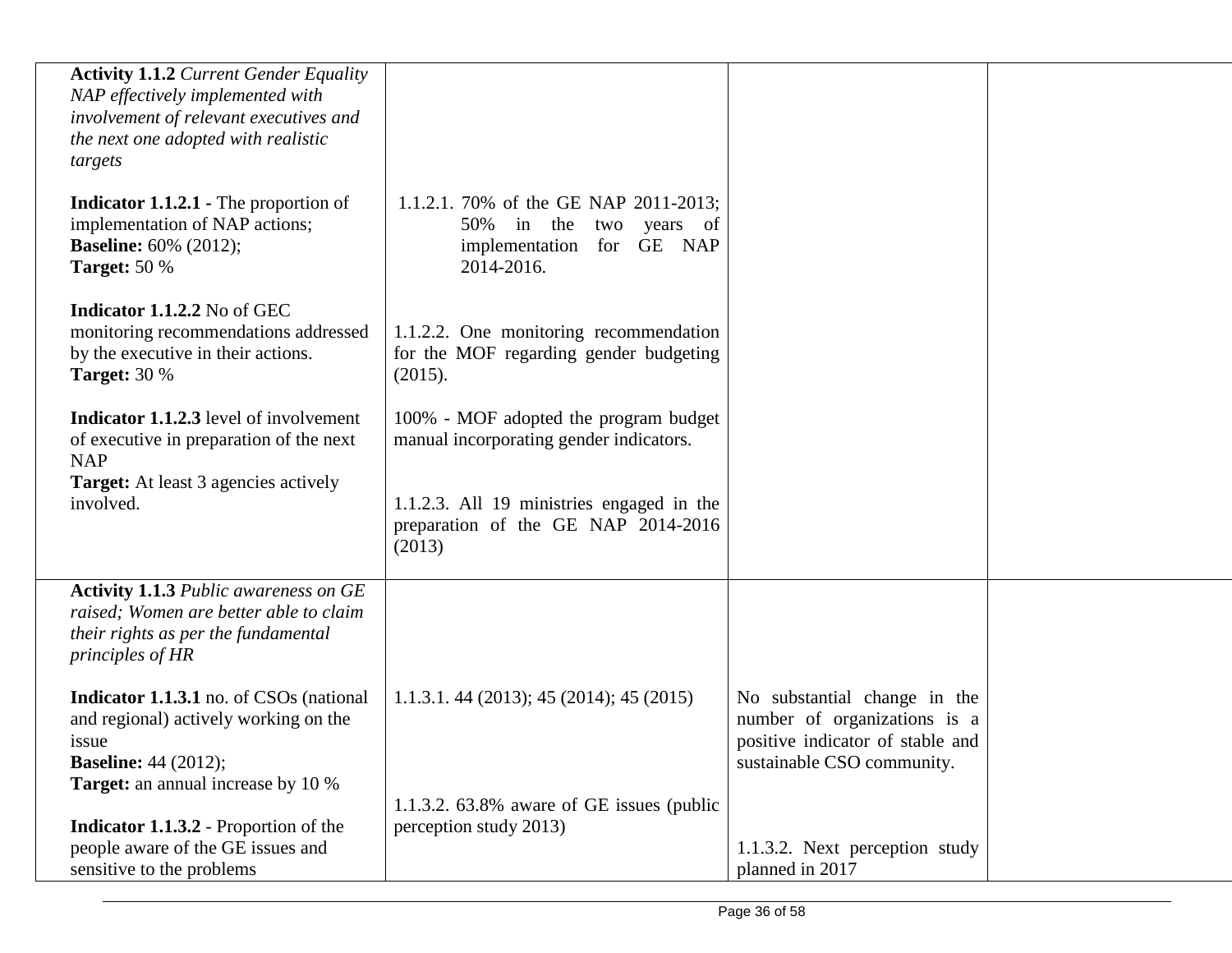| <b>Target:</b> increase by 20 %<br><b>Indicator 1.1.3.3</b> No and nature of<br>gender based discrimination issues<br>addressed to PDO.<br><b>Baseline:</b> 27 (2011);<br><b>Target:</b> An annual increase by 15 %<br><b>Indicator 1.1.3.4 - No and nature of</b><br>women's claims at the Legal Aid service<br>and Courts.<br><b>Baseline:</b> legal aid (civil $\&$<br>administrative cases).<br>Courts $-N/A$<br><b>Target:</b> An annual increase by 10 %                                                                  | 1.1.3.3. 28 (2012); 98 (2013); 184 (2014),<br>169(2015).<br>Annual increase by 3%, 96%,<br>183%, -8%<br>1.1.3.4 Legal aid (civil and administrative<br>cases) $- 10,528$ (2012); 10,243<br>(2013); 8,263 (2014); 8,571 (2015).<br>Courts – $N/A$ (2012-2015)<br>Annual increase by 22%, -2%; -<br>19%; 3%. | 1.1.3.4. Courts do not collect<br>sex disaggregated data.                                                                                                                               |                                                                                                              |
|---------------------------------------------------------------------------------------------------------------------------------------------------------------------------------------------------------------------------------------------------------------------------------------------------------------------------------------------------------------------------------------------------------------------------------------------------------------------------------------------------------------------------------|------------------------------------------------------------------------------------------------------------------------------------------------------------------------------------------------------------------------------------------------------------------------------------------------------------|-----------------------------------------------------------------------------------------------------------------------------------------------------------------------------------------|--------------------------------------------------------------------------------------------------------------|
| <b>Output 1.2</b> Gender responsive policies<br>applied by key national and Local<br><i>authorities</i><br><b>Indicator 1.2.1</b> - production of regular sex<br>disaggregated data formalized by the<br>government decree<br><b>Baseline: Y</b><br><b>Planned Target: Y</b><br><b>Indicator 1.2.2</b> -number of substantive<br>measures of central/local authorities to<br>expand gender analysis of key national and<br>local programs undertaken<br><b>Baseline: 0</b><br>Planned Target: an annual increase by 10<br>$%$ ) | 1.2.1 Geostat regularly uploads<br>disaggregated data on the web<br>One - MOF adopted program<br>1.2.2.<br>budgeting manual mandating central and<br>local authorities to incorporate gender<br>indicators in their programs (2015)                                                                        | sex   1.2.1. No formalization by<br>government decree required<br>1.2.2.<br>The<br>interest<br>and<br>commitment on gender analysis<br>is yet to be generated within the<br>government. | Government/parliament<br>decisions<br>Decisions of local authorities<br>NGO Assessments;<br>Reports of Media |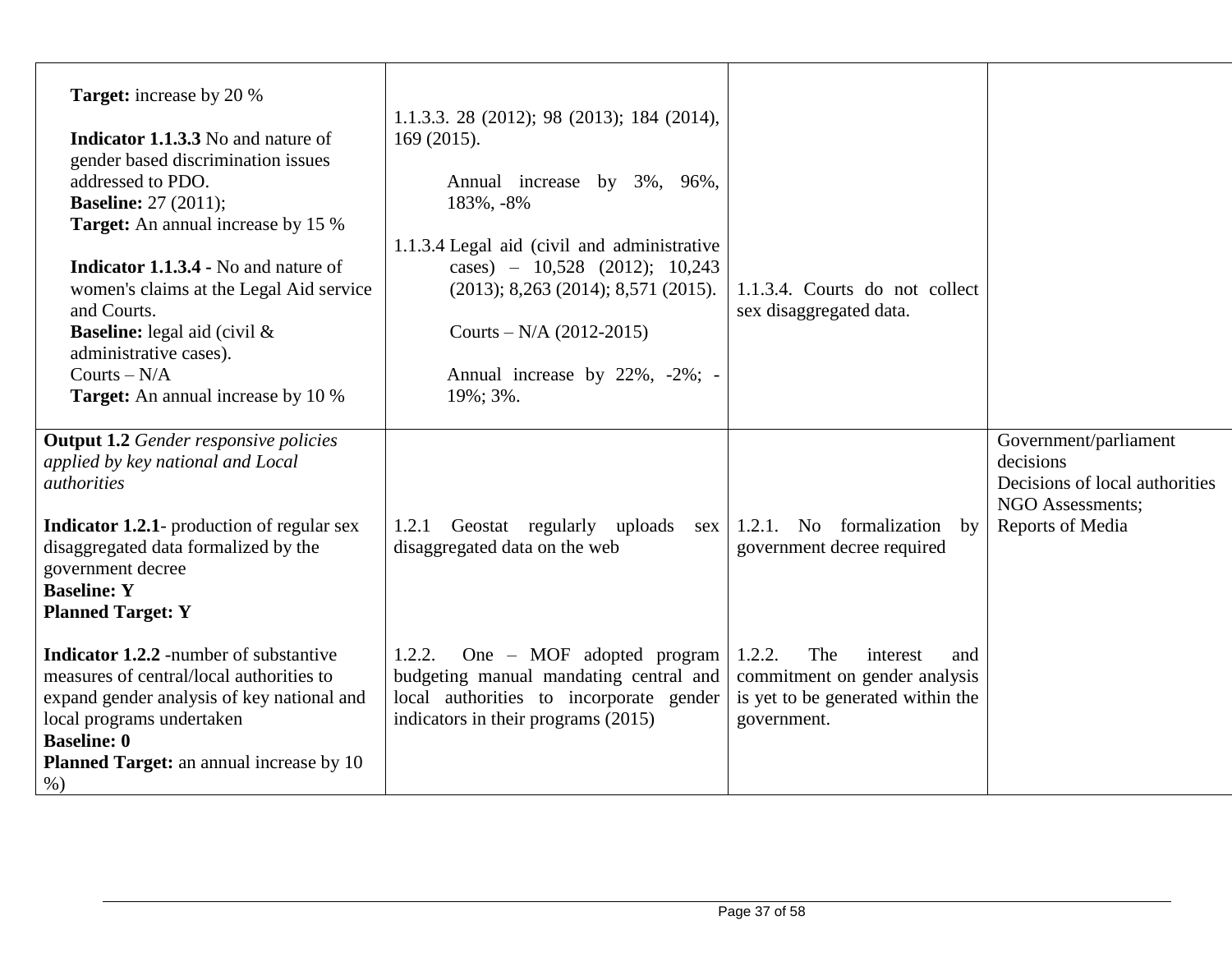| <b>Activity 1.2.1.</b> Institutional mechanisms<br>for a regular production of sex-<br>disaggregated data established for<br>informed policy-making and<br>implementation     |                                                                                                                                          |                                                                                                            |                                              |
|-------------------------------------------------------------------------------------------------------------------------------------------------------------------------------|------------------------------------------------------------------------------------------------------------------------------------------|------------------------------------------------------------------------------------------------------------|----------------------------------------------|
| Indicator 1.2.1.1 "Women and Men"<br>publication by the GEOSTAT. (Y/N)                                                                                                        | 1.2.1.1. Yes $(2013)$                                                                                                                    |                                                                                                            |                                              |
| <b>Indicator 1.2.1.2</b> A special web-page in<br>the site of the GEOSTAT, providing<br>sex-desegregated data (Y/N)                                                           | 1.2.1.2. Yes. Gender statistics is regularly<br>updated<br>in<br><b>PC-AXIS</b><br>Database<br>of<br>GEOSTAT.                            |                                                                                                            |                                              |
| <b>Activity 1.2.2. MOED and MOES have</b><br>the capacity to analyze the impact of<br>their programs on women and men and<br>observe differences in provided<br>opportunities |                                                                                                                                          | MOED disengaged from active<br>participation                                                               |                                              |
| Indicator 1.2.2.1 Gender analysis of the<br>key programmes implemented by<br>MOES and MOED available; (Y/N)                                                                   | 1.2.2.1. Yes (MOA and MOES provided<br>gender analysis of programs for GE NAP<br>implementation reports)                                 | The interest and commitment<br>on gender analysis is yet to be<br>generated<br>within<br>the<br>government |                                              |
| <b>Activity 1.2.3 Local authorities</b><br>consider gender differences while<br>planning and delivering local services<br>(in pilot municipalities)                           |                                                                                                                                          |                                                                                                            |                                              |
| <b>Indicator 1.2.3.1</b> Analysis of the local<br>budgets from Gender perspective<br>demonstrating the positive dynamics<br>(Y/N)                                             | 1.2.3.1. Yes. Budgets in the targeted<br>regions analyzed. The positive dynamics<br>demonstrated between 2014 and 2015 local<br>budgets. |                                                                                                            |                                              |
| <b>Output 1.3</b> Local women empowered                                                                                                                                       |                                                                                                                                          |                                                                                                            | CEC reports;                                 |
| economically and politically through better<br>opportunities for income generation and<br>political participation                                                             |                                                                                                                                          |                                                                                                            | Interview reports with the<br>beneficiaries; |
| <b>Indicator 1.3.1</b> Women candidates running<br>for local elections;                                                                                                       | 1.3.1. 26.8 % of all candidates on 2014<br>local elections                                                                               |                                                                                                            |                                              |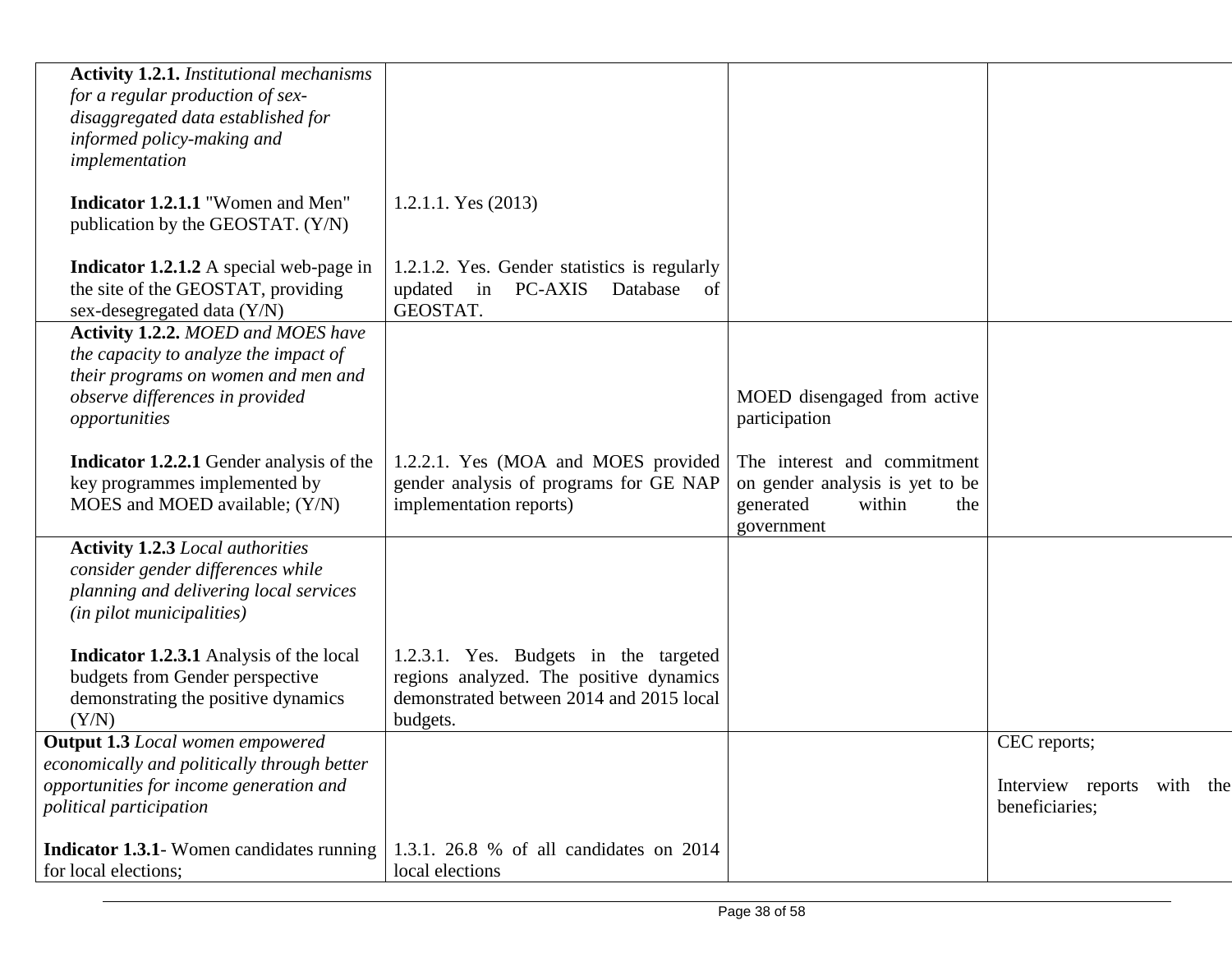| <b>Baseline: 0</b><br><b>Planned Target:</b> 20 % of the all candidates<br><b>Indicator 1.3.2-</b> Number of households<br>/women that improved their<br>economic/social conditions as a result of the<br>programme<br><b>Baseline: 0</b><br><b>Planned Target:</b> at least 180<br><b>Indicator 1.3.3</b> Ratio of women employed<br>after the trainings<br><b>Baseline:</b> $0(2011)$ ;<br><b>Planned Target: 60 %</b> | 1.3.2. 1104 women have improved their<br>economic/social conditions as the result of<br>the program interventions through VET<br>and community mobilization<br>1.3.3. 77 percent (four-year average)                                                   |                                                                                                                                                                                                                                                     |  |
|--------------------------------------------------------------------------------------------------------------------------------------------------------------------------------------------------------------------------------------------------------------------------------------------------------------------------------------------------------------------------------------------------------------------------|--------------------------------------------------------------------------------------------------------------------------------------------------------------------------------------------------------------------------------------------------------|-----------------------------------------------------------------------------------------------------------------------------------------------------------------------------------------------------------------------------------------------------|--|
| <b>Activity 1.3.1.</b> Women's income<br>generation opportunities increased in<br><i>pilot regions</i><br><b>Indicator 1.3.1.1.</b> number and<br>proportion of successful income<br>generation projects and beneficiaries<br>Target: projects - 180, beneficiaries 500<br><b>Indicator 1.3.1.2.</b> number of women<br>trained<br><b>Baseline: 0</b><br><b>Target: 450</b>                                              | 1.3.1.1. 5 (42% of 12) individual business<br>projects; 50 beneficiaries;<br>3 cooperatives<br>(32)<br>women)<br>$(100\%)$ ; 200 beneficiaries<br>1.3.1.2. 887 women trained and 1185<br>Services<br>received<br>Extension<br>women<br>(consultations) | As rural women did not show<br>particular interest in starting<br>own business and 12 drafted<br>business plans, with only 5<br>the funding, UNJP<br>getting<br>shifted<br>emphasis<br>its<br>to<br>encouraging women to engage<br>in cooperatives. |  |
| <b>Activity 1.3.2.</b> Women's participation<br>and activity enhanced in economic and<br>political processes (local decision-<br>making)<br><b>Indicator 1.3.2.1</b> no. of initiatives<br>advocated by active women at least at<br>the local level<br>Target: 20                                                                                                                                                        | $1.3.2.1.$ 308<br>(total in Kakheti<br>and<br>Samegrelo)                                                                                                                                                                                               |                                                                                                                                                                                                                                                     |  |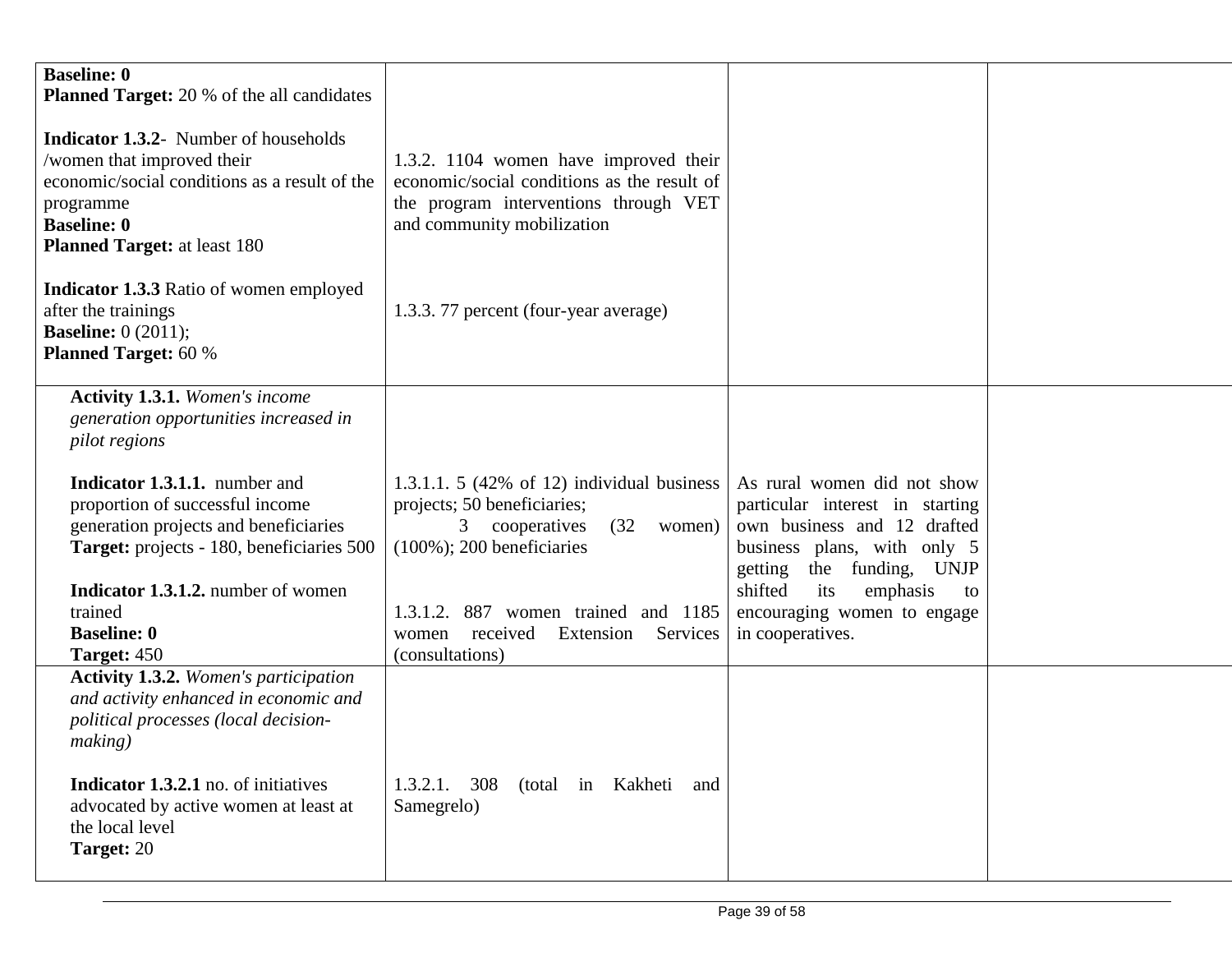| <b>Indicator 1.3.2.2.</b> Proportion of<br>initiatives that found solution after<br>women's advocacy<br><b>Target: 30 %</b>                                                                                                                                                                                                                                                                         | $1.3.2.2.39\%$ (121) initiatives included in<br>local budgets.                                                                                                                                                                                                                                                                                 |                                                                                                                                                                                                       |
|-----------------------------------------------------------------------------------------------------------------------------------------------------------------------------------------------------------------------------------------------------------------------------------------------------------------------------------------------------------------------------------------------------|------------------------------------------------------------------------------------------------------------------------------------------------------------------------------------------------------------------------------------------------------------------------------------------------------------------------------------------------|-------------------------------------------------------------------------------------------------------------------------------------------------------------------------------------------------------|
| <b>Outcome 2</b> Enabling environment to<br>eliminate violence against women,<br>especially domestic violence created in<br>Georgia<br><b>Indicator 2.1:</b> Increase of the number of<br>protective and restrictive orders issued by<br>the judiciary and police respectively.<br><b>Baseline:</b> 132 restrictive and 34<br>protective orders in 2010 (9 months)<br><b>Planned Target: 10-20%</b> | Indicator 2.2: 20 times and 203% increase<br>respectively<br>Number of restrictive orders issued and<br>approved by year: 2012; - 361; 2013 – 227<br>(out of 225 filed); $2014 - 817$ (out of 849)<br>filed); $2015 - 2,598$ (out of 2,726 filed)<br>Number of protective orders issued by year:<br>$2013 - 57$ ; $2014 - 92$ ; $2015 - 173$ . | 2.2 External evaluation<br>report; DV NAP 2011-<br>2012 monitoring report;<br>CEDAW concluding<br>comments and observations to<br>Georgia's 4-5 periodic reports<br>MOIA; Supreme Court of<br>Georgia |
| Indicator 2.2: Increase in the state<br>budget allocations for DV issues by 2013.<br><b>Baseline:</b> GEL 773,000 allocated p.a.<br>(GEL210 059,87 for DV) Planned<br><b>Target:</b> 10-20%                                                                                                                                                                                                         | target has been met and even surpassed<br>Indicator 2.2: 159% increase<br>State Fund's budget by year: 2012 - 210<br>059,87GEL; 2013 - 287 310,92GEL; 2014 -                                                                                                                                                                                   | 2.3 State<br>Fund / State<br>budget.                                                                                                                                                                  |

342 368,27GEL; 509 472, 509 472, 509 472, 509 472, 509 472, 509 472, 509 472, 509 472, 509 472, 509 472, 509 4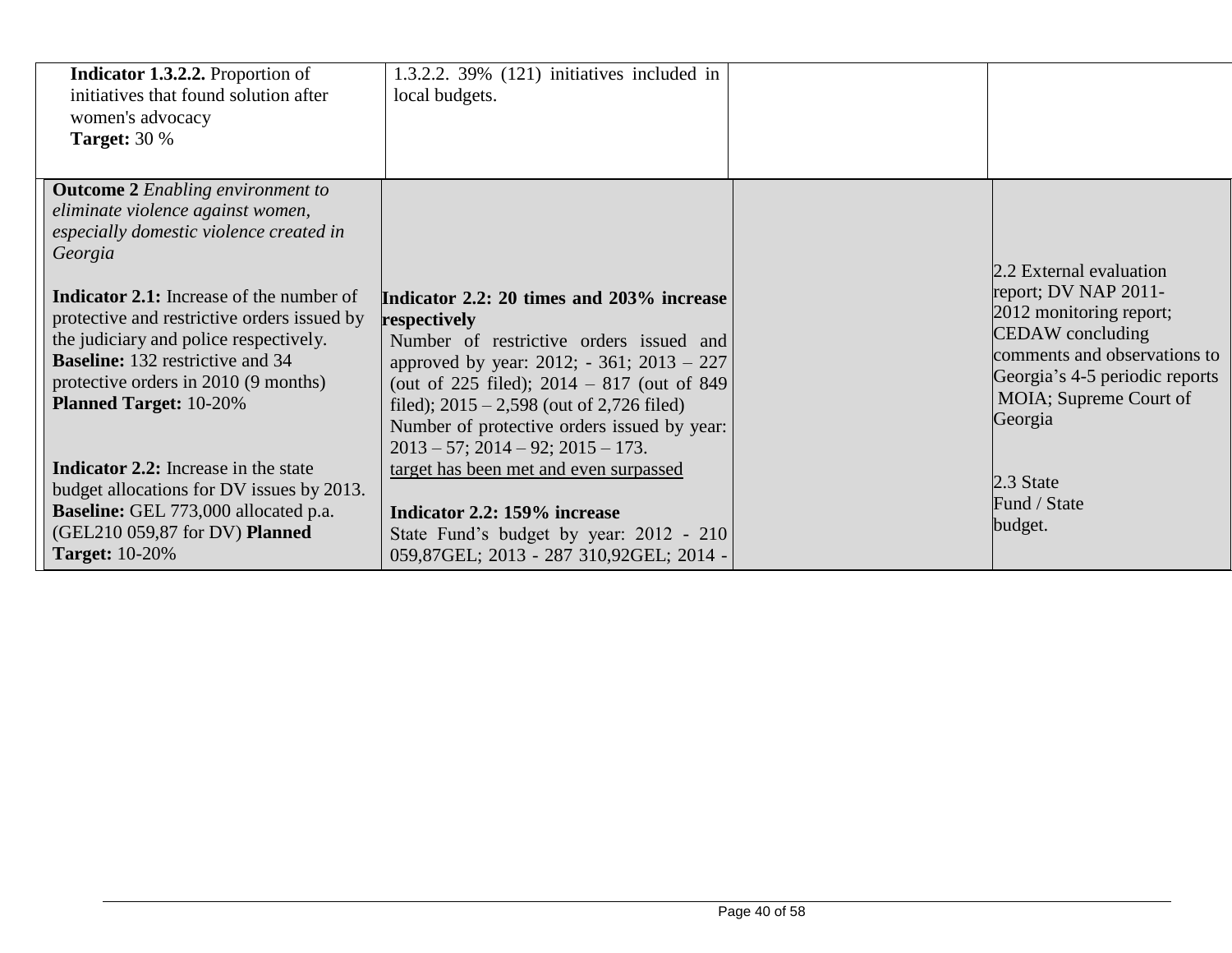| <b>Output 2.1</b> National laws and policies on<br>domestic violence improved in line with<br><i>international</i><br>commitments<br>(DEVAW)                                                                                                                                                                                                                                             |                                                                                                                                                                                                                                                                              |                                                                                                                        |
|------------------------------------------------------------------------------------------------------------------------------------------------------------------------------------------------------------------------------------------------------------------------------------------------------------------------------------------------------------------------------------------|------------------------------------------------------------------------------------------------------------------------------------------------------------------------------------------------------------------------------------------------------------------------------|------------------------------------------------------------------------------------------------------------------------|
| <b>CEDAW</b> , Beijing Platform for Action)<br><b>Indicator 2.1.1 DV NAP for 2013-2015</b><br>adopted by 2013 with implementation<br>mechanism and budget (Yes/No)<br><b>Baseline: DV NAP for 2013-2015 not</b><br>elaborated (2011)                                                                                                                                                     | <b>Indicator 2.1.1, Yes, DV NAP 2013-2015</b><br>adopted and signed by the President of<br>Georgia. Completed<br>Target has been met.<br>Indicator 2.1.2 Yes, the package of                                                                                                 | 2.1.1 N17/07/01<br>Decree of the President of<br>Georgia on 17 July 2013<br>on the approval of the DV<br>NAP 2013-2015 |
| <b>Planned Target: Yes</b><br><b>Indicator 2.1.2</b> Recommendations for<br>amending DV law drafted (in line with<br>the recommendations under the DV NAP<br>2011-2012 monitoring report and the<br>monitoring report on the enforcement of<br>restrictive and protective orders) and<br>submitted to Parliament of Georgia<br>(Yes/No)<br><b>Baseline:</b> Recommendations for amending | legislative amendments to DVL and related<br>legislation adopted by the Parliament of<br>Georgia in October 2014.<br>Target has been met.                                                                                                                                    | 2.1.2 External evaluation<br>report;<br>DV NAP 2011-2012<br>monitoring report;<br>Georgian legislative herald          |
| DV law not drafted<br><b>Planned Target: Yes</b><br><b>Activity 2.1.1</b> Capacity of the DV                                                                                                                                                                                                                                                                                             |                                                                                                                                                                                                                                                                              |                                                                                                                        |
| <b>Indicator</b> 2.1.1 b): Equipment<br>facilities provided to the DV Council to<br>effectively coordinate implementation and<br>facilitate monitoring of national laws and<br>policies on DV                                                                                                                                                                                            | and   Indicator 2.1.2: Partially completed. The<br>DV Council has been re-established and is<br>operational, however lacks capacity to<br>coordinate implementation and facilitate<br>monitoring of national laws and policies on<br>DV due to the absence of a secretariat. | 2.1.1 Procurement and<br>handover documentation                                                                        |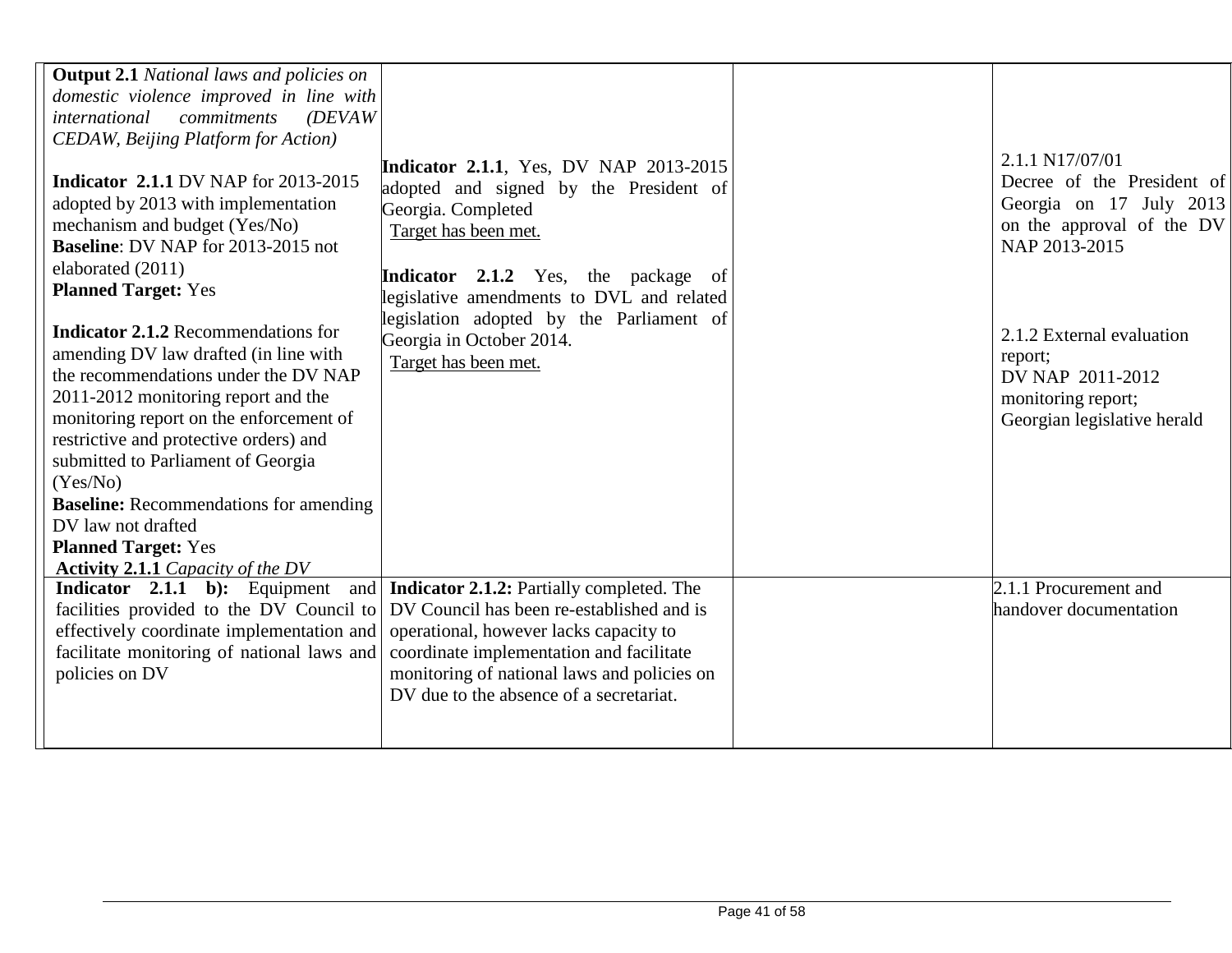| Activity 2.1.2 a) Improved<br>implementation and monitoring of the<br>DV NAP 2011-2012 b) informed and<br>participatory process of the drafting<br>of the DV NAP 2013-2014<br>2.1.2 a): $N17/07/01$<br>Indicator 2.1.2 a): Completed, 70% of the<br>Indicator $2.1.2$ a): DV NAP 2011-<br><b>NAP</b><br>2011-2012<br>monitoring<br>2012 monitoring report developed and<br>recommendations incorporated in the draft<br>its recommendations considered in the<br>DV NAP 2013-2015. Target has been met<br>DV NAP 2013-2015<br>NAP 2013-2015<br>Indicator 2.1.2 b): Completed, 70% of<br>2.1.2 b): N17/07/01<br>recommendations incorporated in the DV<br>NAP 2013-2015 signed by the President of<br><b>Indicator 2.1.2 b): DV NAP 2013-</b><br>Georgia on 17 July, 2013. Target has been<br>2015 drafted through a participatory<br>met<br>incorporating<br><b>NAP</b><br>2013-2015<br>process<br>recommendations of the DV NAP<br>2011-2012<br>monitoring report<br>and<br>implementation of the DV<br>2.1.3:<br>Technical<br>Indicator 2.1.3.: Completed, package of<br><b>Indicator</b><br>and<br>legislative amendments to DVL and related<br>financial support provided to the DV<br>herald<br>Council to carry out analysis and<br>legislation adopted by the Parliament of<br>Georgia in October 2014; DV victim status<br>prepare needed amendments to the<br>DVL and relevant policies (NRM, DV<br>granting procedure drafted and adopted by<br>the DV Council in December 2014.<br>Victim status granting, data collection<br>and analysis in the field of DV etc.)<br>Target has been met<br><b>Activity 2.1.4 Training on Results</b><br>Based Management and Monitoring<br>and Evaluation provided to the<br>national partners<br>Indicator 2.1.4: Training on RBM and   Indicator 2.1.4.: Completed.<br>2.1.4 External evaluation<br>M&E conducted for national partners<br>report |  |  |                                                                                                                       |
|---------------------------------------------------------------------------------------------------------------------------------------------------------------------------------------------------------------------------------------------------------------------------------------------------------------------------------------------------------------------------------------------------------------------------------------------------------------------------------------------------------------------------------------------------------------------------------------------------------------------------------------------------------------------------------------------------------------------------------------------------------------------------------------------------------------------------------------------------------------------------------------------------------------------------------------------------------------------------------------------------------------------------------------------------------------------------------------------------------------------------------------------------------------------------------------------------------------------------------------------------------------------------------------------------------------------------------------------------------------------------------------------------------------------------------------------------------------------------------------------------------------------------------------------------------------------------------------------------------------------------------------------------------------------------------------------------------------------------------------------------------------------------------------------------------------------------------------------------------------------------------------------------|--|--|-----------------------------------------------------------------------------------------------------------------------|
|                                                                                                                                                                                                                                                                                                                                                                                                                                                                                                                                                                                                                                                                                                                                                                                                                                                                                                                                                                                                                                                                                                                                                                                                                                                                                                                                                                                                                                                                                                                                                                                                                                                                                                                                                                                                                                                                                                   |  |  |                                                                                                                       |
|                                                                                                                                                                                                                                                                                                                                                                                                                                                                                                                                                                                                                                                                                                                                                                                                                                                                                                                                                                                                                                                                                                                                                                                                                                                                                                                                                                                                                                                                                                                                                                                                                                                                                                                                                                                                                                                                                                   |  |  | Decree of the President of<br>Georgia on 17 July 2013<br>on the approval of the DV                                    |
|                                                                                                                                                                                                                                                                                                                                                                                                                                                                                                                                                                                                                                                                                                                                                                                                                                                                                                                                                                                                                                                                                                                                                                                                                                                                                                                                                                                                                                                                                                                                                                                                                                                                                                                                                                                                                                                                                                   |  |  | Decree of the President of<br>Georgia on 17 July 2013<br>on the approval of the DV<br>and<br>Monitoring report on the |
|                                                                                                                                                                                                                                                                                                                                                                                                                                                                                                                                                                                                                                                                                                                                                                                                                                                                                                                                                                                                                                                                                                                                                                                                                                                                                                                                                                                                                                                                                                                                                                                                                                                                                                                                                                                                                                                                                                   |  |  | 2.1.3 Georgian legislative                                                                                            |
|                                                                                                                                                                                                                                                                                                                                                                                                                                                                                                                                                                                                                                                                                                                                                                                                                                                                                                                                                                                                                                                                                                                                                                                                                                                                                                                                                                                                                                                                                                                                                                                                                                                                                                                                                                                                                                                                                                   |  |  |                                                                                                                       |
|                                                                                                                                                                                                                                                                                                                                                                                                                                                                                                                                                                                                                                                                                                                                                                                                                                                                                                                                                                                                                                                                                                                                                                                                                                                                                                                                                                                                                                                                                                                                                                                                                                                                                                                                                                                                                                                                                                   |  |  |                                                                                                                       |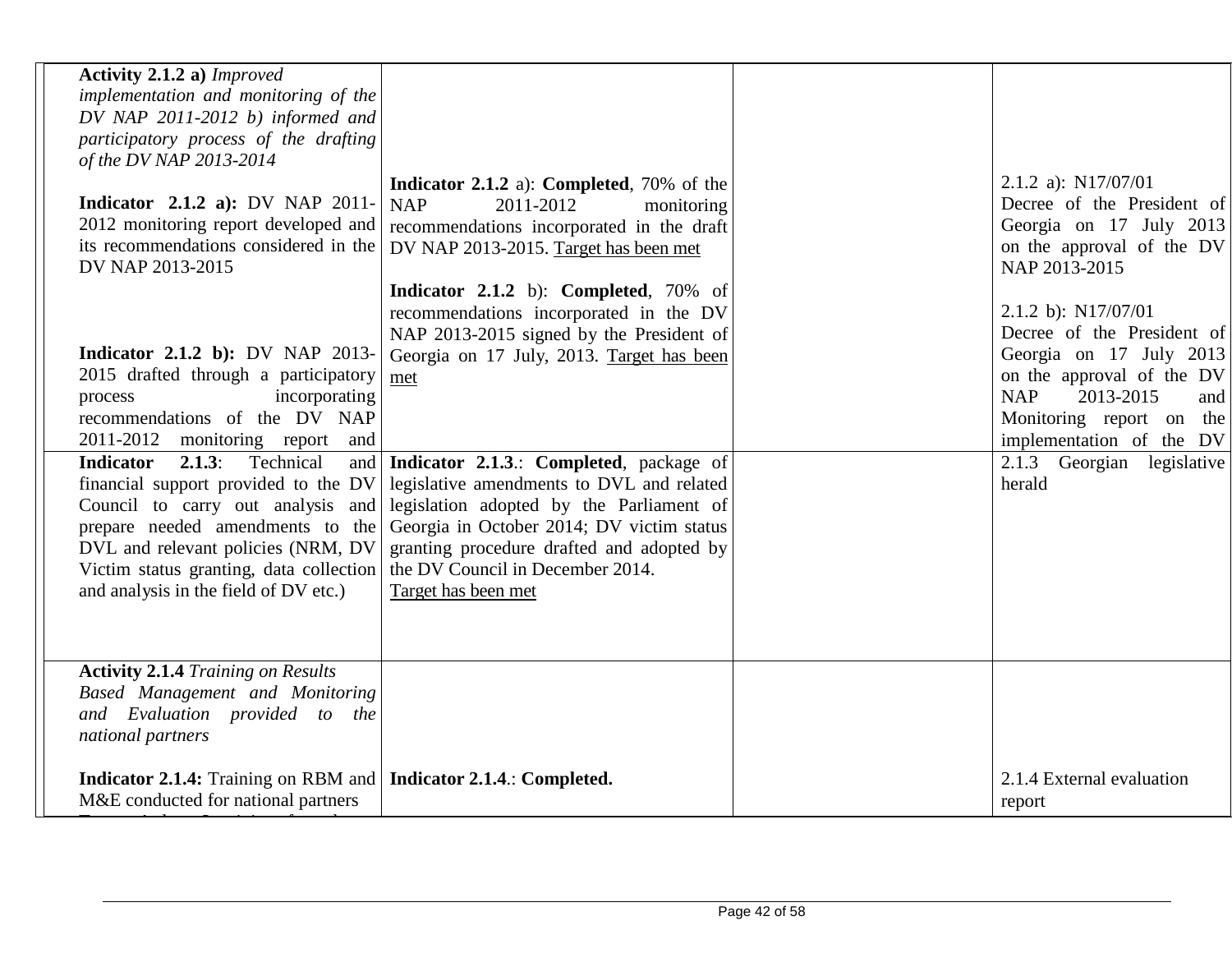| <b>Output 2.2</b> Capacity of key policy and                                                                                                                                                                                                           |                                                                                                            |                                                                                                                                  |
|--------------------------------------------------------------------------------------------------------------------------------------------------------------------------------------------------------------------------------------------------------|------------------------------------------------------------------------------------------------------------|----------------------------------------------------------------------------------------------------------------------------------|
| service delivery institutions strengthened                                                                                                                                                                                                             |                                                                                                            |                                                                                                                                  |
| to promote and protect women's human                                                                                                                                                                                                                   |                                                                                                            |                                                                                                                                  |
| rights to life free from violence, especially                                                                                                                                                                                                          |                                                                                                            |                                                                                                                                  |
| from DV                                                                                                                                                                                                                                                | <b>Indicator 2.2.1:</b> Four shelters functional and                                                       |                                                                                                                                  |
| <b>Indicator 2.2.1</b> Three shelters for DV<br>victims/survivors functional and funded<br>from the state budget by 2013 (Yes/No)<br><b>Baseline:</b> Two shelters for DV<br>victims/survivors functional and funded<br>from the state budget $(2011)$ | funded from the state budget (Tbilisi, Gori,<br>Kutaisi, Tsnori)<br>Target has been met and even surpassed | 2.2.1 External evaluation<br>report. Periodic reports<br>the implementing<br>by<br>and external<br>partner<br>evaluation report; |
| Indicator 2.2.2 National concept on DV                                                                                                                                                                                                                 | <b>Indicator 2.2.2:</b> Draft concept developed                                                            | 2.2.2<br>External<br>evaluation                                                                                                  |
| crisis centers developed and applied by                                                                                                                                                                                                                | Target has been met                                                                                        | responsible<br>report;<br>party                                                                                                  |
| crisis centers by 2013 (Yes/No)                                                                                                                                                                                                                        |                                                                                                            | progress reports;                                                                                                                |
| <b>Baseline:</b> No national concept on DV crisis                                                                                                                                                                                                      |                                                                                                            |                                                                                                                                  |
| centers exists (2011)                                                                                                                                                                                                                                  |                                                                                                            |                                                                                                                                  |
| <b>Planned Target: Yes</b>                                                                                                                                                                                                                             |                                                                                                            |                                                                                                                                  |
|                                                                                                                                                                                                                                                        | Indicator 2.2.3: Increased disclosure and                                                                  |                                                                                                                                  |
| <b>Indicator 2.2.3</b> Evidence of positive                                                                                                                                                                                                            | response to the instances of DV. 20 times                                                                  |                                                                                                                                  |
| changes in capacity of core service<br>providers to respond to DV cases                                                                                                                                                                                | (restrictive orders) and 203% (protective<br>orders)                                                       | 2.2.3<br>External<br>evaluation<br>MOIA;                                                                                         |
| (Yes/No)                                                                                                                                                                                                                                               | Target has been met                                                                                        | Supreme<br>report;<br>Court of Georgia                                                                                           |
| <b>Baseline:</b> To be set by the inception                                                                                                                                                                                                            |                                                                                                            |                                                                                                                                  |
| capacity assessment                                                                                                                                                                                                                                    |                                                                                                            |                                                                                                                                  |
| <b>Planned Target: Yes</b>                                                                                                                                                                                                                             |                                                                                                            |                                                                                                                                  |
|                                                                                                                                                                                                                                                        | 2.2.4:<br><b>Indicator</b><br>Recommendations                                                              |                                                                                                                                  |
| <b>Indicator 2.2.4 Recommendations on</b>                                                                                                                                                                                                              | developed and used by police, though not                                                                   |                                                                                                                                  |
| instructions for district and patrol police on                                                                                                                                                                                                         | formally approved by MOIA.                                                                                 |                                                                                                                                  |
| response to DV cases developed and                                                                                                                                                                                                                     | Target partially met                                                                                       |                                                                                                                                  |
| submitted to MOIA for adoption (Yes/No)                                                                                                                                                                                                                |                                                                                                            | $2.2.4$ MOIA;                                                                                                                    |
| <b>Baseline:</b> No formal instructions for                                                                                                                                                                                                            |                                                                                                            |                                                                                                                                  |
| district and patrol police exist for efficient                                                                                                                                                                                                         |                                                                                                            |                                                                                                                                  |
| response to DV (2011)                                                                                                                                                                                                                                  | Indicator 2.2.5: Draft concept on the social                                                               |                                                                                                                                  |
| <b>Planned Target: Yes</b>                                                                                                                                                                                                                             | workers' role in DV response developed and                                                                 |                                                                                                                                  |
|                                                                                                                                                                                                                                                        | under discussion with MoLHSA. Target                                                                       |                                                                                                                                  |
| <b>Indicator 2.2.5</b> Decree on the status and                                                                                                                                                                                                        | partially met                                                                                              | 2.2.5 MOLHSA                                                                                                                     |

DV drafted and submitted to MoLHSA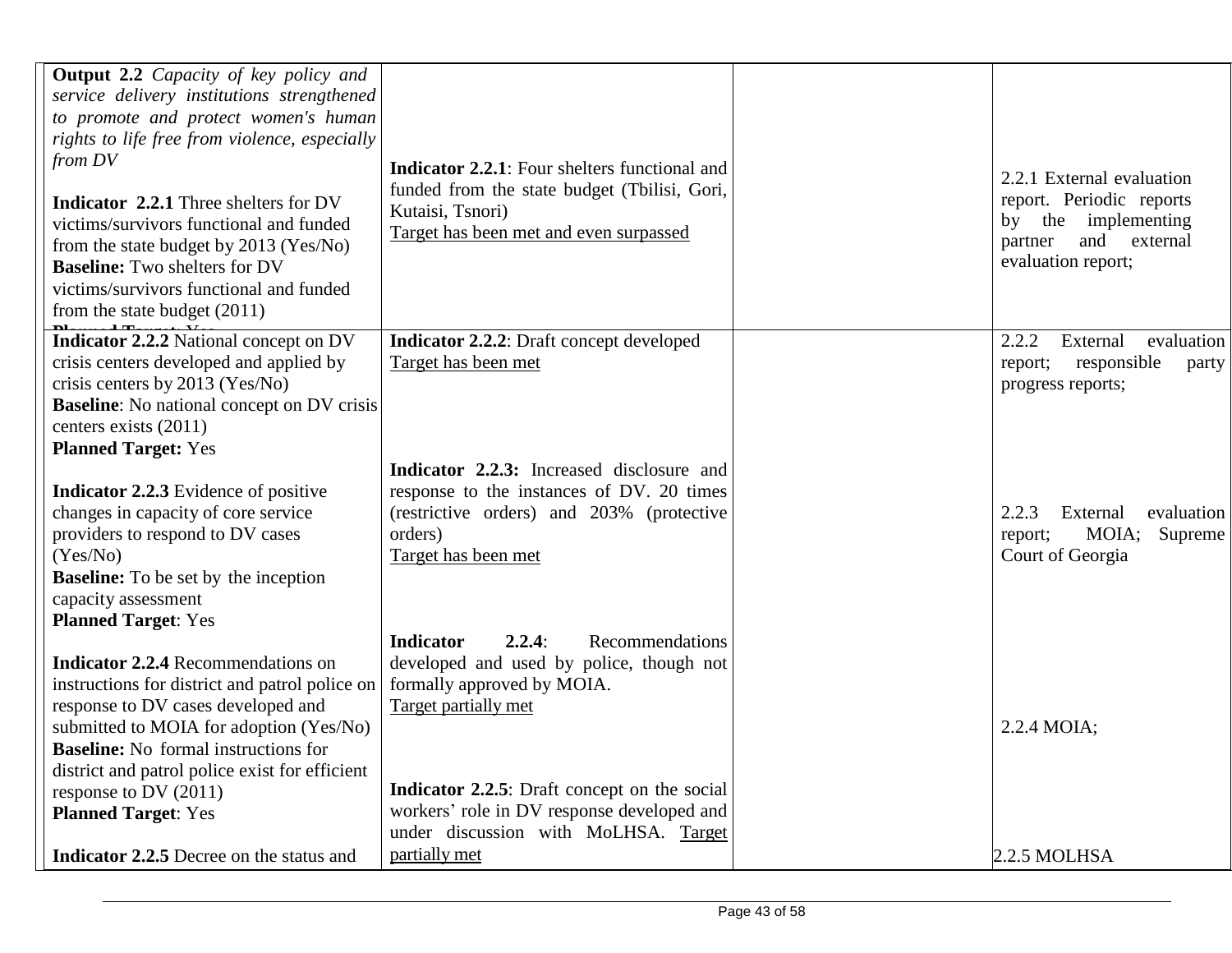| <b>Activity 2.2.1</b> Knowledge on DV<br>among patrol and district police<br>strengthened<br>Indicator 2.2.1 a): Curricula for future<br>patrol and district police included in the<br>regular training programme of the<br>Police Academy (Yes/No)<br><b>Target:</b> Yes | Indicator 2.2.1. a) Completed<br>Target has been met                                                                                                                                                                                                                     | 2.2.1 Formal communication<br>with the Police Academy<br>and the Ministry of Internal<br>Affairs; Periodic reports by<br>the responsible party and<br>external evaluation report |
|---------------------------------------------------------------------------------------------------------------------------------------------------------------------------------------------------------------------------------------------------------------------------|--------------------------------------------------------------------------------------------------------------------------------------------------------------------------------------------------------------------------------------------------------------------------|----------------------------------------------------------------------------------------------------------------------------------------------------------------------------------|
| Indicator 2.2.1 b): Number of district<br>and patrol police officers trained on DV<br>issues<br>Target: At least 300 police officers<br>trained                                                                                                                           | <b>Indicator 2.2.1.b) Completed, in total, up</b><br>to 1,010 future and acting police officers<br>have been trained<br>Target has been met and even surpassed                                                                                                           |                                                                                                                                                                                  |
| <b>Activity 2.2.2</b> Knowledge of judges,<br>lawyers and prosecutors on DV<br>strengthened.                                                                                                                                                                              |                                                                                                                                                                                                                                                                          | 2.2.2 Formal communication<br>with the HSOJ; Formal<br>communication with the<br>GBA; Formal communication                                                                       |
| <b>Indicator 2.2.2 a):</b> DV curriculum for <b>Indicator</b> 2.2.2. a) Completed,<br>regular training programme of the and finalized.<br><b>HSOJ</b>                                                                                                                     | DV<br>judges developed and included in the curriculum for the HSOJ designed, tested,                                                                                                                                                                                     | with the CPOG.                                                                                                                                                                   |
| <b>Indicator 2.2.2 b):</b> DV curriculum for<br>lawyers developed and included in the<br>regular training programme of the CLE<br>programme of the GBA                                                                                                                    | Indicator 2.2.2. b) Completed,<br>DV<br>curriculum for lawyers developed and<br>included in the regular training programme<br>of the mandatory CLE programme of the<br>GBA with 7 credits; 3 TOT sessions<br>conducted and trainers selected and 645<br>lawyers trained. |                                                                                                                                                                                  |
|                                                                                                                                                                                                                                                                           | Indicator 2.2.2. c) Completed, DV<br>curriculum for prosecutors developed and<br>finalized. In total, 72 prosecutors trained                                                                                                                                             |                                                                                                                                                                                  |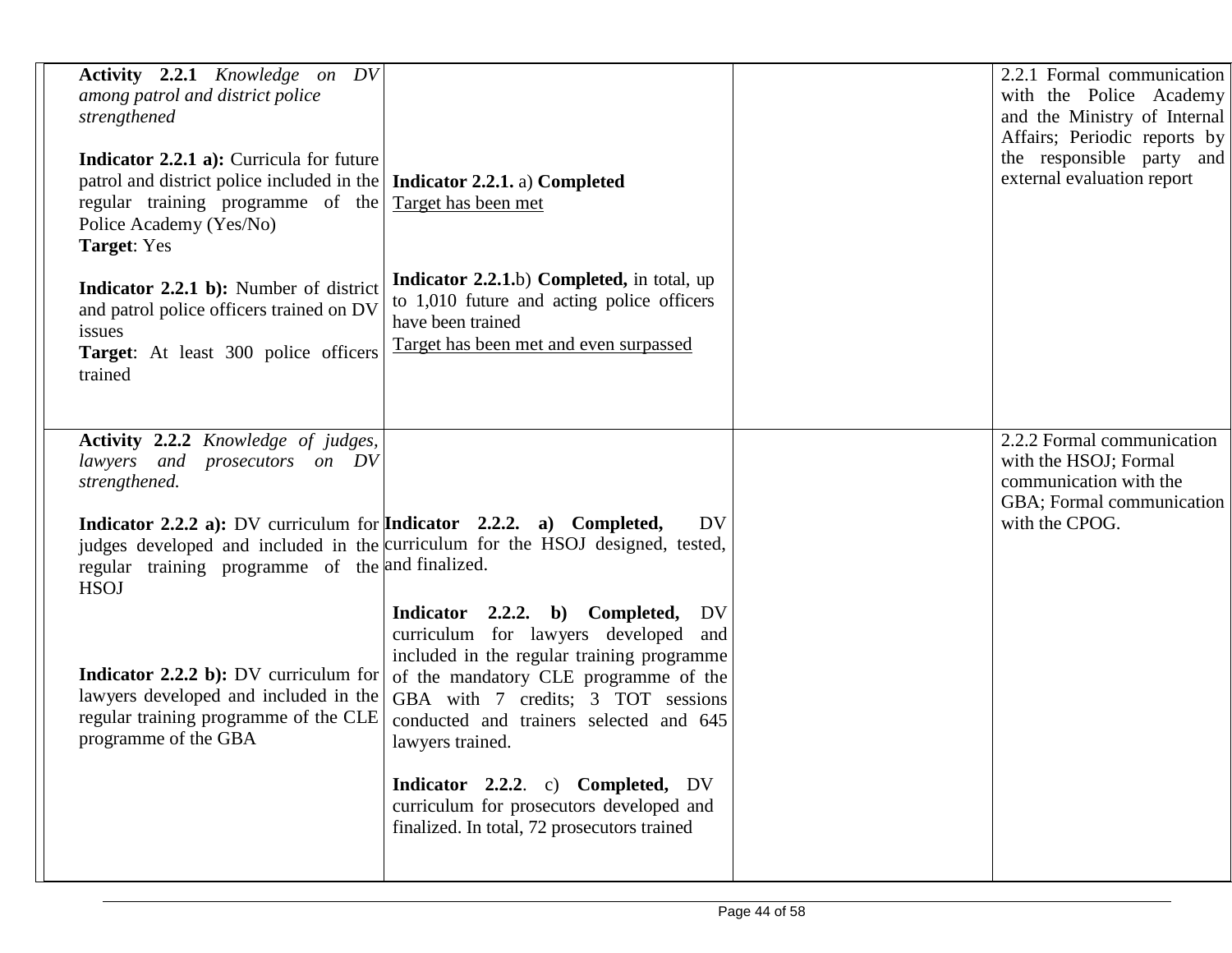| <b>Activity 2.2.3</b> One additional shelter<br>established by the State Fund for DV<br>victims and unified electronic database<br>of DV victims/survivors<br>using shelter services created<br>established and operational with funding<br>ensured through the State Budget from<br>2013 in a target region of the programme | Indicator 2.2.3 a): A new DV shelter   Indicator 2.2.3. a) Completed, the third<br>DV shelter in Kutaisi functional and fourth<br>shelter in Tsnori to be launched in 2016.<br>159% increase in budget Target has been<br>met | 2.2.3 Quality control report by<br>an independent expert and<br>State Fund budget;<br>Formal communication with<br>the State Fund and non-state<br>run shelters on the launch of<br>the electronic database and<br>final report by UN Women<br>including statistics in the<br>database |
|-------------------------------------------------------------------------------------------------------------------------------------------------------------------------------------------------------------------------------------------------------------------------------------------------------------------------------|-------------------------------------------------------------------------------------------------------------------------------------------------------------------------------------------------------------------------------|----------------------------------------------------------------------------------------------------------------------------------------------------------------------------------------------------------------------------------------------------------------------------------------|
| Indicator 2.2.3 b): Unified electronic<br>of<br>victims/survivors<br>database<br><b>DV</b><br>operational and used by state and non-state<br>run shelters                                                                                                                                                                     | Indicator 2.2.3. b) Completed, unified<br>electronic database of DV victims/survivors<br>developed and operational linked with the<br>MoLHSA general case management system.<br>Target has been met                           |                                                                                                                                                                                                                                                                                        |
| Activity 2.2.4 Capacity of the PDO<br>Center for Children and Women's<br>Rights strengthened to provide legal<br>assistance to GBV and DV victims and<br>monitor the enforcement of restrictive<br>and protective orders<br>Indicator 2.2.4 a): Methodology for<br>monitoring of the enforcement of                           | Indicator 2.2.4 a) Target has been met                                                                                                                                                                                        | 2.2.4 External evaluation<br>Formal<br>report;<br>communication with the<br>PDO and the DV Council<br>on the submission of the<br>report to the DV Council<br>including data from the<br>report                                                                                        |
| restrictive<br>and protective<br>orders<br>developed and applied.                                                                                                                                                                                                                                                             | <b>Indicator 2.2.4 b)</b> Completed and presented                                                                                                                                                                             |                                                                                                                                                                                                                                                                                        |
| Indicator 2.2.4 b): Monitoring report<br>on the enforcement of the restrictive<br>and protective orders prepared based on<br>the methodology by the Center and<br>submitted to the DV Council                                                                                                                                 | to stakeholders, informed drafting of<br>legislative amendments. Target has been<br>met                                                                                                                                       |                                                                                                                                                                                                                                                                                        |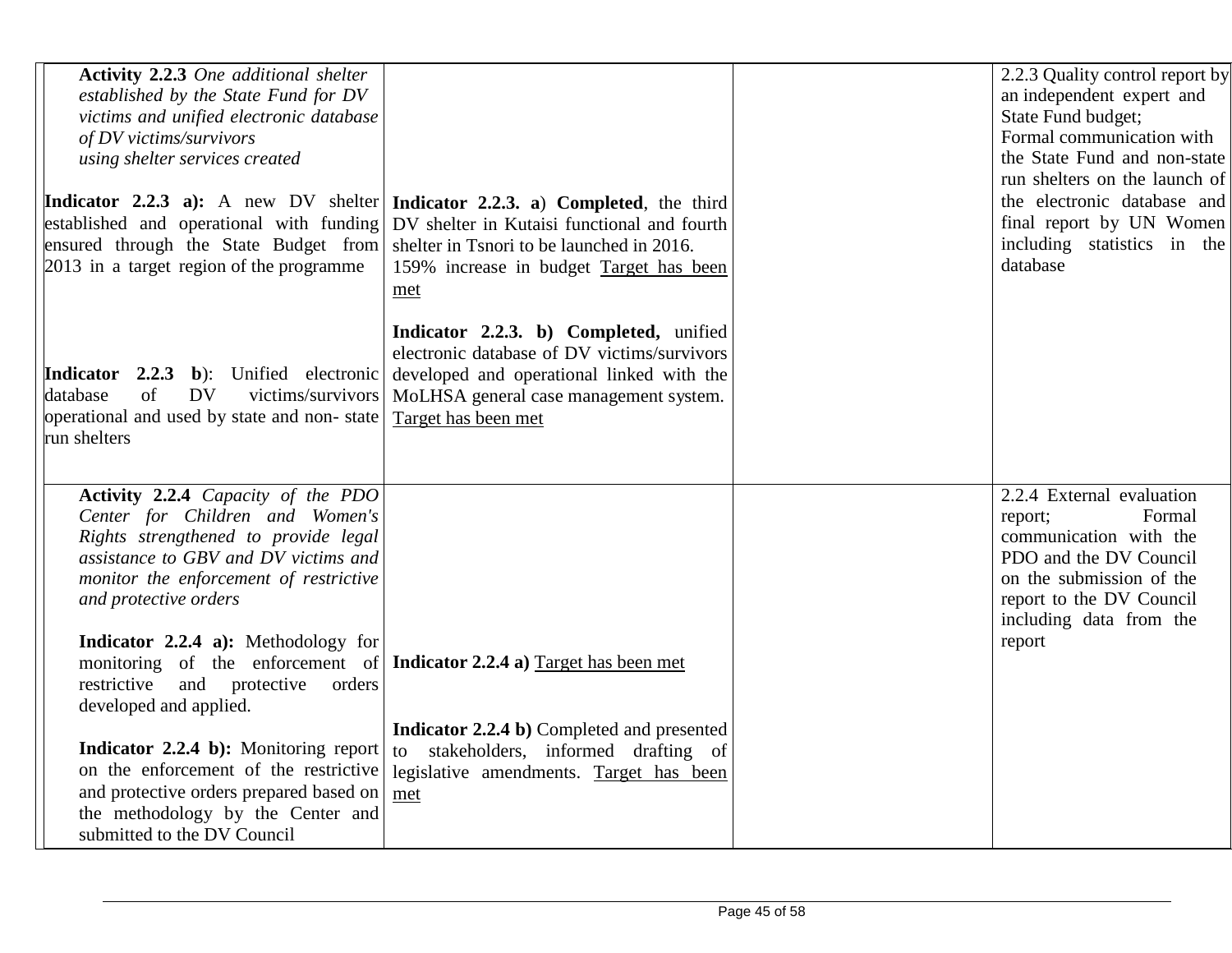| <b>Activity 2.2.5</b> Support provided to the<br>MoLHSA to define status and mandate<br>of social workers vis-à-vis combating<br>domestic violence                                                                                                                                    |                                                  | 2.2.5 TOR of the working<br>group<br>and minutes of the working<br>group meetings;<br>Minutes of the working group<br>meetings and formal<br>communication with the                                           |
|---------------------------------------------------------------------------------------------------------------------------------------------------------------------------------------------------------------------------------------------------------------------------------------|--------------------------------------------------|---------------------------------------------------------------------------------------------------------------------------------------------------------------------------------------------------------------|
| <b>Indicator 2.2.5 a):</b> A joint working <b>Indicator 2.2.5 a)</b> Completed<br>group established with the MoLHSA<br>and the Association of the Social<br>Workers of Georgia to define status<br>and mandate of social workers in<br>relation to DV.                                |                                                  | MoLHSA on the submission<br>of the draft concept note                                                                                                                                                         |
| <b>Indicator</b> 2.2.5 b): A draft concept<br>note defining status and mandate of<br>the social workers vis-à-vis combatting<br>DV developed through a participatory                                                                                                                  | Indicator 2.2.5. b) Completed                    |                                                                                                                                                                                                               |
| Activity 2.2.6 A model crisis center<br>for the victims/survivors of DV and a<br>model for the provision of socio-<br>economic rehabilitation for the DV<br>victims/survivors established under the<br>overall supervision of the State Fund.<br>Indicator $2.2.6$ a): A model crisis |                                                  | Periodic reports of the<br>implementing<br>partner;<br>Periodic<br>reports<br>of<br>the<br>implementing partner<br>and<br>formal communication with<br>the State Fund on<br>the<br>submission of the concept. |
| center for the DV victims/survivors<br>established and operational in line with<br>local experience and international best<br>practices.                                                                                                                                              | Indicator 2.2.6. a) Completed<br>(December 2012) | Monitoring report on the<br>enforcement of the restrictive<br>and protective orders.                                                                                                                          |
|                                                                                                                                                                                                                                                                                       |                                                  |                                                                                                                                                                                                               |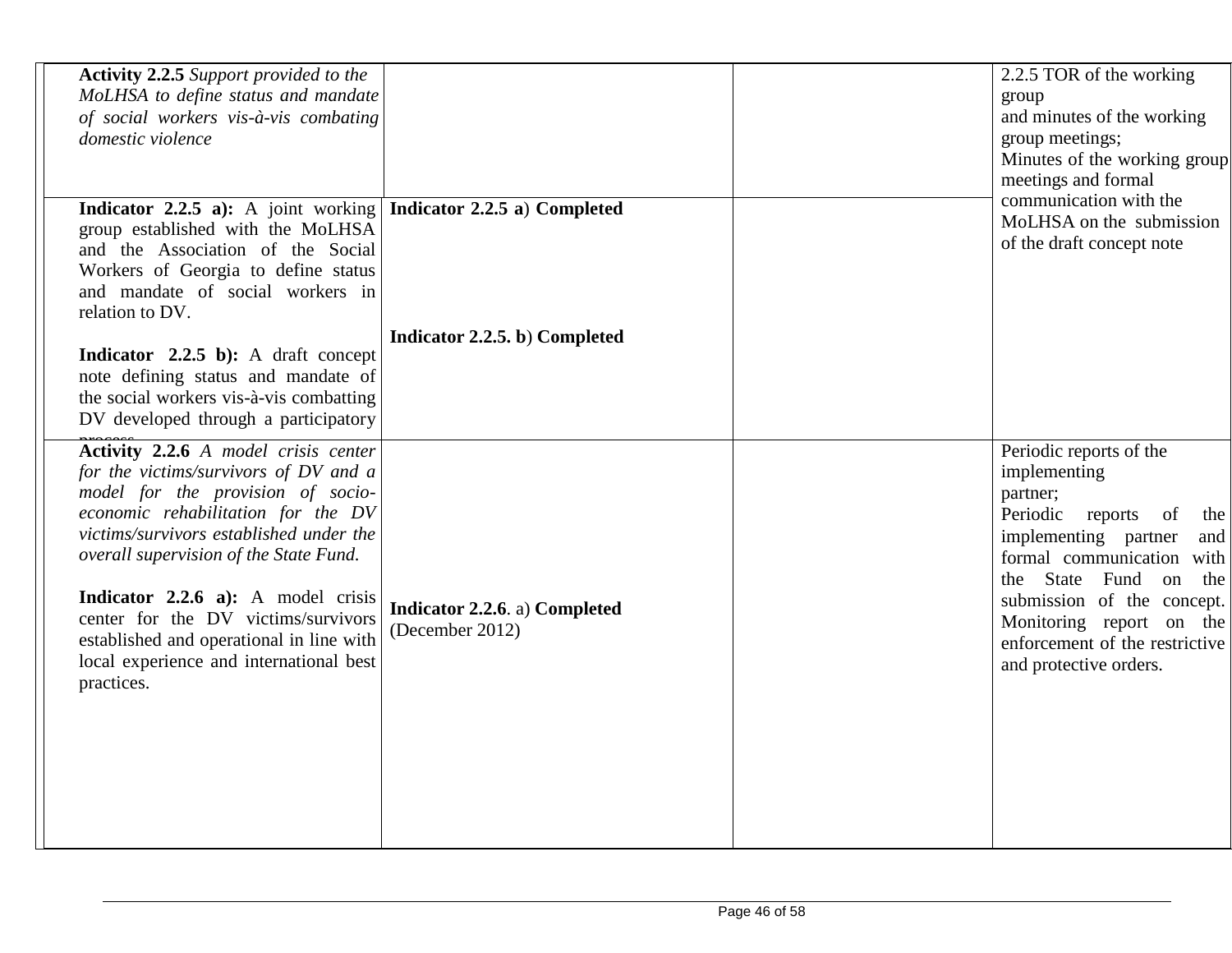| <b>Output 2.3</b> Public awareness raised to<br>support prevention and disclosure of the<br>instances of GBV and DV                                                                                                                      |                                                                                                                                                                                                                                                                                                                                                                                                                                                                                                    |                                                                                                                                                                                                     |
|------------------------------------------------------------------------------------------------------------------------------------------------------------------------------------------------------------------------------------------|----------------------------------------------------------------------------------------------------------------------------------------------------------------------------------------------------------------------------------------------------------------------------------------------------------------------------------------------------------------------------------------------------------------------------------------------------------------------------------------------------|-----------------------------------------------------------------------------------------------------------------------------------------------------------------------------------------------------|
| <b>Indicator 2.3 a):</b> Increase in public<br>awareness of the DV law and relevant<br>services in Tbilisi and target regions<br>above the baseline by 2013;<br><b>Baseline:</b> Not available<br><b>Planned Target:</b> 10-20% increase | Indicator 2.3. a) <b>Completed.</b> According to<br>the UNJP mid-term<br>survey (2013) on perceptions and awareness<br>of DV, 53.8% of respondents are aware of<br>the DV nation-wide hotline, 39,8% are<br>aware of the DV shelters, while 77%<br>claimed to be aware of the existence of the<br>DV law.                                                                                                                                                                                          | 2.3 UNFPA/ACT National<br>Domestic<br>Research<br>on<br>Violence against Women In<br>Georgia (2009), mid-term<br>survey on the perceptions<br>and awareness of DV and<br>existing services in 2013. |
| Indicator 2.3 b): Positive change in<br>societal attitudes towards zero tolerance<br>to DV in Tbilisi and target regions above<br>the baseline by 2013<br>To be set by the baseline survey<br><b>Planned Target:</b> 10-20% increase     | Indicator 2.3. b) 53.3% increase According<br>to the UNFPA/ACT National Research on<br>Domestic Violence against Women In<br>Georgia (2009), 78.3% believe DV is a<br>family matter and 34.1% believe that<br>violence in the family can be justified,<br>while according to the UNJP mid-term<br>survey (2013), only 25% believe DV is a<br>family matter, while 69% believe DV is a<br>crime and 17% believe it can be justified<br>in certain cases.<br>Target has been met and even surpassed. |                                                                                                                                                                                                     |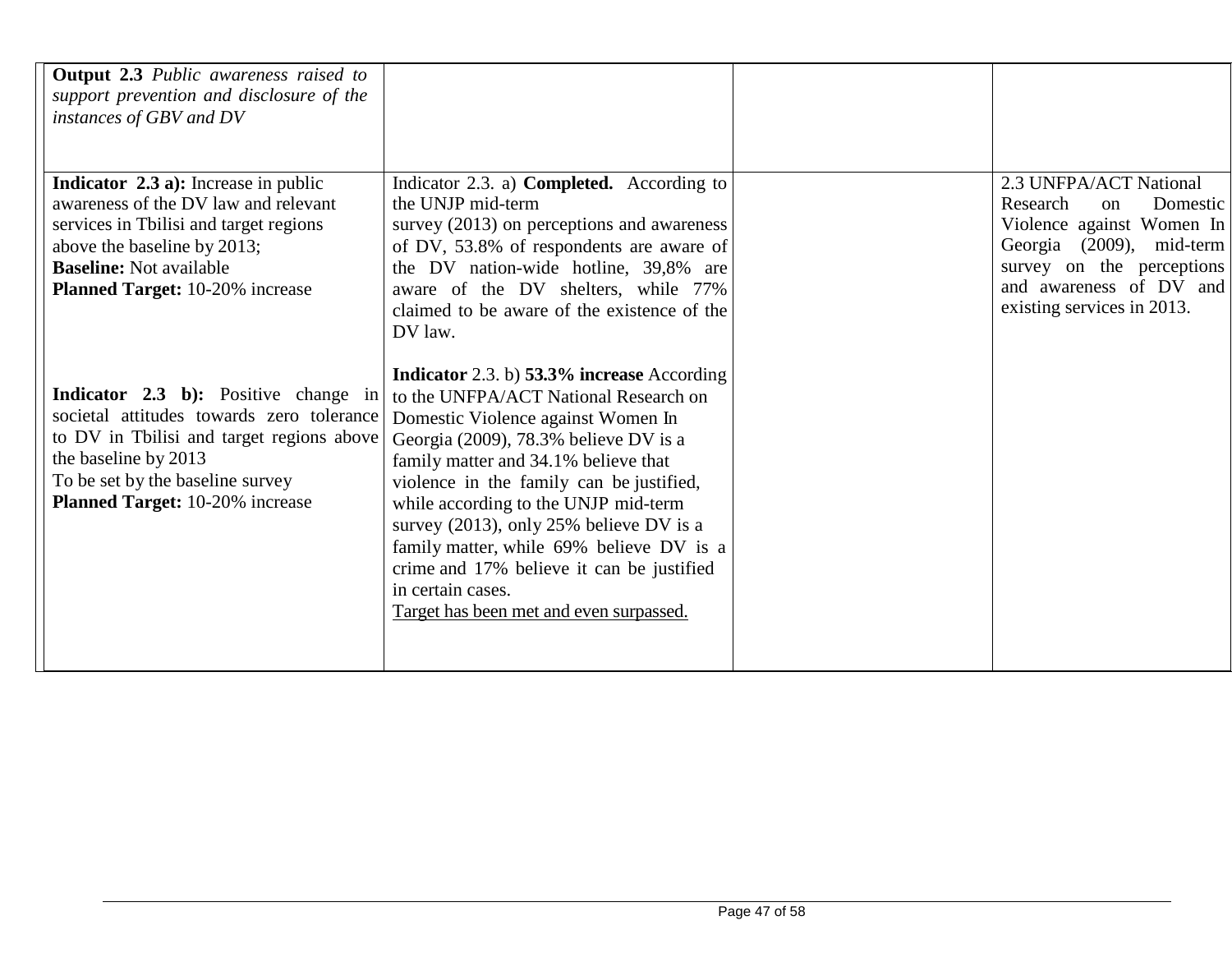| <b>Activity 2.3.1 Communications</b>          |                                                                                       | 2.3.1 Communications             |
|-----------------------------------------------|---------------------------------------------------------------------------------------|----------------------------------|
| strategy on public awareness activities       |                                                                                       | campaign report;                 |
| to popularize services established and        |                                                                                       | Media tracking reports;          |
| promote zero tolerance towards GBV            |                                                                                       | Social media tracking reports.   |
| and DV developed and implemented              |                                                                                       |                                  |
|                                               |                                                                                       |                                  |
| Indicator 2.3.1: Number of media              | <b>Indicator 2.3.1</b> : Up to 700 media reports:                                     |                                  |
| coverages of the problem of DV                | Target has been met and even surpassed                                                |                                  |
| stimulated the project p.a.                   |                                                                                       |                                  |
| <b>Baseline:</b> Up to 20 media coverages     |                                                                                       |                                  |
| (2010)                                        |                                                                                       |                                  |
| <b>Planned Target:</b> At least 40 coverage   |                                                                                       |                                  |
| <b>Activity 2.3.2 General public</b>          |                                                                                       | 2.3.2 Periodic reports of the    |
| awareness campaign conducted to               |                                                                                       | state fund; State fund           |
| promote existing services for the             |                                                                                       | admission statistics and hotline |
| victims/survivors of DV                       |                                                                                       | statistics;                      |
|                                               |                                                                                       |                                  |
| <b>Indicator 2.3.2 a):</b> Number of reported | Indicator 2.3.2 a) Total 4,996 calls on the                                           |                                  |
| cases of DV registered in the State           | hotline and 546 DV victims/survivors served                                           |                                  |
| Fund shelters and hotline Baseline: 723       | Target has been met and even surpassed                                                |                                  |
| calls on the hotline and                      |                                                                                       |                                  |
| 48 victims served (June 2011)                 |                                                                                       |                                  |
| Planned Target: At least 1000 cases           |                                                                                       |                                  |
|                                               | Indicator 2.3.2 b) 93% of services users                                              |                                  |
|                                               | <b>Indicator</b> 2.3.2 b): Proportion of received information on the services through |                                  |
| service users who received information        | awareness raising efforts (in particular,                                             |                                  |
| on the services through awareness             | television<br>and<br>public<br>service                                                |                                  |
| raising efforts                               | announcements)                                                                        |                                  |
| <b>Baseline:</b> 80% of services users        | Target has been met and even surpassed                                                |                                  |
| received information on the services          |                                                                                       |                                  |
|                                               |                                                                                       |                                  |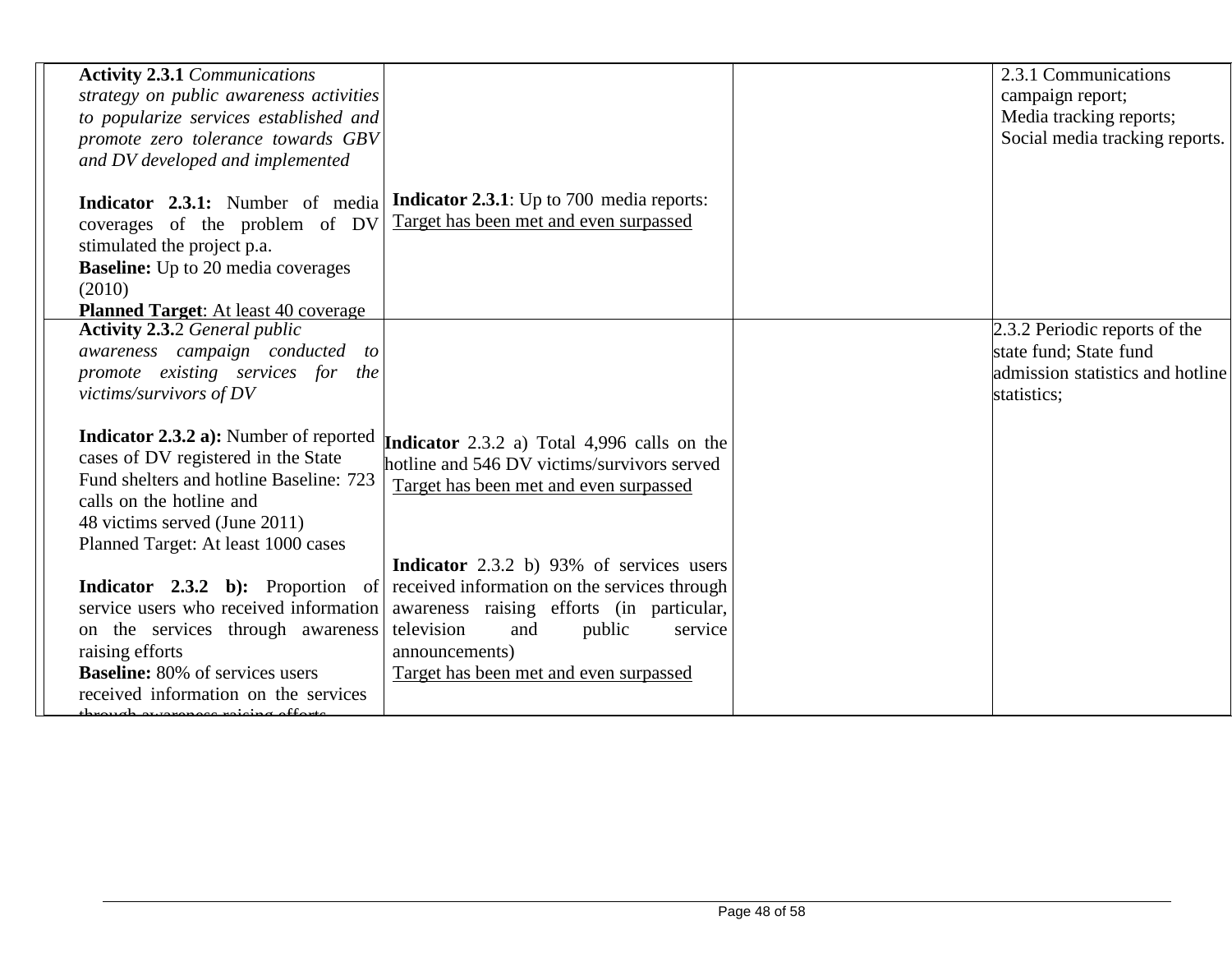| <b>Activity 2.3.3 Public awareness</b>       |                                             | 2.3.3a) Media monitoring  |
|----------------------------------------------|---------------------------------------------|---------------------------|
| initiatives carried out to promote zero      |                                             | report                    |
| tolerance towards DV in partnership          |                                             |                           |
| with celebrities from the fields of sport    |                                             |                           |
| and arts                                     |                                             |                           |
|                                              | <b>Indicator 2.3.3 a</b> ): Up to 700 media |                           |
| Indicator 2.3.3 a): Number of media          | reports.                                    |                           |
| coverages promoting zero tolerance           | Target has been met and even surpassed      |                           |
| towards DV                                   |                                             |                           |
| <b>Baseline:</b> Up to 10 media coverages    |                                             |                           |
| (2010)                                       |                                             |                           |
| <b>Planned Target:</b> At least 20 coverages |                                             |                           |
|                                              |                                             |                           |
|                                              |                                             |                           |
|                                              |                                             |                           |
| Indicator 2.3.3 b): Number of media          | <b>Indicator 2.3.3 b):</b> Up to 700 media  | 2.3.3b) Media monitoring  |
| coverages promoting existing services        | reports.                                    | report                    |
| for the DV victims/survivors                 |                                             |                           |
| <b>Baseline:</b> Up to 10 media coverages    | Target has been met and even surpassed      |                           |
| (2010)                                       |                                             |                           |
| <b>Planned Target:</b> At least 20 coverages |                                             |                           |
| <b>Outcome 3</b> Gender Equality advanced by |                                             | Data of the Parliament of |
| creating enabling environment to realize     |                                             | Georgia, CEDAW reports    |
| Sexual and Reproductive Rights of            |                                             |                           |
| population                                   |                                             |                           |
|                                              | In progress                                 |                           |
| <b>Indicator:</b> the status of SRH&RR of    |                                             |                           |
| population are reflected in CEDAW            |                                             |                           |
| reports and demonstrate improvements;        |                                             |                           |
| (Yes/No)                                     |                                             |                           |
| <b>Baseline:</b>                             |                                             |                           |
| <b>Planned Target: Yes</b>                   |                                             |                           |
| <b>Output 3.1</b> Members of the Gender      |                                             |                           |
| Equality Council (GEC), Parliamentary        |                                             |                           |
| All-Party Group on MDGs and the              |                                             |                           |
| Parliamentary Committee on Health and        |                                             |                           |
| Social Affairs are better prepared to        |                                             |                           |
| integrate SRH&R and Gender Equality in       |                                             | Parliament data           |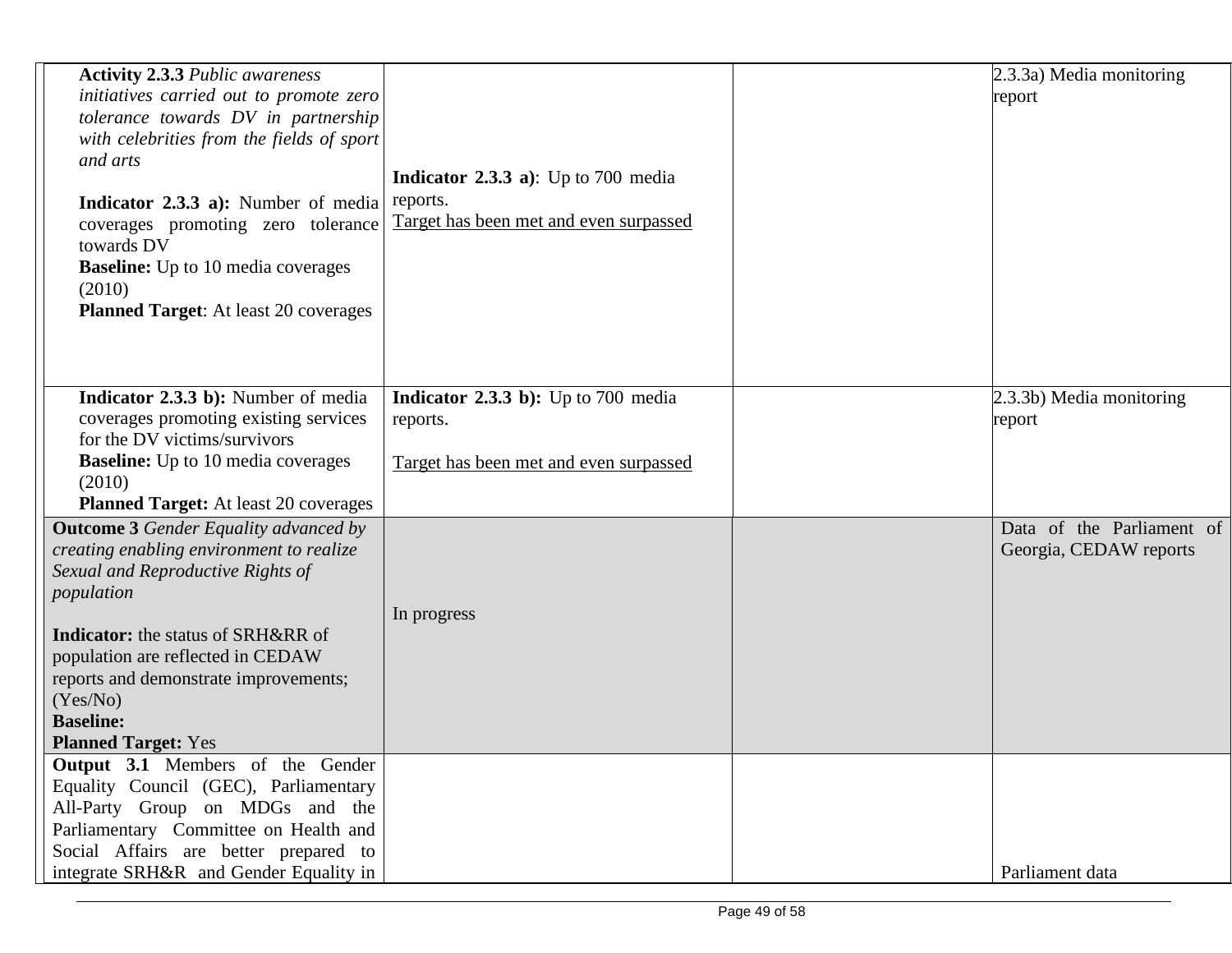| the Population policies and frameworks<br>with particular focus on Youth;<br>Indicator 3. 1: Youth policy, integrating<br>SRH&R and gender, developed (Yes/No)<br><b>Baseline:</b> No (as of March, 2011)                                                                                                                      | Indicator 3.1: National Youth Policy and<br>Action Plan integrating SRH&R and gender<br>has been developed                           | <b>UNJP</b><br>Report/attendance<br>Program Evaluation<br>lists/<br>Report |
|--------------------------------------------------------------------------------------------------------------------------------------------------------------------------------------------------------------------------------------------------------------------------------------------------------------------------------|--------------------------------------------------------------------------------------------------------------------------------------|----------------------------------------------------------------------------|
| <b>Indicator 3.1.1</b> $#$ of policy-makers and<br>staffers of the Parliament trained on<br>integration of Sexual and Reproductive<br>Health & Rights (SRH&R) and Gender<br>Equality into the policies and national<br>development frameworks<br><b>Baseline:</b> 0 (as of March, 2011)<br>Planned Target: At least 25 policy- | Indicator 3.1.1: 115 parliamentary staffers<br>and MPs trained                                                                       |                                                                            |
| makers and staffers                                                                                                                                                                                                                                                                                                            | Indicator 3.1.2: 2 National Forums and 7<br>local forums (regional) conducted                                                        |                                                                            |
| <b>Indicator 3.1.2:</b> $#$ of Regional multi-<br>sectoral forums conducted to promote<br>policies'<br>gender-sensitive<br>Youth<br>formulation and implementation at the<br>national level<br><b>Baseline:</b> 0 (as of March, 2011)<br><b>Planned Target:</b> 2 forums conducted                                             | Indicator 3.1.3: 1 research on Gender-<br><b>Biases Sex Selection launched</b><br>1 Research on Men and Gender Relations<br>launched |                                                                            |
| <b>Indicator 3.1.3</b> # of qualitative researches<br>on SRH&R, gender, youth undertaken,<br>findings disseminated;                                                                                                                                                                                                            |                                                                                                                                      |                                                                            |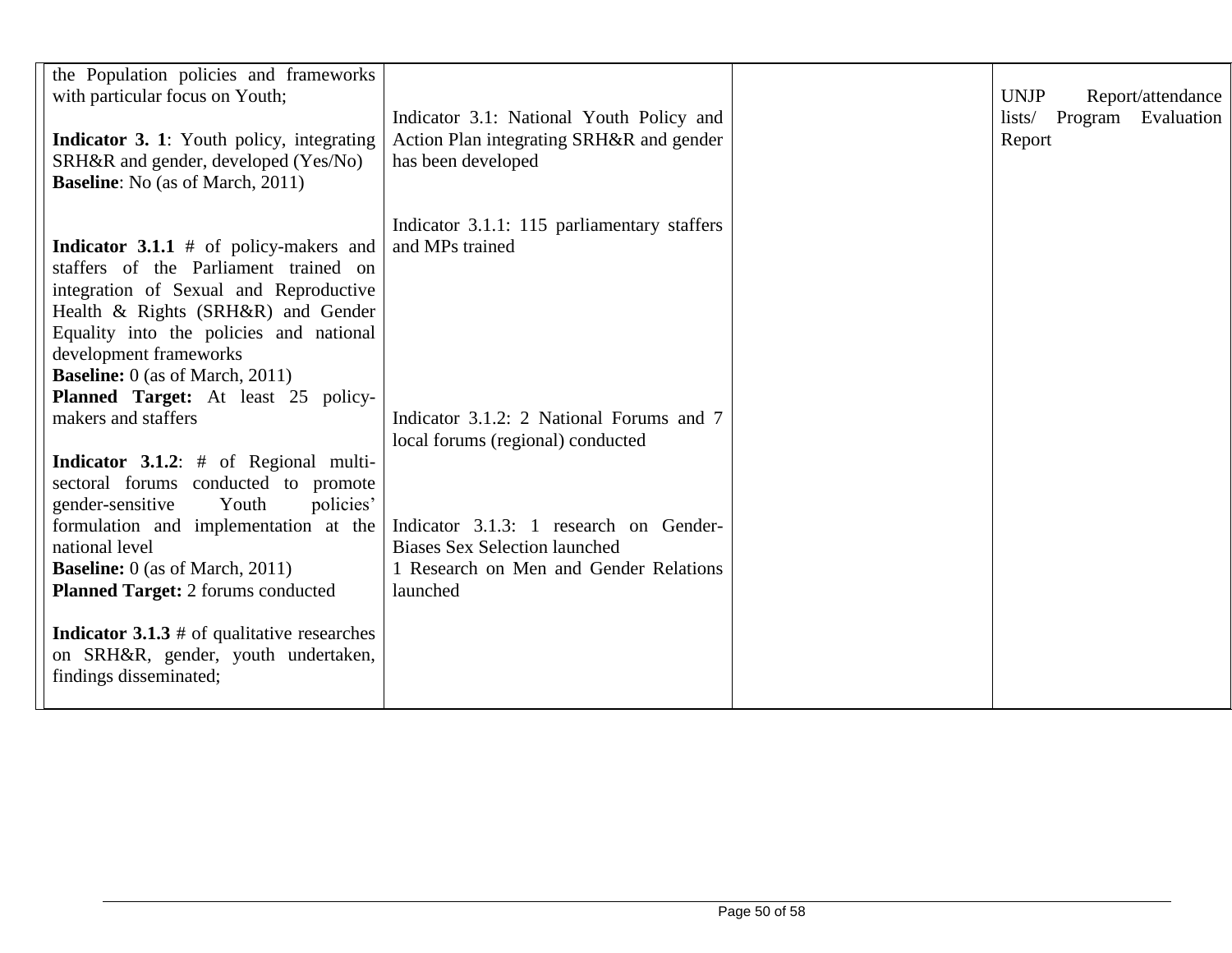| Output 3.2<br>Strengthened<br><b>SRH&amp;R</b>  |                                                            | Due to the ongoing legislative                                     | Report/attendance<br><b>UNJP</b> |
|-------------------------------------------------|------------------------------------------------------------|--------------------------------------------------------------------|----------------------------------|
| strategies and services to address health       |                                                            | amendments prompted by the                                         | lists/ Program Evaluation        |
| system response to DV                           |                                                            | ratification<br>of<br>Istanbul                                     | Report                           |
|                                                 | <b>Indicator 3.2.</b> Three medical facilities have        | Convention, the adoption of the                                    |                                  |
| Indicator 3.2: # of health facilities,          | been involved for testing the training                     | guideline is pending. Major                                        |                                  |
| involved in the DV response mechanisms          | module prepared for healthcare response to                 | legislative acts regulating the                                    |                                  |
| by applying SRH service Guideline/s and         | DV/GBV                                                     | field will undergo substantial                                     |                                  |
| Protocol/s integrating the response to DV       |                                                            | changes that should be also                                        |                                  |
| Baseline: 0 (as of March, 2011)                 |                                                            | depicted in the guideline.                                         |                                  |
| Target: at least 15 health facilities           |                                                            | Therefore, the trainings have                                      |                                  |
|                                                 |                                                            | been conducted only for testing                                    |                                  |
|                                                 | Indicator 3.2.1: Recommendations<br>on                     | the modules and the guideline                                      |                                  |
| Indicator 3.2.1. SRH service Guideline/s        | Revealing, Referring, and Documenting the                  | medical<br>and<br>to integrate                                     |                                  |
| and Protocol/s integrating the response to      | Cases<br>of<br>Physical,<br>Sexual<br>and                  | professionals insight into the                                     |                                  |
| DV developed (Yes/No)                           | Psychological Violence against Women                       | final documents. Subsequently,                                     |                                  |
| <b>Baseline:</b> No (as of March, 2011)         | (Recommendations) has been drafted and                     | the integration of the module in                                   |                                  |
| <b>Planned Target: Yes</b>                      | submitted to<br>the representatives<br>of<br><b>MOLSHA</b> | the post-graduate<br>education                                     |                                  |
|                                                 |                                                            | seems reasonable only after the<br>finalization of the legislative |                                  |
|                                                 |                                                            | amendments.                                                        |                                  |
| <b>Indicator</b> 3.2.2: % of RH service         | Indicator 3.2.2: 27 medical professionals                  |                                                                    |                                  |
| providers - training participants prepared      | were trained at an initial stage of testing the            |                                                                    |                                  |
| to apply the SRH service Guideline/s and        | training module                                            |                                                                    |                                  |
| Protocol/s integrating the response to DV       |                                                            |                                                                    |                                  |
| in practice;                                    |                                                            |                                                                    |                                  |
| <b>Baseline:</b> 0 (as of March, 2011)          |                                                            |                                                                    |                                  |
| <b>Target:</b> at least 95% of<br>training      |                                                            |                                                                    |                                  |
| participants                                    | Indicator. 3.2.3. The training module is                   |                                                                    |                                  |
|                                                 | prepared that will be adapted for the                      |                                                                    |                                  |
|                                                 | students in Phase II of the Programme                      |                                                                    |                                  |
| Indicator 3.2.3: DV issues are integrated       |                                                            |                                                                    |                                  |
| into the post-graduate education of RH          |                                                            |                                                                    |                                  |
| service providers (Yes/No)                      |                                                            |                                                                    |                                  |
| <b>Baseline:</b> No (as of March, 2011)         |                                                            |                                                                    |                                  |
| <b>Output 3.3 Gender Equality and SRH&amp;R</b> |                                                            |                                                                    | <b>UNJP</b><br>Report/attendance |
| promoted<br>through<br>an<br>enabling           |                                                            |                                                                    | lists/ Program Evaluation        |
| sociocultural environment                       |                                                            |                                                                    | Report                           |
|                                                 |                                                            |                                                                    |                                  |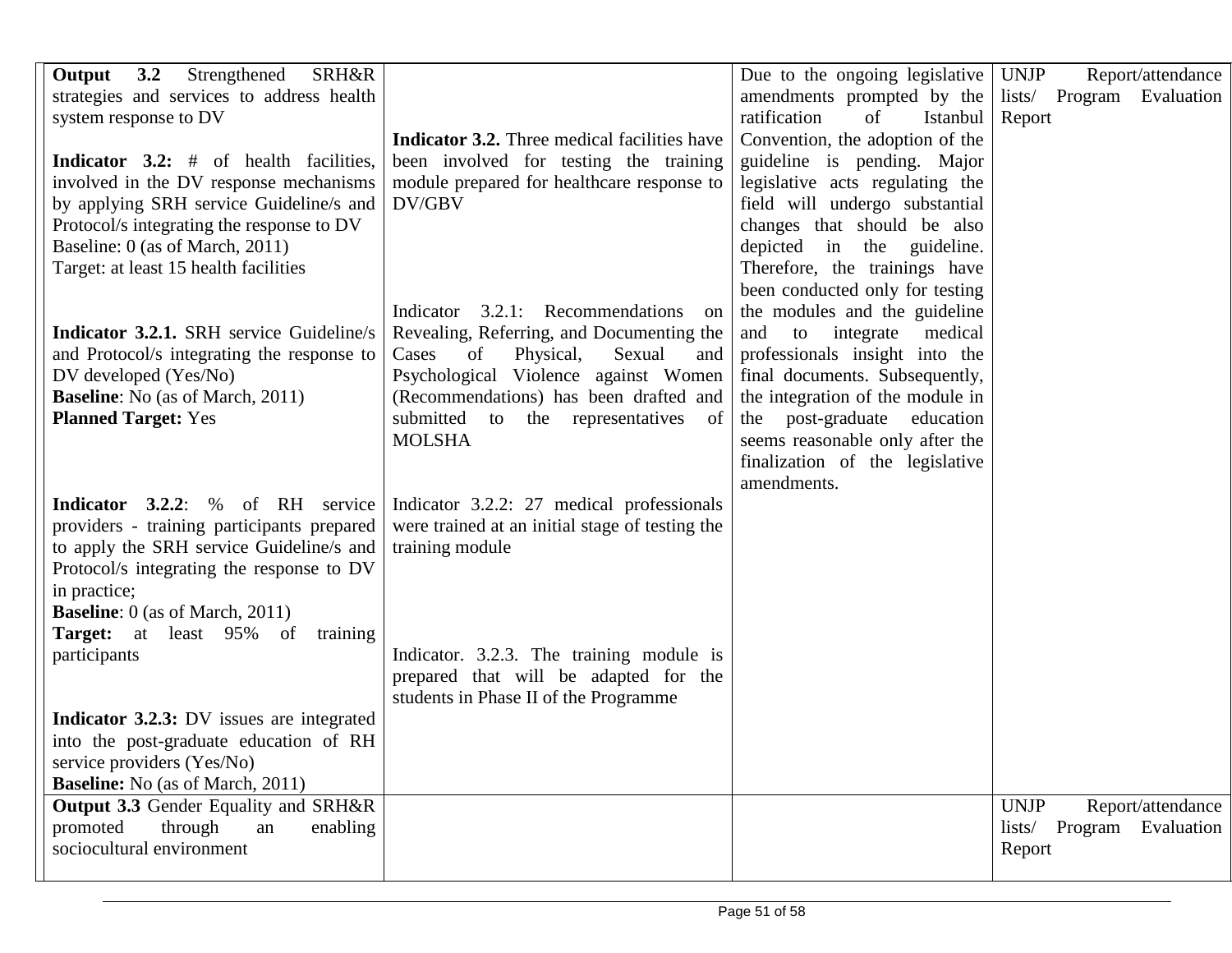| <b>Indicator 3.3:</b> The set of indicators related<br>to attitudes and opinions toward family<br>and Reproductive roles                                                                                                                                                                                                                               |                                                                                                                                                                                                                                                                                                                                                                                                                                                                                                        | Pre-post<br>Tests<br>of<br>the<br>trainings |
|--------------------------------------------------------------------------------------------------------------------------------------------------------------------------------------------------------------------------------------------------------------------------------------------------------------------------------------------------------|--------------------------------------------------------------------------------------------------------------------------------------------------------------------------------------------------------------------------------------------------------------------------------------------------------------------------------------------------------------------------------------------------------------------------------------------------------------------------------------------------------|---------------------------------------------|
| Baseline: RH Survey 2010 data (will be<br>available in Sept, 2011)                                                                                                                                                                                                                                                                                     |                                                                                                                                                                                                                                                                                                                                                                                                                                                                                                        | Media monitoring<br>reports<br>(UNFPA news) |
| <b>Indicator 3.3</b> : The index of gender values<br>in Georgia for men and women<br>Men: $12.7$ ;<br>Women:<br>Baseline:<br>13.6<br>(Gender and Generations Survey in<br>Georgia - II Wave, 2010)<br><b>Indicator 3.3 1:</b> % of knowledge increase<br>of training participants (men, youth) on<br>gender equality and SRH&R concepts<br>Baseline: 0 | Indicator 3.3.1. Approximately 50%<br>knowledge increase on gender equality and<br>SRH&RR among trained youth based on<br>pre and post training questioners'<br>assessments.<br>Approximately 35% knowledge increase on<br>gender equality and SRH&RR among<br>trained men based on pre and post training<br>questioners' assessments.                                                                                                                                                                 |                                             |
|                                                                                                                                                                                                                                                                                                                                                        | Indicator 3.3.2. In total reached 29,674<br>young people reached                                                                                                                                                                                                                                                                                                                                                                                                                                       |                                             |
| <b>Indicator 3.3.2</b> # of Youth (both sexes)<br>reached out by educational activities and<br>annual Youth Festivals in target regions<br>Baseline: Up to 2,000 young people<br>reached in 2010 country-wide<br>Target: At least 3,000 youth reached<br>annually                                                                                      | Peer Education Campaign - 420 people<br>trained, including 30 vulnerable youth;<br>Youth National Forum(s) $-685$ young<br>people participated;<br>Men Talking to Men trainings - 144<br>participants;<br>Journalists Training - 116 journalists<br>trained;<br>My Rights $-314$ school children and 110<br>teachers and parents reached;<br>Small Grants - 16,830<br>beneficiaries<br>(directly and indirectly reached)<br>Youth Festival $-2,000$ participant<br>Radio<br>Programmes $-165$<br>radio |                                             |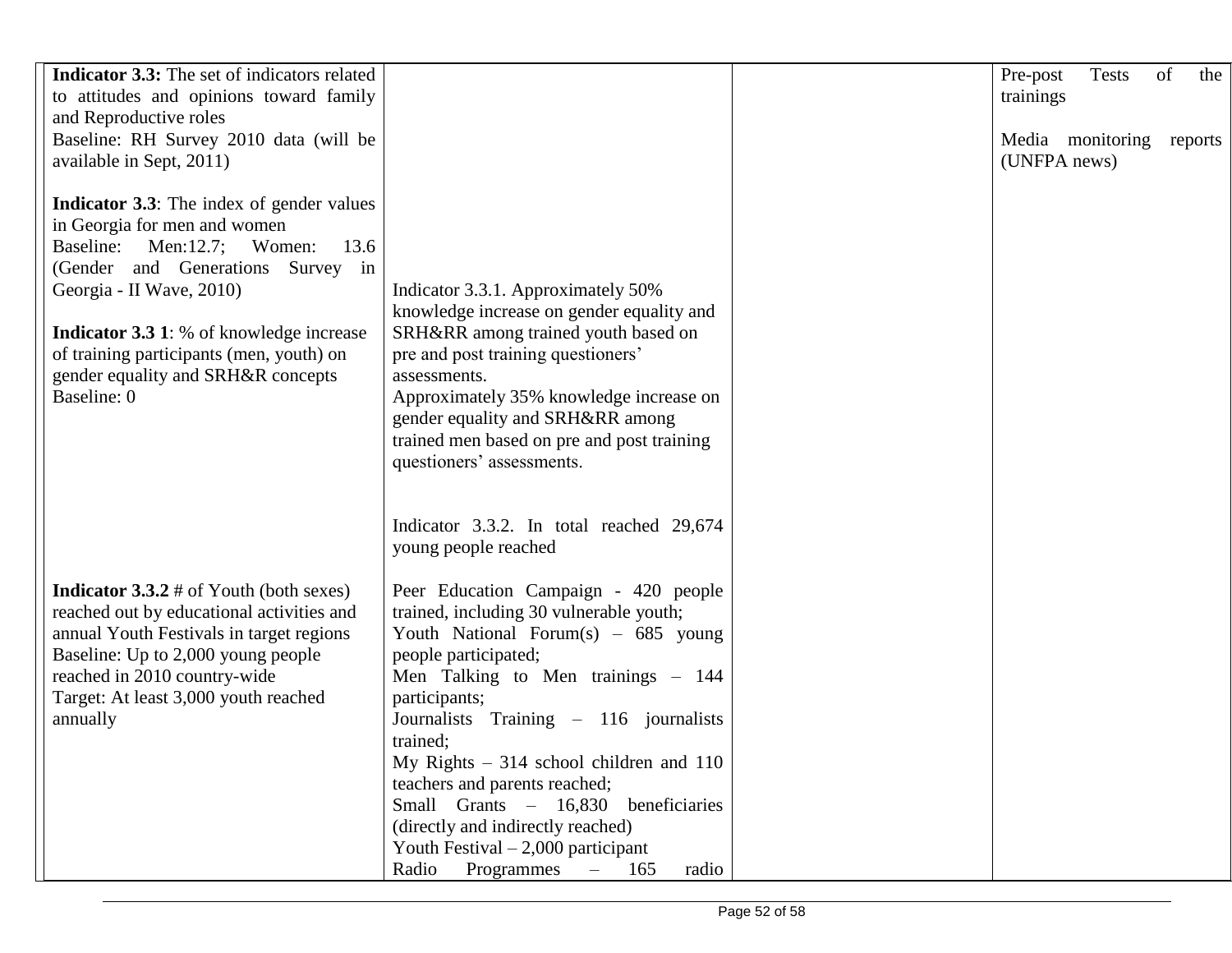| <b>Indicator 3.3.3:</b> # of media coverage<br>(including social media) on SRH&R and<br>Gender issues<br>Baseline: up to 15 media coverage in 2010<br>Target: at least 25 media coverage<br>annually | Programmes aired;<br>Estimated number of young population<br>reached out by IEC activities: at least 9,000<br>Indicator 3.3.3: 186 media coverage in the<br>reporting period |  |
|------------------------------------------------------------------------------------------------------------------------------------------------------------------------------------------------------|------------------------------------------------------------------------------------------------------------------------------------------------------------------------------|--|
|                                                                                                                                                                                                      |                                                                                                                                                                              |  |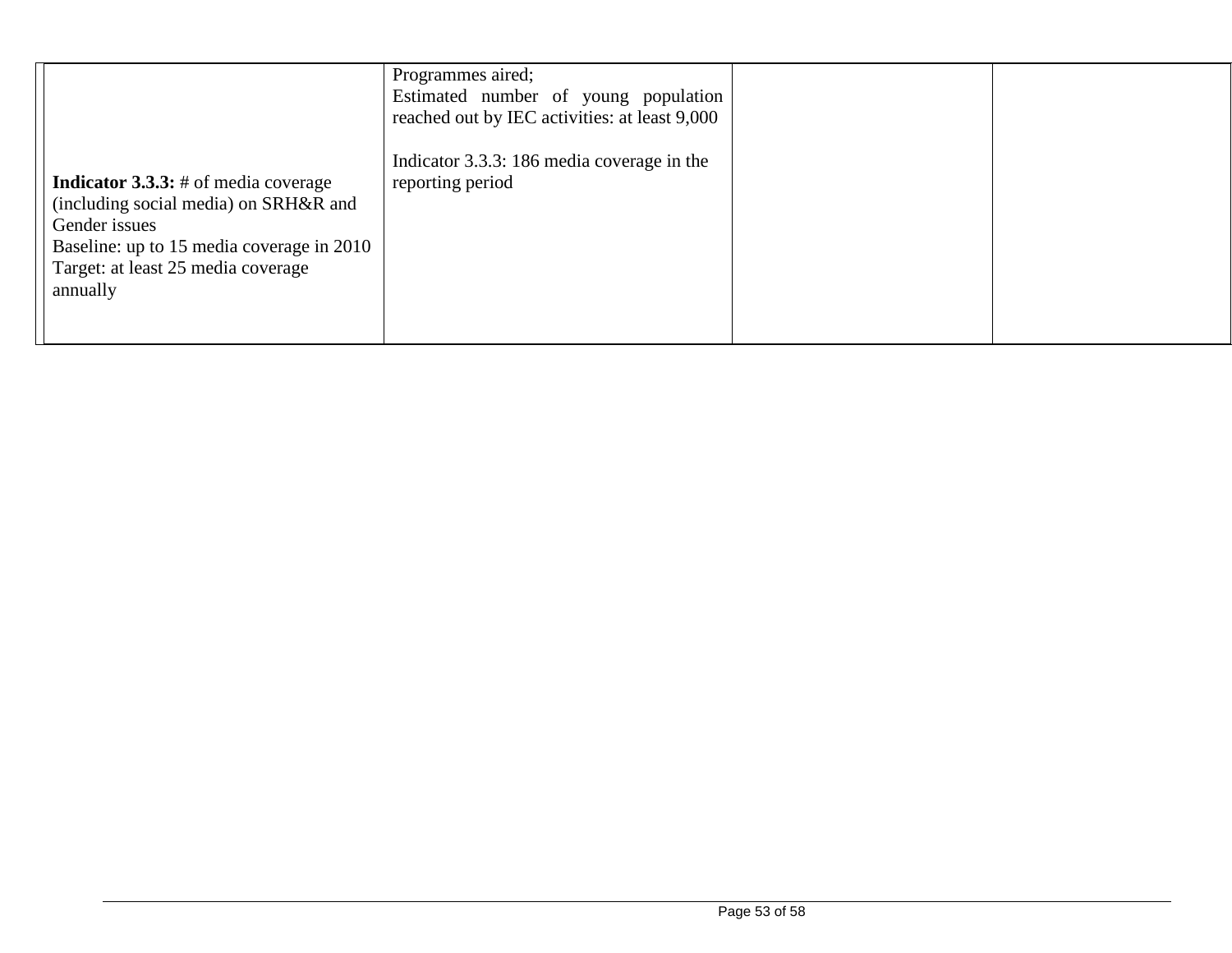#### **iii) Evaluation, Best Practices and Lessons Learned**

The Evaluation of the UN Joint Programme to Enhance Gender Equality in Georgia was commissioned by the United Nations Development Programme (UNDP), UN Women and the United Nations Population Fund (UNFPA). Indevelop Sweden AB (http://www.indevelop.se/) undertook the evaluation between December 2014 and March 2015. It was finalised in May 2015 based on the feedback from the participating organizations. *(Please see the Annex 2 - Final Evaluation Report)*

While serving both accountability and learning purposes, the main focus of the evaluation was learning: considering that there was an agreement, in principle, that Sweden will fund a second phase of the programme, the UNJP wished to inform the design of this next phase through an outside analysis and discussion of lessons learned of the current phase of implementation. The Terms of Reference (ToR) for the evaluation specified two main directions of inquiry: first, the evaluation to assess the level of the achievement of the UNJP's stipulated objectives; second, to assess the success of the joint programme model of delivery.

With regards to the first direction of inquiry, i.e. the level of achievement of the UNJP's objectives, the evaluators come to the following conclusions:

The UNJP remains highly **relevant** for the context of Georgia—women's access to participation in politics and the labor market remains limited, and the pay gap between men and women significant; 2014 has seen a record number of femicides; awareness on sexual and reproductive health and rights is low and subject to taboo; and sex selective abortions and early marriages present considerable problems affecting women, in particular in rural locations and among religious minorities.

The UNJP's **human rights-based** approach and pursuit of working with all national/central level institutions and actors that have a stake in the gender equality and anti-domestic violence agenda is clear - the programme has identified and engaged with relevant, highly competent partners to deliver services at the local level for the purpose of achieving the objectives of this phase of the programme. The prime target groups identified to benefit from the UNJP—Georgian society as a whole, but women in particular—are relevant; while, work with ethnic, religious and sexual minorities as stipulated in the programme document appears to have been undertaken, although somewhat unsystematically. Some tensions would seem to exist with regards to the choice of the Georgian Patriarchy; while it is a relevant vector for reaching out to a wide number of people, as an institution, it could be said to actually oppose the gender equality agenda in Georgia.

With regards to **effectiveness**, the rationale underpinning the programme is sound where it makes the causal link between gender inequality; the lack of economic and political empowerment; domestic violence; and the lack of realization of sexual and reproductive rights. However, the overall theory of change, as well as the rationale for the joint approach should have been made more explicit, together with a clearer shared understanding between the agencies as well as among national partners on why a joint approach would be more effective than three individual projects.

These key results include a number that had not been initially planned for, but where the UNJP used opportunities emerging from specific activities, such as the work with the Ministry of Education on the development of a curriculum on sexual and reproductive health and rights, as well as working on the elimination of gender stereotypes in textbooks across subjects.

The effectiveness of the program's pilot approach within the sub-components is marred by a number of problems. For example for the sub-component led by UNDP, the evaluators were unable to independently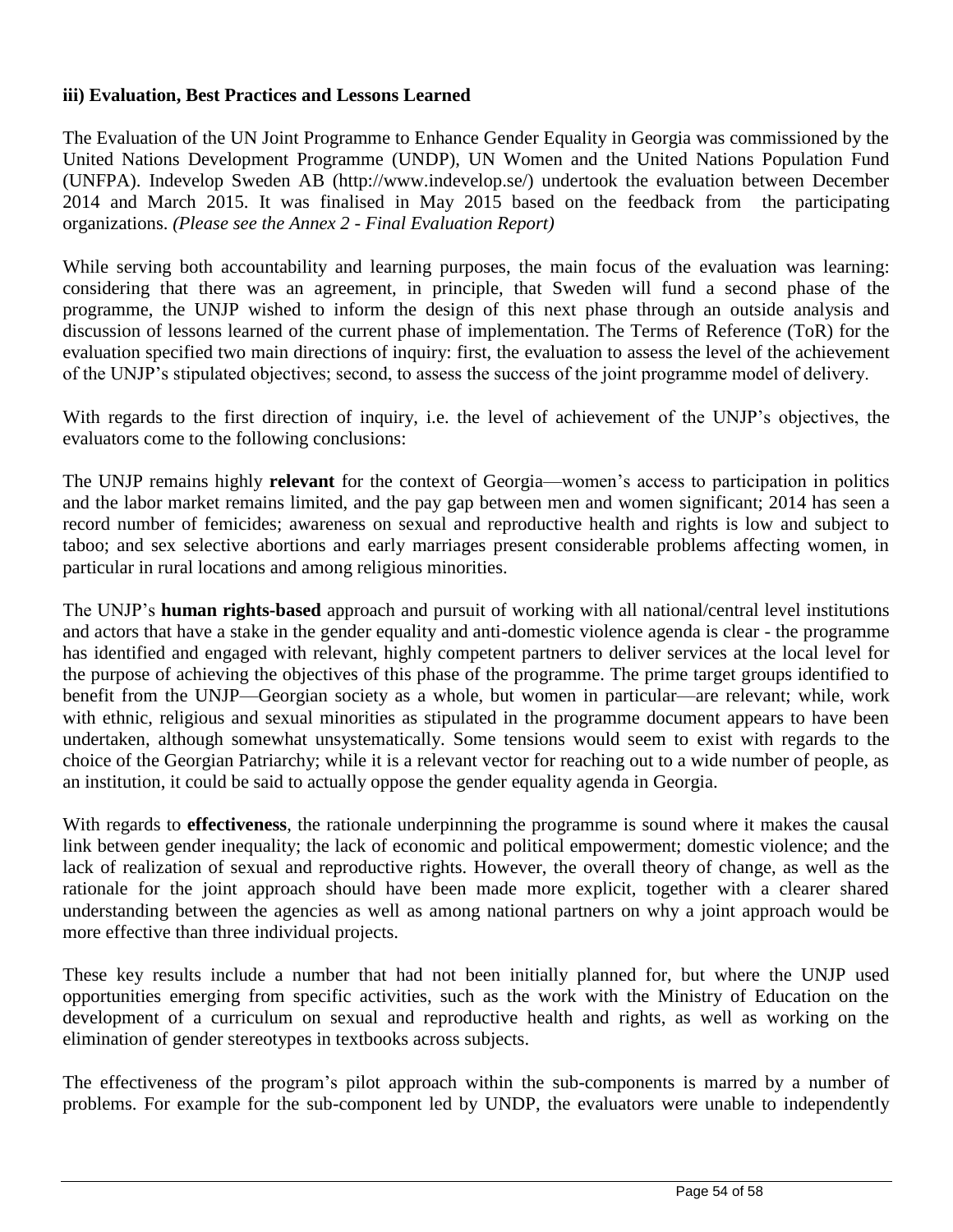corroborate/triangulate that the work on gender-based budgeting will go beyond the municipalities concerned, although the Ministry of Finance appears to have formally agreed to a set of activities as part of the ongoing, 2014-2016 National Action Plan on Gender Equality. UN Women's work with the establishment of crisis centers for victims of domestic violence has demonstrated the need for such centers as an emergency point of call for affected women; however, without UNJP and the resources it offers this model approach is not being replicated by the state structures. In contrast, the UNFPA pilot approach pursued through the "My Rights" campaign has proved successful in advocating with the Ministry of Education for the need for the inclusion of sexual and reproductive health and rights into the school curriculum.

In terms of **efficiency**, the evaluators consider that most of the individual outputs that they have been able to study in more detail represent value-for-money; there is, however, some scope for being more strategic about some outputs, such as trainings for journalists - something that UNJP is now planning for a future phase of the programme where the three agencies will work together on the development of joint curricula for journalist training institutions in six universities across Georgia. There are also important lessons learned on the cost of awareness raising activities, which, in case of the UNDP campaign, have considerably exceeded the initial forecasts. The need to finance regional activities in the framework of the South Caucasus Youth Forum from the budget of this programme remains questionable as it would seem to be in tension with Swedish development cooperation priorities which do not extend, at present, to Azerbaijan and Armenia.

With regards to sustainability, the evaluators have found convincing evidence to suggest that the legal and policy framework is likely to remain in place, as well as the institutions that have been created including as a result of the UNJP and previous advocacy work of the UN agencies. Prospects of sustainability are also high where the programme has worked on institutionalizing training to become part of training institutions' curricula; and while work with the Ministry of Education on removing gender stereotypes from textbooks and on introducing education on sexual and reproductive health and rights as part of the mainstream curriculum is at its early stages, the results of this work also have the potential to become sustainable.

At the same time, sustainability is also the greatest point of concern for the results achieved by the UNJP in this phase of the programme, and across all sub-components. Staff turnover at all levels of government continues to be a concern beyond the UNJP's control. The level of dependency of all stakeholders involved on the resources provided through UNJP is considerable. For example, the parliamentary Gender Equality Council (one of the key interlocutors of UNDP) relies heavily on day-to-day operational level support from the programme, as does the Inter-Agency Domestic Violence Council of the government of Georgia (UN Women and UNFPA counterparts). The fulfilment of strategic and policy documents on gender equality, such as the 2014-2016 National Action Plan on Gender Equality, hinges on the government making available resources for its implementation. And while some progress has been made on the state's financing of key service delivery structures for the victims of domestic violence (4 out of 5 shelters for victims of domestic violence are now financed by the state), the dependence of other parts of the service delivery system on the resources provided by the programme and other international donors is alarming. The evaluators are also concerned by the fact that there is a clear consensus from stakeholders that the future of the gender equality agenda in Georgia is under threat should the UN not carry this issue forward.

With regards to the second direction of enquiry, i.e. the merits of the joint approach, the evaluators have encountered surprisingly scarce evidence from stakeholders outside the UN staff involved that the programme is recognized as an effort involving three agencies in one joint programmatic framework working on interrelated concerns to advance the gender equality agenda in Georgia. UN agency staff themselves seem to have taken some time to buy into the joint programme approach, and there has been anecdotal evidence that the framework has resulted in the loss of efficiency and flexibility in operations. The evaluators note that even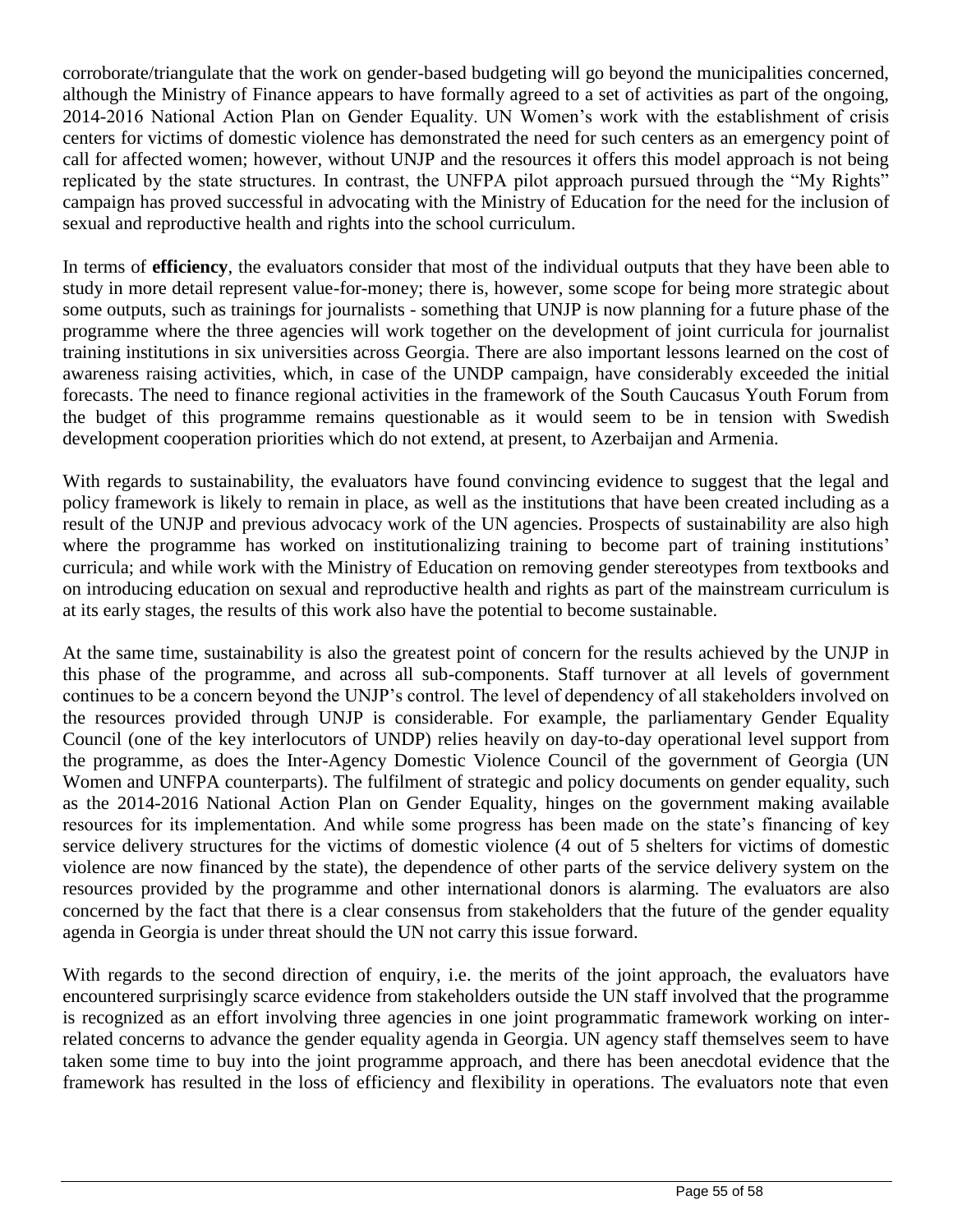among participating staff there is a certain lack of clarity on how the three components really form a single logical whole.

The evaluators have identified evidence of the three agencies working together, such as the  $2014 - 2016$ National Action Plan on Gender Equality, which incorporates measures from across the UNJP's subcomponents. UNDP, UNFPA, and UN Women have also joined forces for the training of judges, as well as the training of journalists and the development of gender sensitive and ethical reporting curriculum for BA journalism programs of six Georgian universities. Successful joint advocacy for a Gender Equality function within the government of Georgia is another case in point, as is advocacy for the establishment of a Gender Equality Department inside the Public Defender's Office.

However, the evaluators have also identified a number of instances where the components could have worked together better; these include exploring how the contact with grassroots groups in the pilot regions could be maximized to advance the economic and political empowerment, and the anti-domestic violence agendas; the combination of research efforts; and joint monitoring and evaluation to increase efficiency and coherence of programme delivery.

Recommendations to the UNJP participating agencies:

- 1. A future UNJP should be more explicit on the theory of change bringing the components together, and the potential of the joint approach needs to be spelled out clearer; all staff needs to buy into the joint approach. As part of building domestic ownership and the capacity of the national institutions participating in the Steering Committee, the next UNJP needs to involve the Georgian counterparts actively into the programme design phase, including in the formulation of the theory of change underpinning the programme.
- 2. There needs to be a clearer strategic approach on how to involve ethnic and religious minorities in a future UNJP and how to account for their involvement beyond a formal commitment in the Programme Document;
- 3. A future UNJP should make clear its position on "gender", and be clear on how it focuses explicitly on certain target groups, while pursuing the work with other groups in a more implicit manner, for example the work with the LGBT community;
- 4. The "pilot approach" to outputs and activities within outputs needs to be more clearly thought through. Guiding parameters have to be whether and how pilots created are really of a critical scale and are likely to generate sufficient ownership to serve as examples for replication country-wide;
- 5. A future project should consider consolidation of activities as opposed to the currently considered extension to other regions of Georgia. This concerns in particular the economic empowerment activities within the UNDP sub-component of the UNJP. The UN should explore where they can best add value, which might be normative concerns such as property rights issues that affect women, or advocacy for gender mainstreaming in existing national programs for economic development, including such programs that provide access to credit for women. Existing networks should be used to spread awareness about and to create demand for the opportunities available. The economic empowerment activities need to be examined critically to avoid gender stereotyping.
- 6. All sub-components must work towards diminishing the dependence of their partners, including NGOs that are providing services, on UNJP resources. UN Women in particular is aware that it needs to continue its advocacy work to ensure that UNJP resources do no continue to fund services that should be paid out of the state budget;
- 7. With limited resources available, all parts of the UNJP should be strategic, and the need to fund individual events and one-off activities should be re-appraised in a future phase of the programme;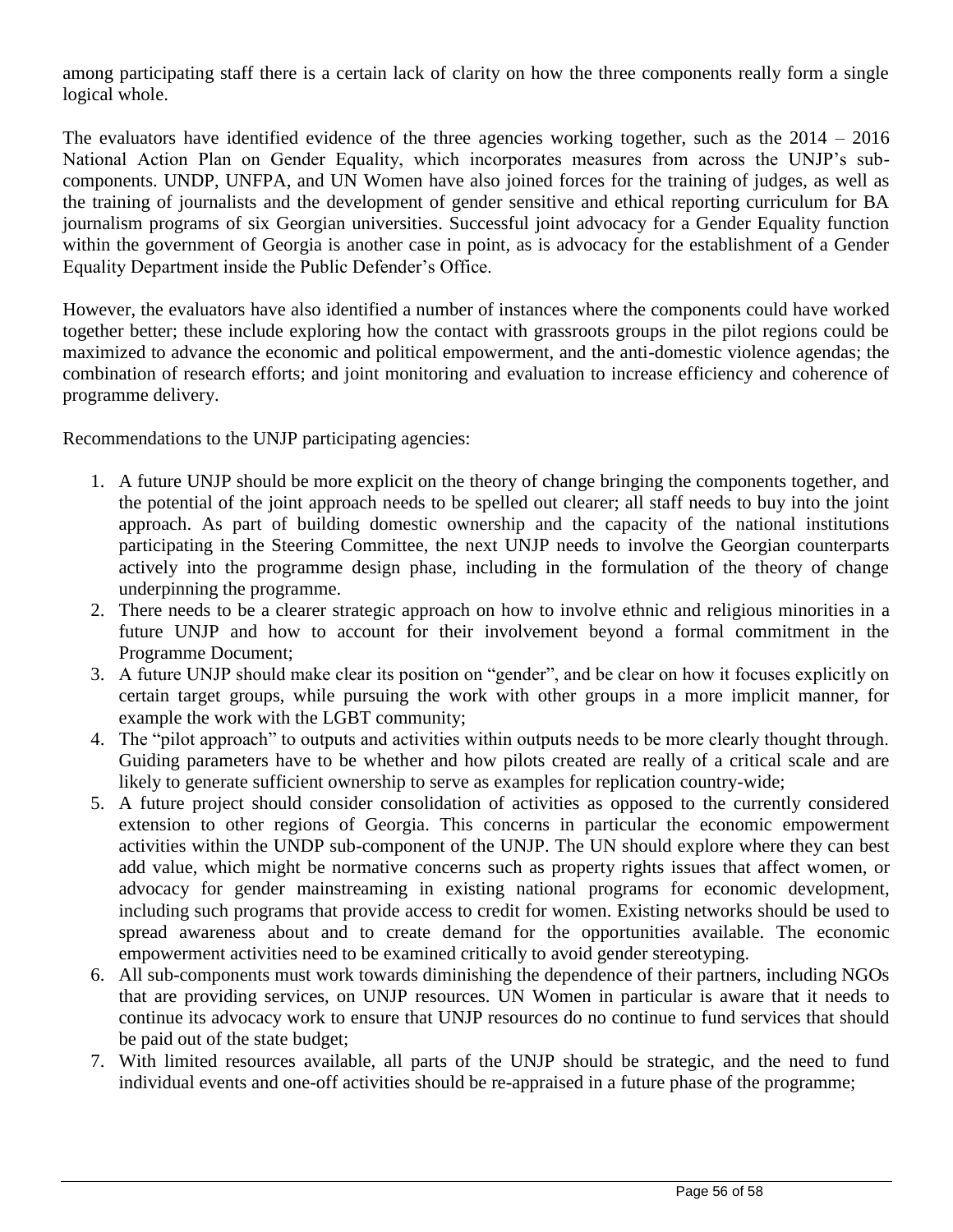- 8. UNJP should review its partnerships and open up to potentially new domestic actors in Georgia who could carry the gender equality debate forward independently of the UN;
- 9. Given that the groundwork is laid with regards to data collection on instances of domestic violence, the UNJP should build the authorities' capacities to use this data to inform the design of domestic responses and policies;
- 10. Consider making aspects of the UNJP more efficient, for example through the introduction of a joint monitoring and evaluation function, which should be included in the funding proposal for the next phase of the programme. Monitoring and evaluation should involve the collection of evidence on key programme assumptions, such as that greater awareness indeed leads to increased realization of the individual's rights;
- 11. The UNJP should consider a more integrated approach to reporting, and which would consolidate reflection (and learning) on the achievements at programme level, as opposed to the current reporting at sub-component level.

The final evaluation of the UN Joint Programme to Enhance Gender Equality in Georgia (UNJP) provided a good assessment of the strategies used in the UN Joint Program to Enhance Gender Equality in Georgia. Strategies rated as successful continued to be applied in the UNJP taking into account all of the recommendations provided in the final evaluation report.

Specifically, the recommendations have been taken into consideration in drafting the project document for the UN Joint Project for Gender Equality in Georgia, Phase  $II - a$  five-year continuation of the UNJP also implemented by UNDP, UN Women and UNFPA which was launched in November 2015. *(Please see the Annex 3 on Management Response)* 

### **iv) A Specific Story (Optional)**

#### **Problem / Challenge faced:**

UNJP participating organizations have invested substantial efforts in the public awareness activities. Development of messages, design of campaigns and roll-out of information is partially dependent on the knowledge and awareness of the media outlets. Lack of knowledge of journalists on gender sensitive reporting pose important obstacle to proper dissemination of public awareness raising messages.

**Programme Interventions:** UNJP participating organizations conducted numerous trainings on sensitive reporting at different times. In 2014 the three agencies united forces and held a joint workshop on gender equality, domestic violence, reproductive health rights and other relevant topics for journalists from the capital and different regions of Georgia.



**Result (if applicable):**